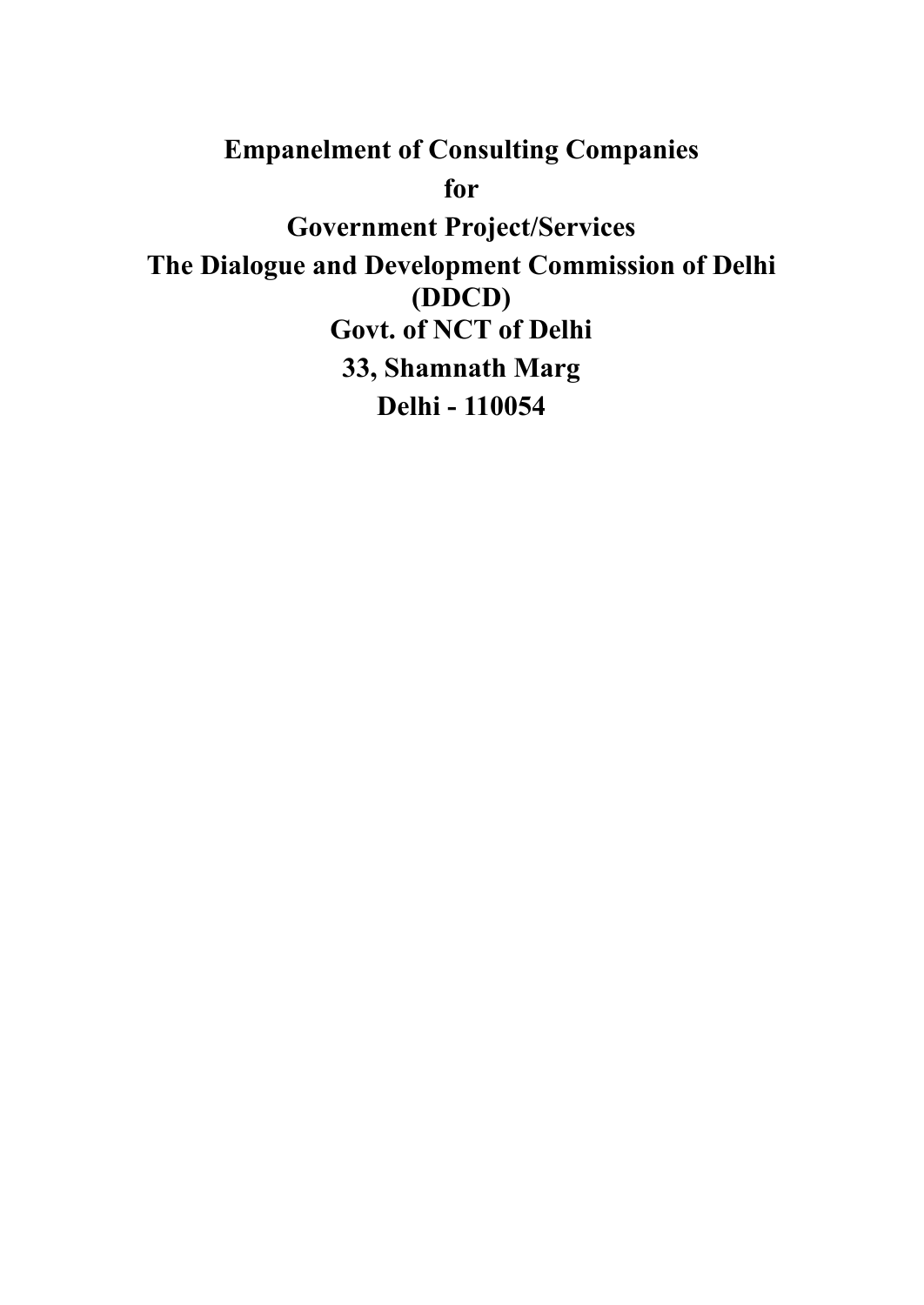# **Document Information**

| <b>Document Number</b>          | <b>F3(114)/Policy/DDCD/2020</b>                                                        |
|---------------------------------|----------------------------------------------------------------------------------------|
| <b>Document Name</b>            | <b>Empanelment of Consulting Companies for</b><br><b>Government Project / Services</b> |
| <b>Availability of Document</b> | On website                                                                             |
| <b>Cost of the Document</b>     | <b>Nil</b>                                                                             |
| <b>Contact Officer</b>          | <b>DEPUTY SECRETARY, DDCD</b>                                                          |

# **Amendment Log**

| <b>Version</b> | Date | <b>Description</b> | <b>Sections Changed</b> |
|----------------|------|--------------------|-------------------------|
|                |      |                    |                         |
|                |      |                    |                         |
|                |      |                    |                         |

# **Important Timelines**

| S.No.            | <b>Description</b>               | Date       | <b>Time</b>           |
|------------------|----------------------------------|------------|-----------------------|
| 1.               | <b>Publication Date</b>          | 13.05.2022 |                       |
| $\overline{2}$ . | <b>Clarification Start Date</b>  | 17.05.2022 | 11.00am               |
| 3.               | <b>Clarification End Date</b>    | 20.05.2022 | 03.00pm               |
| 4.               | Pre Bid Meeting                  | 23.05.2022 | 12.00 <sub>noon</sub> |
| 5.               | <b>Bid Submission Start Date</b> | 30.05.2022 | 12.00 <sub>noon</sub> |
| 6.               | Last Date for Submission of Bid  | 06.06.2022 | 03.00pm               |
| 7.               | <b>Bid Opening</b>               | 06.06.2022 | 03.30pm               |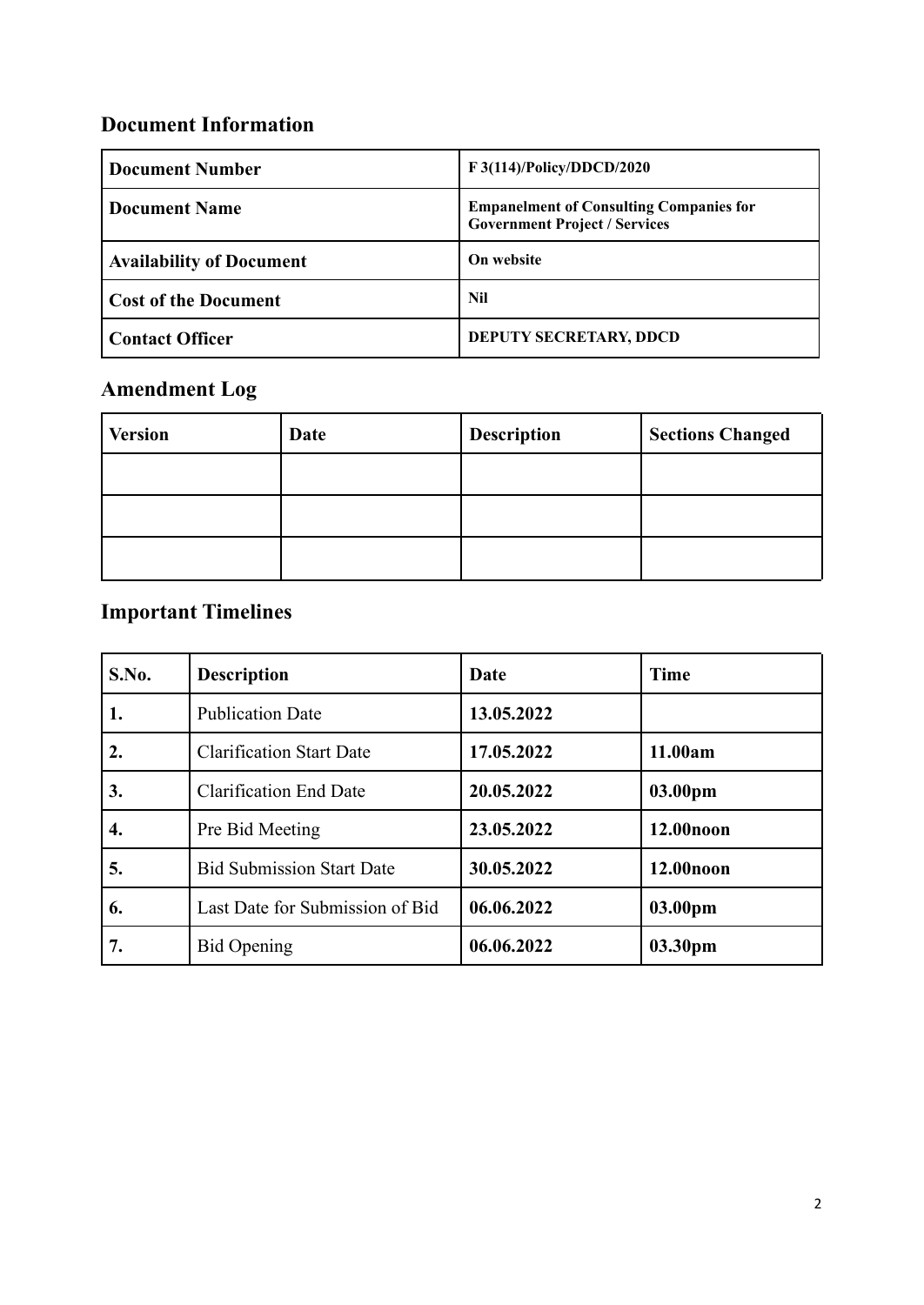# **Table of Contents**

| Introduction                                                                                                                                                   | $\mathbf{1}$                          |
|----------------------------------------------------------------------------------------------------------------------------------------------------------------|---------------------------------------|
| <b>Definitions/Abbreviations</b>                                                                                                                               | $\overline{2}$                        |
| <b>Scope of Tender</b>                                                                                                                                         | 3                                     |
| <b>Eligibility Criteria</b>                                                                                                                                    | 4                                     |
| Additional Eligibility Criteria for Tier-1 category:                                                                                                           | 4                                     |
| Additional Eligibility Criteria for Tier-2 category:                                                                                                           | 5                                     |
| Additional Eligibility Criteria for Tier-3 category:                                                                                                           | 5                                     |
| <b>Bidding Process</b>                                                                                                                                         | 6                                     |
| Pre-bid Meeting                                                                                                                                                | 6                                     |
| <b>Amendment of Bidding Documents</b>                                                                                                                          | 6                                     |
| Language of Bid                                                                                                                                                | 7                                     |
| <b>Bidding Cost.</b>                                                                                                                                           | 7                                     |
| <b>Bank Guarantee</b>                                                                                                                                          | 7                                     |
| <b>Bid Submission</b>                                                                                                                                          | 7                                     |
| <b>Bid Validity</b>                                                                                                                                            | 8                                     |
| <b>Bid Evaluation</b>                                                                                                                                          | 8                                     |
| <b>Technical Evaluation</b>                                                                                                                                    | 9                                     |
| <b>Financial Evaluation</b>                                                                                                                                    | 9                                     |
| <b>Panel Formation</b>                                                                                                                                         | 10                                    |
| <b>Award of Contract (Empanelment)</b>                                                                                                                         | 10                                    |
| Signing of Contract                                                                                                                                            | 10                                    |
| Confidentiality                                                                                                                                                | 10                                    |
| <b>Project Process/Work Orders</b>                                                                                                                             | 10                                    |
| <b>Placement of Work Orders</b>                                                                                                                                | 10                                    |
| Project Review Committee                                                                                                                                       | 11                                    |
| Project Schedule                                                                                                                                               | 11                                    |
| <b>Payment Terms</b>                                                                                                                                           | 11                                    |
| Penalty                                                                                                                                                        | 12                                    |
| <b>Terms and Conditions</b><br>General<br>Indemnity<br><b>Intellectual Property Rights</b><br>Termination for Insolvency & default<br>Termination for default: | 12<br>12<br>13<br>14<br>14<br>14<br>3 |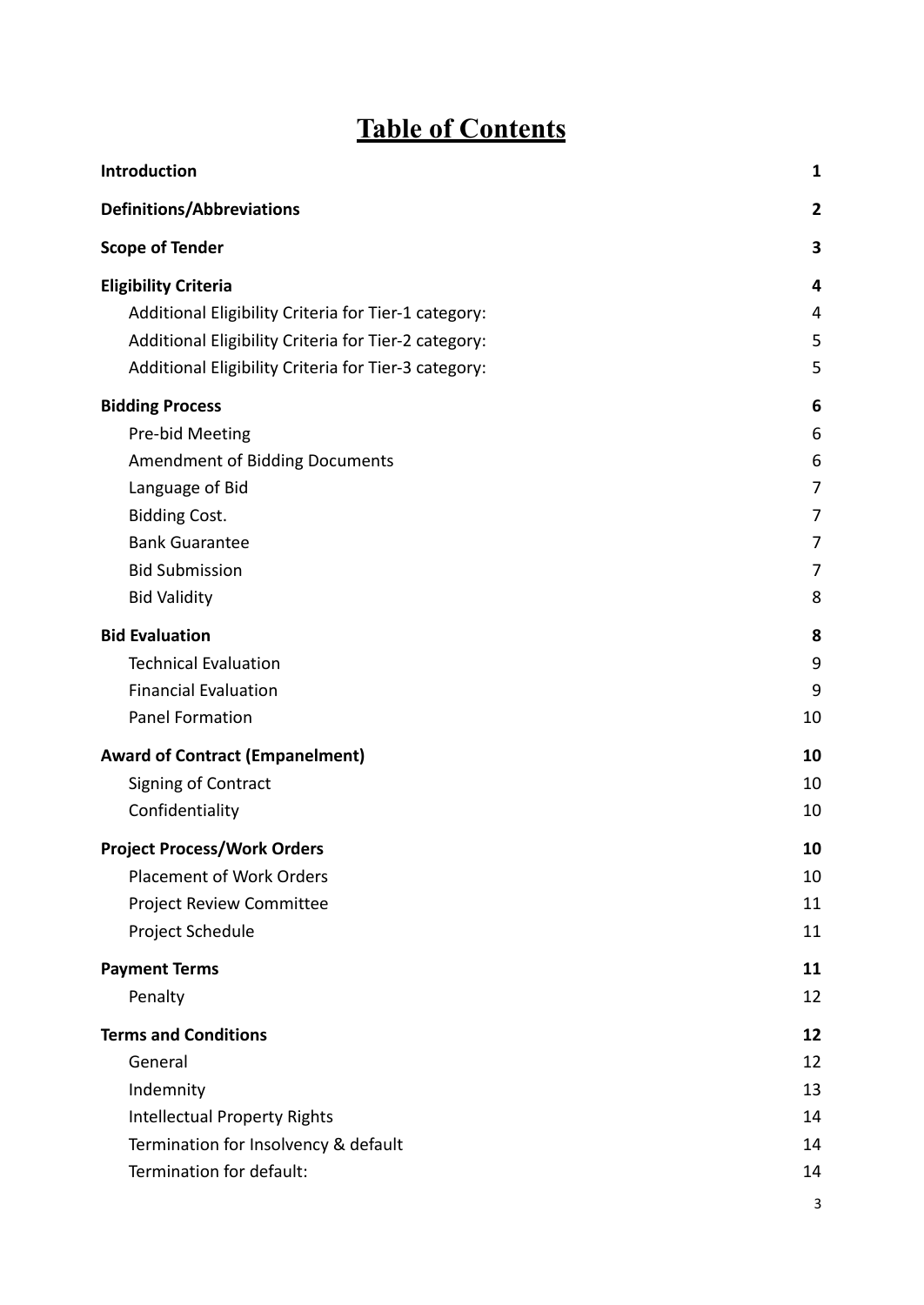| Force Majeure<br>Arbitration/ Dispute Resolution<br>Applicable law | 15<br>15<br>16 |
|--------------------------------------------------------------------|----------------|
| <b>ANNEXURE A: Abbreviations</b>                                   | 17             |
| <b>ANNEXURE B: BID SUBMISSION PROCEDURE</b>                        | 18             |
| ANNEXURE C: EDUCATIONAL QUALIFICATIONS AND EXPERIENCE              | 20             |
| ANNEXURE D: INDICATIVE WORK PROFILES FOR VARIOUS POSITIONS         | 21             |
| ANNEXURE E: TECHNICAL EVALUATION CRITERIA                          | 23             |
| <b>ANNEXURE F: TEC FORM 1: COVERING LETTER</b>                     | 29             |
| <b>ANNEXURE G: TEC FORM 2: TECHNICAL BID</b>                       | 30             |
| ANNEXURE H: DETAILED FINANCIAL BID                                 | 32             |
| <b>ANNEXURE I: ABRIDGED FINANCIAL BID</b>                          | 34             |
| ANNEXURE J: PROJECT EXECUTION MODELS                               | 35             |
| ANNEXURE K: PROPOSED CONSULTANTS FOR CAPACITY AUGMENTATION         | 37             |
| ANNEXURE L: ESTIMATED RESOURCE DEPLOYMENT PROPOSAL                 | 38             |
| <b>ANNEXURE M: SECURITY DEPOSIT</b>                                | 39             |
| <b>ANNEXURE N: EMPLOYEE DETAILS</b>                                | 40             |
| <b>ANNEXURE O: BIDDER'S SUMMARY</b>                                | 41             |
| ANNEXURE P: ELIGIBILITY CRITERIA SHEET                             | 42             |
| <b>ANNEXURE Q: BID FORM-2</b>                                      | 46             |
| <b>ANNEXURE R: BID FORM-3</b>                                      | 47             |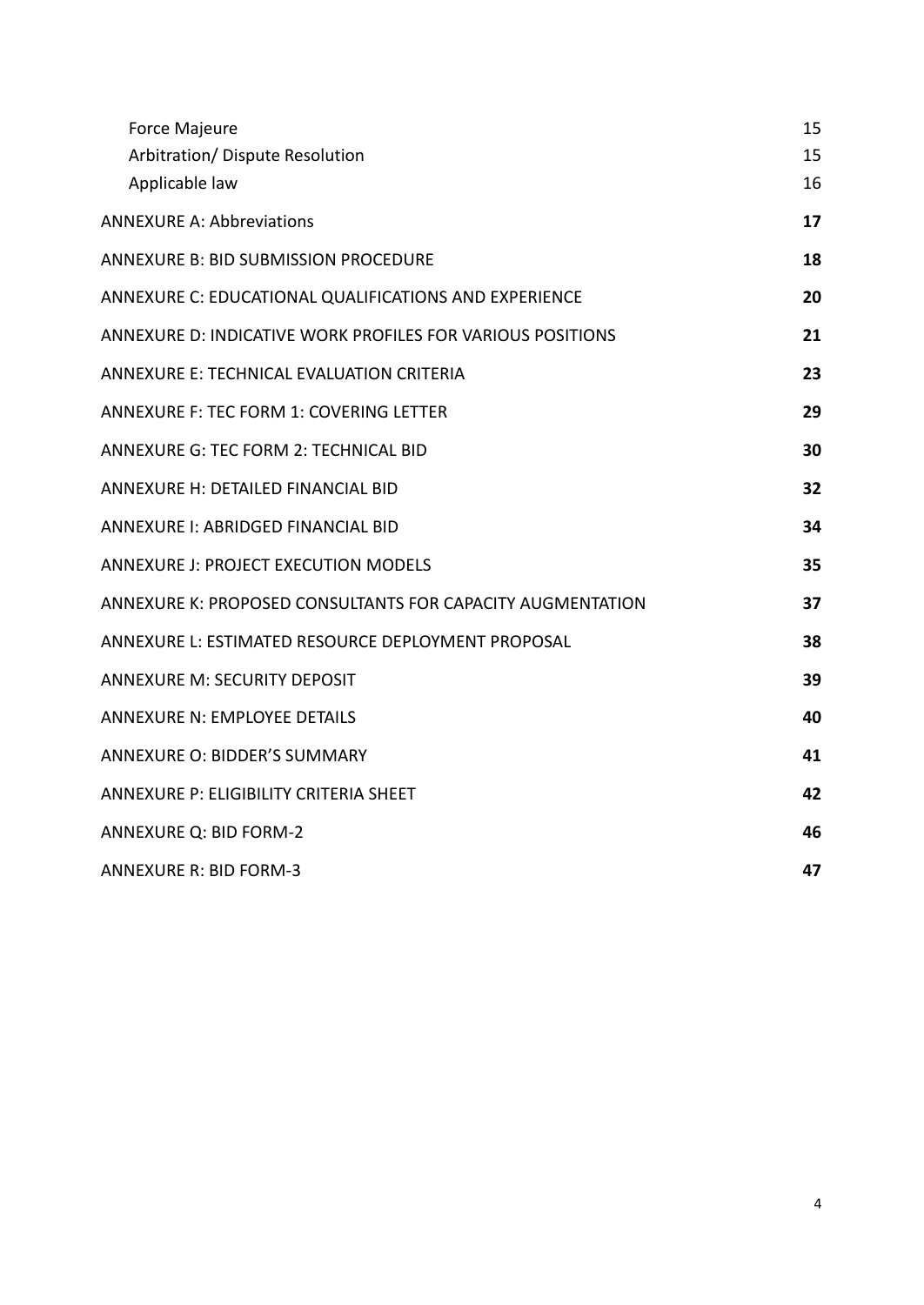### <span id="page-4-0"></span>**1. Introduction**

- **1.1.** The Dialogue and Development Commission of Delhi (DDCD) is a premier think-tank of the Government of NCT of Delhi and advises the government in finding sustainable, people-centric solutions to the critical development challenges facing Delhi. To fulfil its mandate, the DDCD follows an 'outside-in' and 'inside-out'strategy.
	- **1.1.1.** DDCD acts as a bridge between external stakeholders and the Government of NCT of Delhi in the effective formulation and implementation of policies. Examples of "Outside-In" activities include:
		- **1.1.1.1.** Policy Research
		- **1.1.1.2.** Task Forces & Committees
		- **1.1.1.3.** Policy Advisory
		- **1.1.1.4.** Stakeholder Consultations
	- **1.1.2.** DDCD strives to make the governance reforms and performance of various government schemes transparent and more accessible to the people of Delhi. Examples of "Inside-Out" activities include:
		- **1.1.2.1.** Outcome Budgets
		- **1.1.2.2.** Performance Reports
- **1.2.** Towards Governance initiatives, DDCD proposes to empanel reputed consultancy firms having relevant experience in the key domain areas for projects of DDCD or any other entity i.e. Govt. Department / Agency /Organisation / Institution etc of GNCTD.
- **1.3.** The empaneled bidders would be expected to provide consultants to the on-going/new projects. Such support would be for a definite period and will not amount to any kind of employment obligation on the part of DDCD for projects of DDCD or any other entity i.e. Govt. Department /Agency /Organisation / Institution etc of GNCTD.
- **1.4.** Interested parties may view and download the tender document containing the detailed terms  $\&$ conditions, free of cost, from the website of eProcurement, Govt. of NCT of Delhi. The bids are to be submitted as per procedure given in this document.
- **1.5.** The jobs to the empaneled bidders shall be assigned in two ways:
	- **1.5.1.** Consulting Assignment (Capacity Augmentation) : The Government of NCT of Delhi intends to empanel agencies for projects of DDCD or any other entity i.e. Govt. Department /Agency /Organisation / Institution etc for technical manpower /management / functional needs for a defined period of time to provide support to existing officials through payment as per finalized rates.
	- **1.5.2.** Deliverable based Assignment: Scope of work and deliverables are standard, reasonably well known and/or can be clearly specified and involves time bound delivery.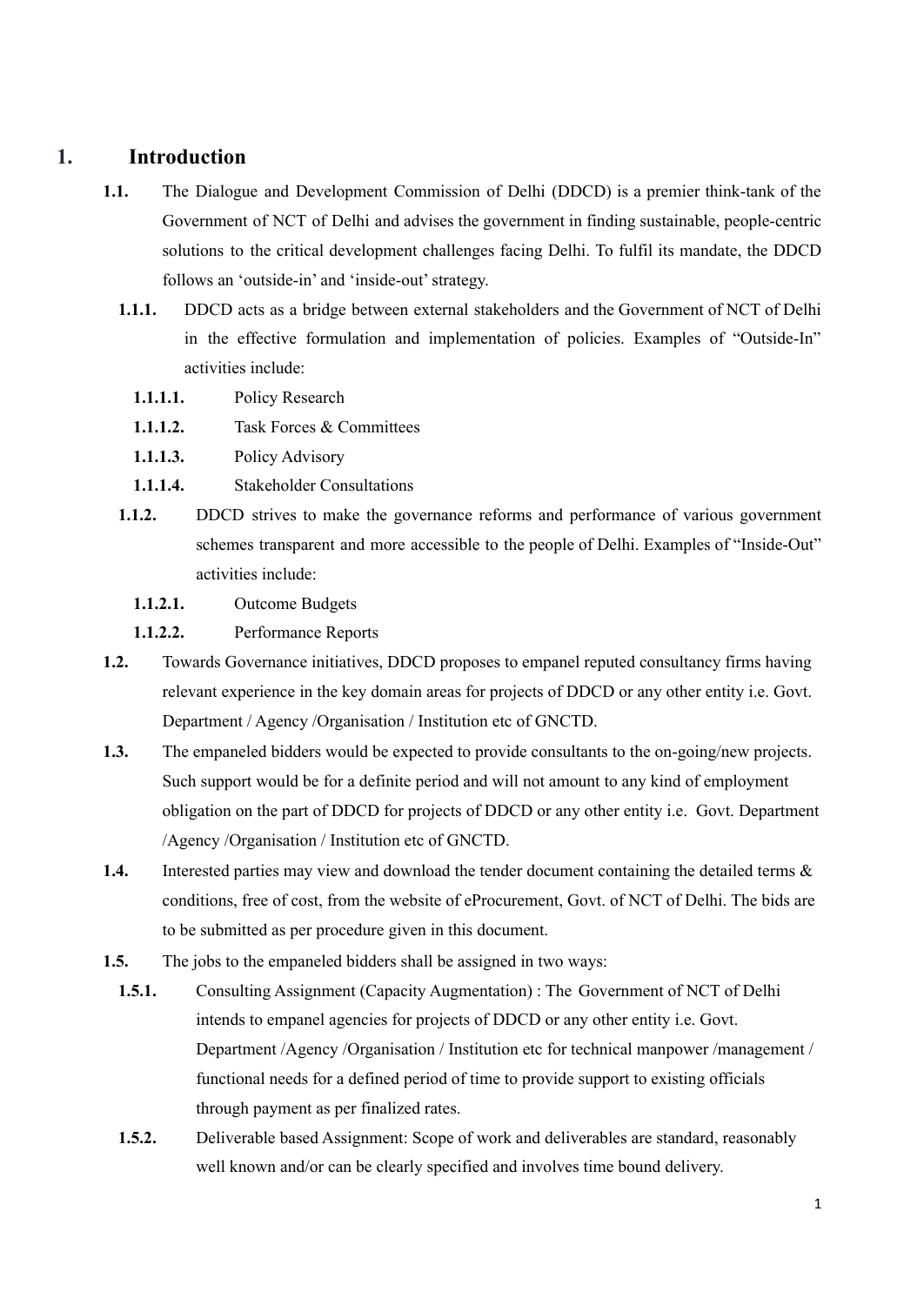**1.6.** DDCD reserves the right to disqualify those bids where the quoted rates are not realistic & extremely low and are seriously deviating from prevalent market trends.

### <span id="page-5-0"></span>**2. Definitions/Abbreviations**

In this document, the abbreviations are given in the Annexure. Following terms shall have respective meanings as indicated:

- **2.1.** "DDCD" shall mean The Dialogue and Development Commission of Delhi (DDCD), Government of NCT of Delhi.
- **2.2.** "Client/User" shall mean the department/organization for which the order is being placed.
- **2.3.** "RFP" shall mean Request for Proposal, Tender Document or Bidding Document including the written clarifications issued by DDCD in respect of the RFP.
- **2.4.** "Authorized Representative/Agency" shall mean any person /agency authorized by the agency.
- **2.5.** "Contract" shall mean the Work Order placed by User Department /agency /organisation / Institution as the case may be on successful Bidder and all attached exhibits and documents referred to therein and all terms and conditions thereof together with any subsequent modifications thereto.
- **2.6.** "Site" shall mean the location(s) for which the work has been allotted and where the services are to be delivered.
- **2.7.** "Specifications" shall mean and include schedules, details, description, statement of technical data, performance characteristics, standards (Indian as well as International) as applicable and specified in the Bidding Documents.
- **2.8.** "Bidder" means the firm offering the solution(s), services and/or materials required in the RFP. The word Bidder when used in the pre-award period shall be synonymous with Bidder, and when used after intimation of Successful Bidder shall mean the Successful Bidder, also called "Agency", on whom User Department /agency /organisation / Institution as the case may be places Work Order for Delivery of services.
- **2.9.** "Party" shall mean DDCD or the User Department /agency /organisation / Institution as the case may be or Bidder individually and "Parties" shall mean DDCD or the User Department /agency /organisation / Institution as the case maybe and Bidder collectively.
- **2.10.** "Services" means requirements defined in this document including all additional services associated thereto to be delivered by the Bidder.
- **2.11.** "Law" or "Legislation" shall mean any Act, notification, bye law, rules and regulations, directive, ordinance, order or instruction having the force of law enacted or issued by the Government of NCT of Delhi or regulatory authority or subdivision of government agency.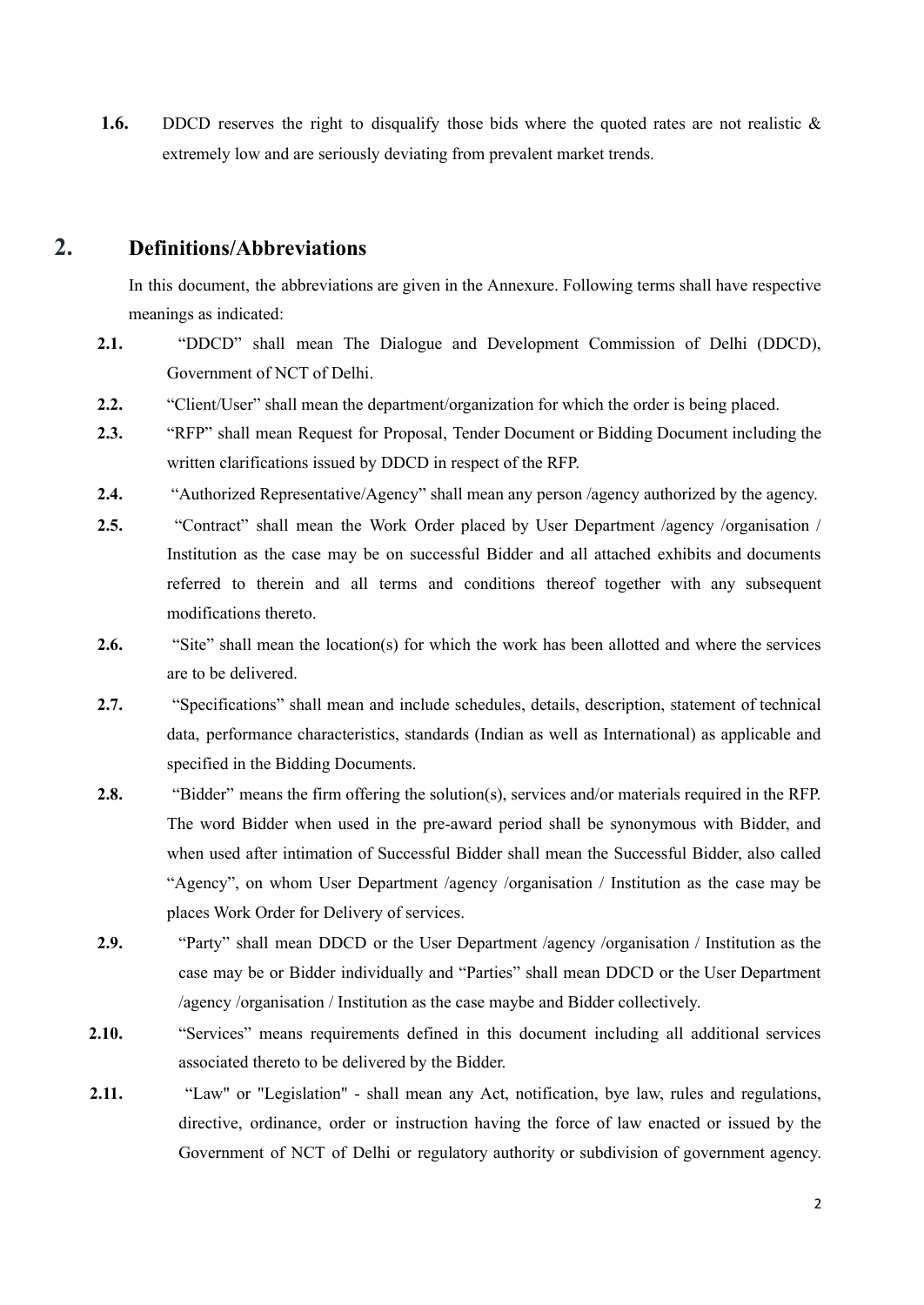Further, the act /law /guidelines /orders /memorandum / issued by the Govt. or its agencies from time to time.

**2.12.** "Third Party Agency" shall mean any agency appointed by DDCD or User Department /agency /organisation / Institution as the case maybe for monitoring during commissioning and operation.

### <span id="page-6-0"></span>**3. Scope of Tender**

- **3.1.** An indicative list of key domain areas under which the empaneled bidders would be expected to perform through their consultants with Management and /or Technical profile is as given in Annexure D: "Indicative Work Profiles for Various Positions". As part of e-governance initiatives, the jobs may be in any of the sectors like Education, Agriculture, Rural development, Environment etc. Therefore, the consulting firms must have consultants experienced in various disciplines as given in the Annexure.
- **3.2.** From the above list, a job will be assigned to any one of the empaneled bidders in any of the following models (as given in Annexure J: "Project Execution Models")
- **3.2.1.** Consulting Assignment (Capacity Augmentation)
	- For each job, the bidder will prepare a list of Consultants indicating their experience in the area based on requirement as mentioned in the Terms of Reference in Annexure K: "Proposed Consultants for Capacity Augmentation". A Project Review Committee (PRC), constituted for the purpose of selection of consultants, may shortlist the consultants for deployment in man-month mode. In case PRC desires, the consultants may be called for personal interaction /presentation. After selection of consultants by PRC, DDCD or the User Department /agency /organisation / Institution as the case may be, will issue a work order for job assignment.
- **3.2.2.** Deliverable based Assignment.

For each job, the bidder will prepare an estimated time /cost document as per Annexure L: "Estimated Resource Deployment Proposal" indicating the man-month efforts of bidder's consultants at various levels at the rates finalized through this tender. A Project Review Committee (PRC) may evaluate the proposals for selection of one of the empaneled bidders. In case PRC desires, the bidders may be called for a presentation. After approval of the cost /time estimates by a Project Review Committee (PRC), DDCD or the User Department /agency /organisation /Institution as the case may be will issue a work order for job assignment.

- **3.3.** The bidders will prepare such time /cost documents free of charge.
- **3.4.** Bidder's consultants deployed on a job will use their own infrastructure when working from DDCD or the User Department /agency /organisation / Institution (as the case may be) premises.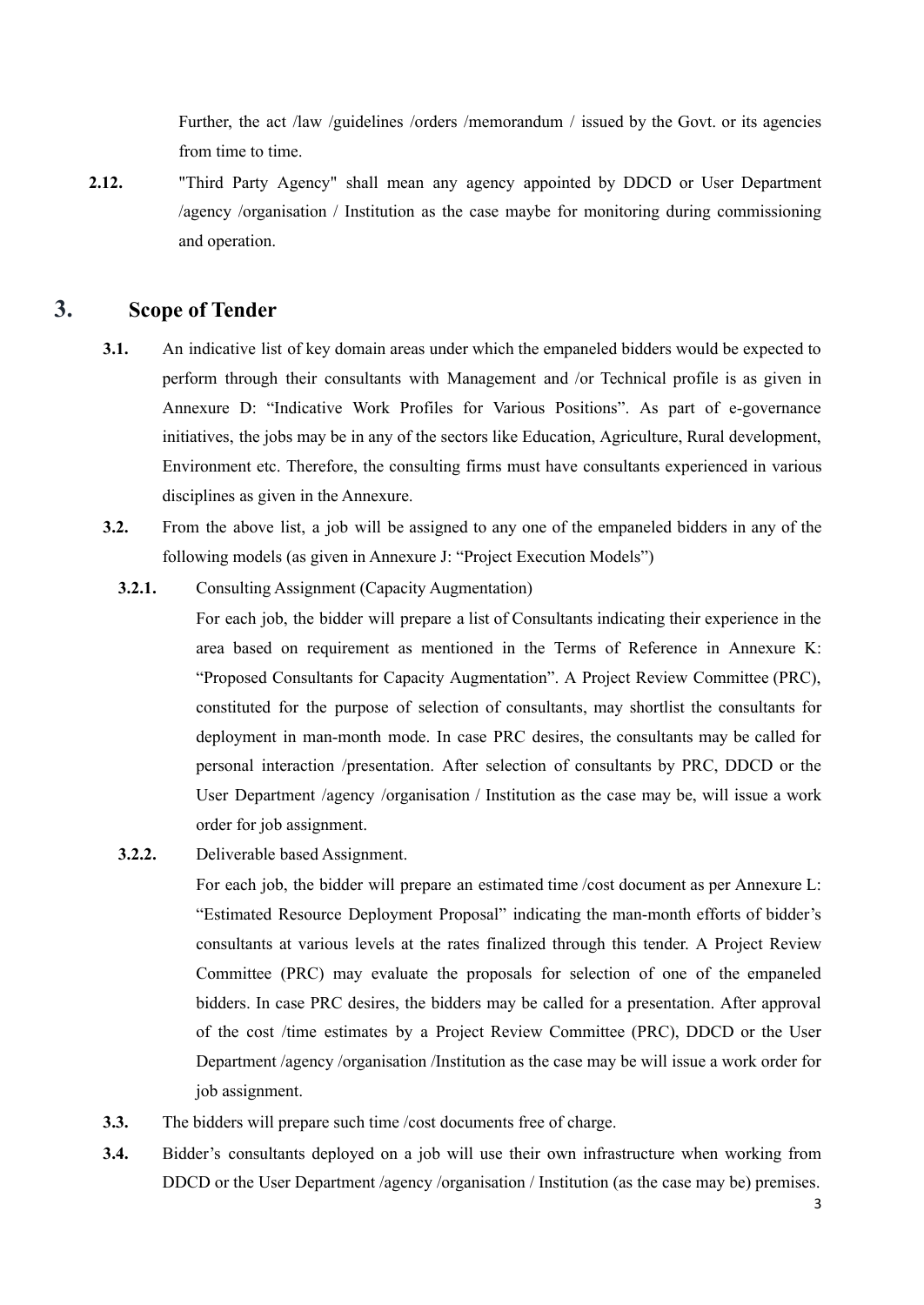# <span id="page-7-0"></span>**4. Eligibility Criteria**

- **4.1.** The bidder should be a Company registered in India under the Companies Act 1956 or a partnership registered under the India Partnership Act 1932 with their registered office in India for the last five years. Certificate of Incorporation, Copies of Articles of Association (in case of registered firms), Bye laws and certificate of registration (in case of registered societies), Partnership deed (in case of partnership firm) /summary for partnership should be submitted.
- **4.2.** To confirm in Yes or No, whether it falls under the Micro, Small and Medium Enterprises Development Act, 2006. If yes, a copy of the Registration Certificate must be provided to DDCD. Further, keep informed to DDCD whether there is any change of the status of the company.
- **4.3.** The bidder should be registered with the GST department and carry a valid PAN. Copy of PAN,GST registration should be submitted.
- **4.4.** An undertaking (self-certificate) is to be submitted in Annexure R: "Bid Form -3" that the bidder hasn't been blacklisted by a central / state Government institution and there has been no litigation with any government department on account of any kind of services. Further, an undertaking certificate with respect to agency not having been prosecuted, whether pending or otherwise, by any court of law of the land or any law agency of the land such as ED, NIA, CBI etc.
- **4.5.** The bidder should be a consulting firm operating in India for the last five financial years i.e. 2017-18; 2018-19; 2019-20; 2020-21 & 2021-22.
- **4.6.** The bidder should have a minimum number of sources on their roles as per qualification & experience in the domain area etc. as defined in Annexure C: "Educational Qualification & Experience".

### <span id="page-7-1"></span>**4.7. Additional Eligibility Criteria for Tier-1 category:**

- **4.7.1.** The bidder's average annual turnover from consultancy services in India should be Rs. 1000 crores or more in the last three financial years i.e. 2019-20, 2020-21 & 2021-22. Audited Balance sheet of respective financial year is to be enclosed along with turnover certificate duly certified by registered CA. Financial standing should be based on the latest ITCC, Annual report (balance sheet and profit and Loss account ) of the last 3 years. In addition to the CA certificate and audited balance sheet the bidders should submit the P&L account as well. In case, the audited Balance sheet,  $P \& L$  Account for the financial year 2021-22 is not available, then a certificate from registered CA is to be submitted certifying the annual turnover of the company / firm for the FY 2021-22 compulsorily.
- **4.7.2.** The bidder's average annual turnover from Government consultancy in India should be Rs. 100 crores or more in the corresponding 3 years as above. The turnover certificate duly certified by registered CA should be submitted in support of Government Consultancy. Financial standing should be based on the latest ITCC, Annual report(balance sheet and profit and Loss account ) of the last 3 years. In addition to the CA certificate and audited balance sheet the bidders should submit the P&L account as well.
- **4.7.3.** The bidder should have completed at least 5 Government consultancy jobs each of value more than Rs 05 Crore or must have achieved project milestone value more than Rs. 05 crores in each of the 5 IT Consultancy/e-Gov. projects /BFSI in the last 3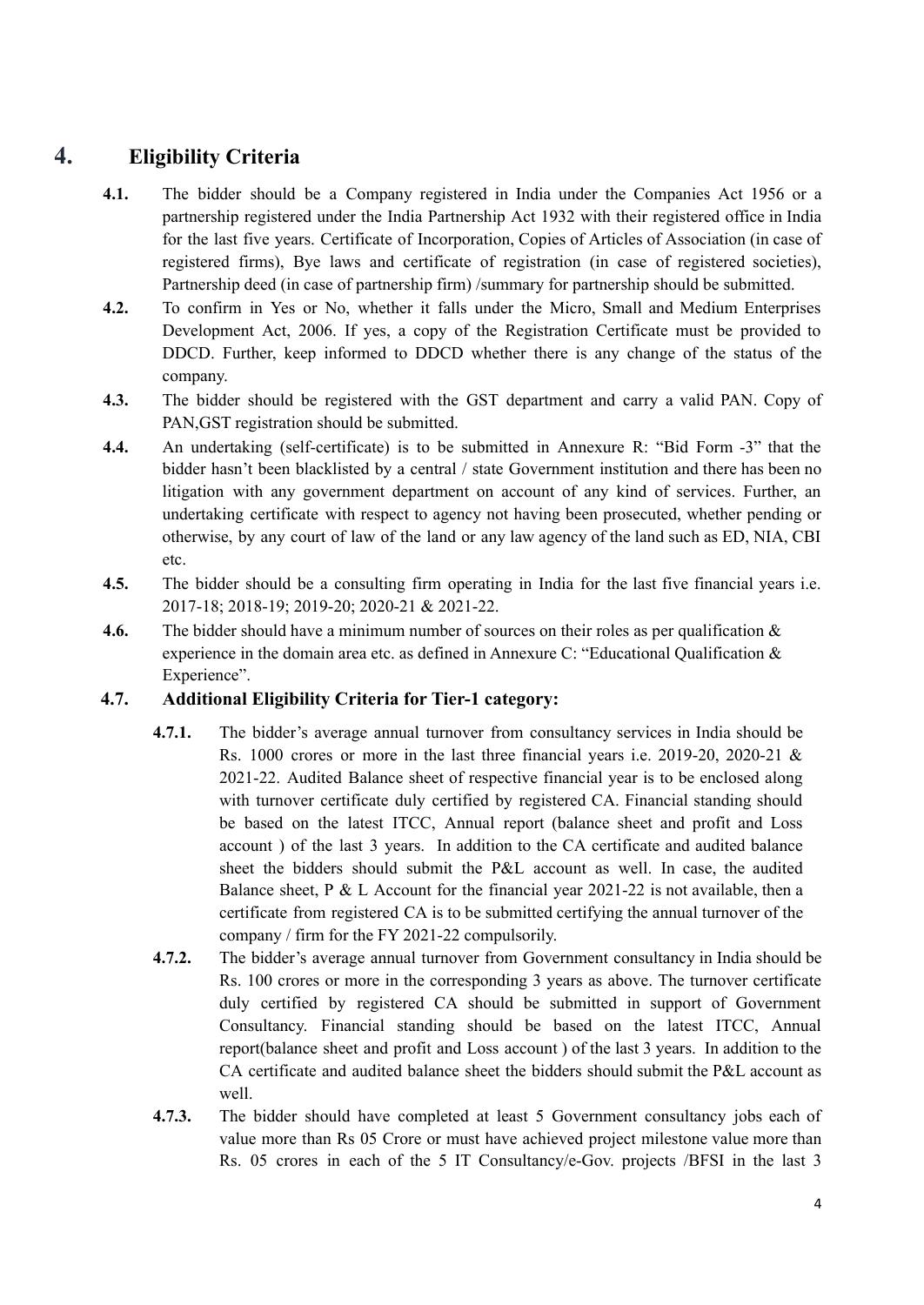financial years i.e. 2019-20; 2020-21  $\&$  2021-22. Information on the work order may be furnished as per Annexure- G: Technical Bid of the relevant section.

**4.7.4.** The bidder should have a minimum number of resources on their roles as per qualification & experience in the domain area etc. as defined in Annexure-C: Educational Qualification & Experience".

#### <span id="page-8-0"></span>**4.8. Additional Eligibility Criteria for Tier-2 category:**

- **4.8.1.** The bidder's average annual turnover from consultancy services in India should be Rs. 500 crores or more in the last three financial years i.e. 2019-20; 2020-21 & 2021-22. Audited Balance sheet of respective financial year is to be enclosed along with turnover certificate duly certified by registered CA. Financial standing should be based on the latest ITCC, Annual report(balance sheet and profit and Loss account ) of the last 3 years. In addition to the CA certificate and audited balance sheet the bidders should submit the P&L account as well. In case, the audited Balance sheet, P & L Account for the financial year 2021-22 is not available, then a certificate from registered CA is to be submitted certifying the annual turnover of the company / firm for the FY 2021-22 compulsorily.
- **4.8.2.** The bidder's average annual turnover from Government consultancy in India should be Rs. 50 crores or more in the corresponding 3 years as above. The turnover certificate duly certified by registered CA should be submitted in support of Government Consultancy. Financial standing should be based on the latest ITCC, Annual report(balance sheet and profit and Loss account ) of the last 3 years. In addition to the CA certificate and audited balance sheet the bidders should submit the P&L account as well.
- **4.8.3.** The bidder should have completed at least 5 Government consultancy jobs each of value more than Rs. 50 lacs or must have achieved project milestone value more than Rs. 50 lacs in each of the 5 IT Consultancy/e-Gov. projects /BFSI in the last 3 financial years i.e. 2019-20; 2020-21 & 2021-22. Information on the work order may be furnished as per Annexure-G: Technical Bid of the relevant section.
- **4.8.4.** The bidder should have minimum number of resources on their roles as per qualification & experience in domain area etc. as defined in Annexure-C: Educational Qualification & Experience"

### <span id="page-8-1"></span>**4.9. Additional Eligibility Criteria for Tier-3 category:**

- **4.9.1.** The bidder's average annual turnover from consultancy services in India should be Rs. 50 crores or more in the last three financial years i.e. 2019-20; 2020-21 & 2021-22. Audited Balance sheet of respective financial year is to be enclosed along with turnover certificate duly certified by registered CA. Financial standing should be based on the latest ITCC, Annual report(balance sheet and profit and Loss account ) of the last 3 years. In addition to the CA certificate and audited balance sheet the bidders should submit the P&L account as well. In case, the audited Balance sheet, P & L Account for the financial year 2021-22 is not available, then a certificate from registered CA is to be submitted certifying the annual turnover of the company / firm for the FY 2021-22 compulsorily.
- **4.9.2.** The bidder's average annual turnover from Government consultancy in India should be Rs. 10 crores or more in the corresponding 3 years as above. The turnover certificate duly certified by registered CA should be submitted in support of Government Consultancy. Financial standing should be based on the latest ITCC, Annual report(balance sheet and profit and Loss account ) of the last 3 years. In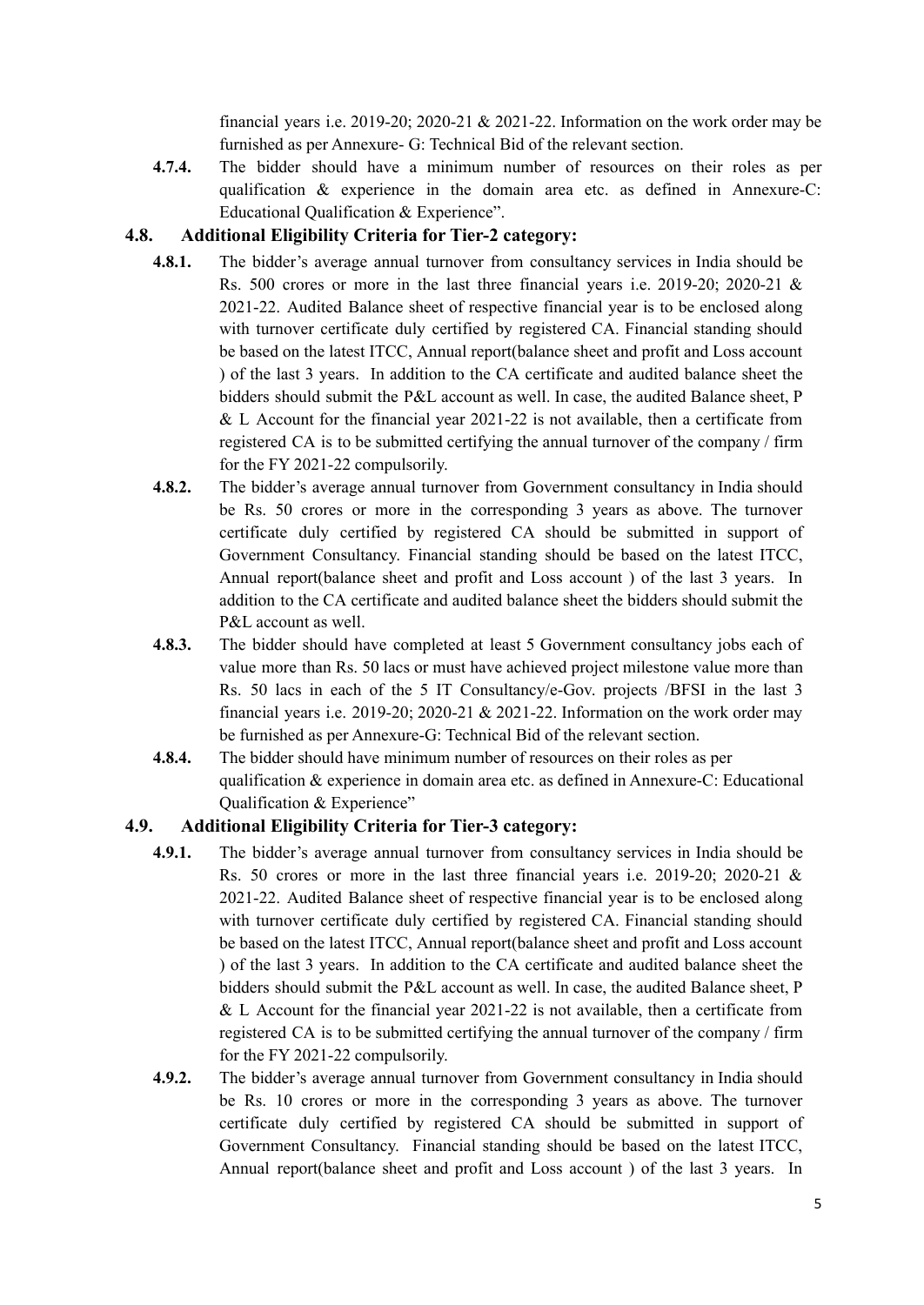addition to the CA certificate and audited balance sheet the bidders should submit the P&L account as well.

- **4.9.3.** The bidder should have completed at least 5 Government consultancy jobs each of value more than Rs. 10 lacs or must have achieved project milestone value more than Rs. 10 lacs in each of the 5 IT Consultancy/e-Gov. projects/BFSI in the last 3 financial years i.e. 2019-20; 2020-21  $\&$  2021-22. Information on the work order may be furnished as per Annexure-G: Technical Bid of the relevant section.
- **4.9.4.** The bidder should have minimum number of resources on their roles as per qualification & experience in domain area etc. as defined in Annexure-C: Educational Qualification & Experience"

### <span id="page-9-0"></span>**5. Bidding Process**

Bidders are advised to study the Bid Document carefully. Submission of the Bid shall be deemed to have been done after careful study and examination of all instructions, eligibility norms, terms and requirement specifications in the bidding document with full understanding of its implications. Bids not complying with all the given clauses in this bidding document or failure to furnish all information required by the bidding documents or submission of a bid not substantially responsive to the bidding documents in every respect will be at bidder's risk and may result in the rejection of Bid. **Online submission of bids on the government's e-procurement portal is a mandatory condition for consideration of bids.**

### <span id="page-9-1"></span>**5.1. Pre-bid Meeting**

**5.1.1.** DDCD shall hold a pre-bid meeting with the prospective bidders at **DDCD conference hall, 33 Shamnath Marg, Delhi - 110054.** Queries received, from the bidders, two days prior to the pre- bid meeting shall be addressed. The queries can be sent to DDCD through email at  $\frac{ddc \cdot \text{delhi}(Qgov \cdot \text{in})}{dqgov \cdot \text{in}}$  in .xls or .xlsx format carrying details like S. No., referred clause, query/suggestion. Queries not sent in the required format shall not be entertained.

### <span id="page-9-2"></span>**5.2. Amendment of Bidding Documents**

- **5.2.1.** At any time prior to the last date for receipt of bids, DDCD, may, for any reason, whether at its own initiative or in response to a clarification requested by a prospective bidder, modify the bidding documents by an amendment. The amendment will be notified on the DDCD website <u>[ddc.delhi.gov.in](http://ddc.delhi.gov.in)</u> as well as the e procurement portal of the Government, which will be binding on the prospective bidders to consider the amendment for quoting.
- **5.2.2.** In order to give prospective bidders reasonable time to take the amendment into account in preparing their bids, DDCD may, at its discretion, extend the last date for the receipt of bids.
- **5.2.3.** No bid can be modified subsequent to the last date for receipt of bids. No bid may be withdrawn in the interval between the last date for receipt of bids and the expiry of the bid validity period specified in the bid. Withdrawal of a bid during this interval may result in blacklisting of the firm/agency.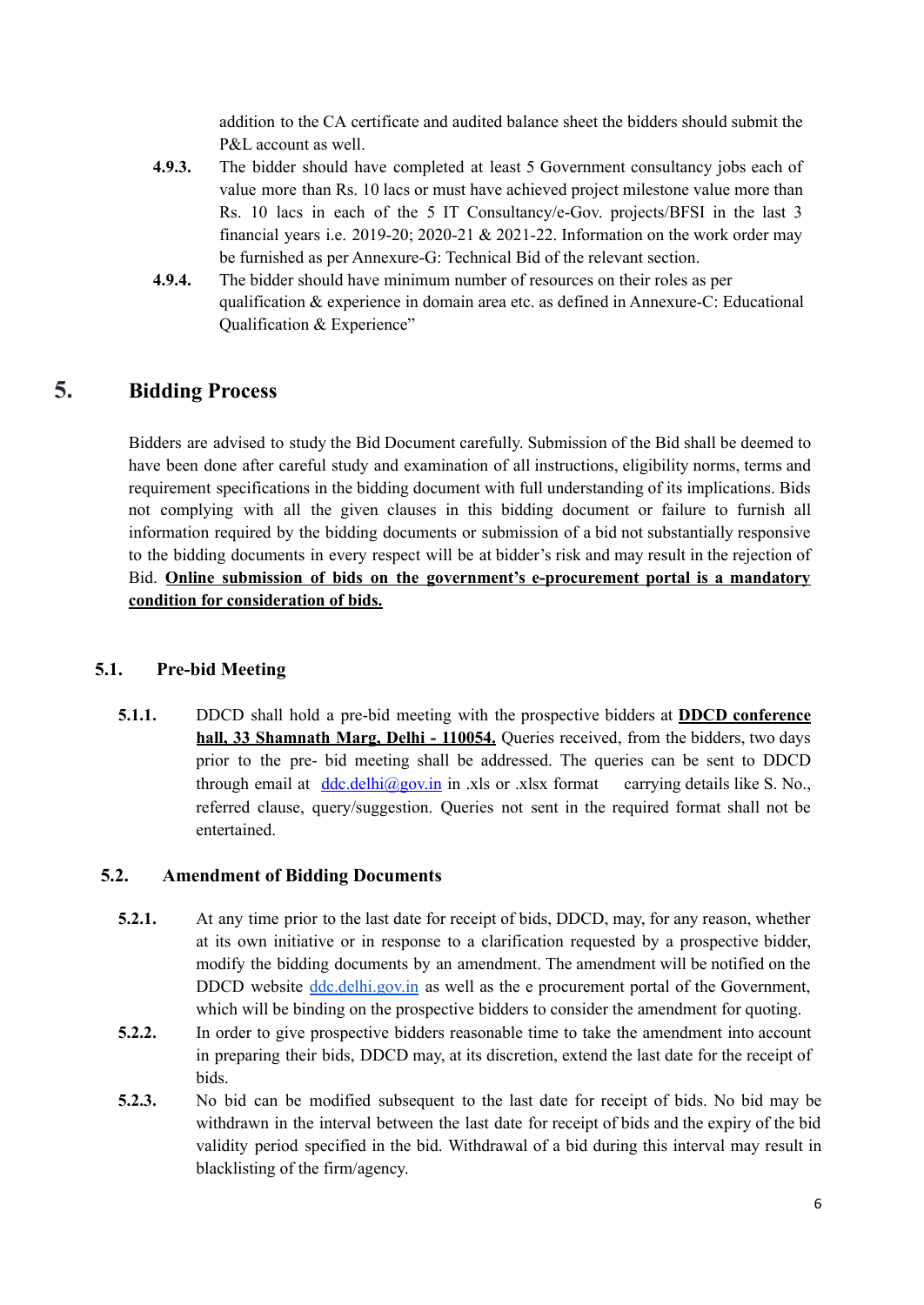### <span id="page-10-0"></span>**5.3. Language of Bid**

**5.3.1.** The Bid prepared by the Bidder, as well as all correspondence and documents relating to the Bid exchanged by the Bidder and DDCD, shall be written in English. Supporting documents and printed literature furnished by the bidder may be in another language provided they are accompanied by an accurate translation of the relevant pages in English. For the purposes of interpretation of the bid, the **English** translation **version** shall govern. Information supplied in another language without proper translation shall be rejected.

### <span id="page-10-1"></span>**5.4. Bidding Cost.**

**5.4.1.** The Bidder shall bear all costs associated with the preparation/submission of bid, presentations/demonstration during technical evaluation of the Bid. DDCD will in no case be responsible or liable for those costs, regardless of the conduct or outcome of the bidding process.

### <span id="page-10-2"></span>**5.5. Bank Guarantee**

- **5.5.1.** As per rule 171 of GFR 2017, read with Govt. of India, Ministry of Finance, Department of Expenditure, O.M. Dated 12.11.2020 & 30.12.2021, the performance Security will be 3% of the value of the contract in respect of all tenders/contracts issued/concluded till 31.03.2023.
- **5.5.2.** In case DDCD or the user department /agency /organisation / Institution as the case may be assigns jobs to the empanelled bidders just before the end of the empanelment, the BG shall be extended for the period of one more year or till the satisfactory job completion, whichever is earlier.
- **5.5.3.** Performance security should remain valid for a period of sixty days beyond the date of completion of all contractual obligations of the supplier including warranty obligations. The BG shall be released after ascertaining that no obligation is pending on the part of the bidder.

### <span id="page-10-3"></span>**5.6. Bid Submission**

- **5.6.1.** Tender bids must contain the name, office and after office hours addresses including mobile telephone number(s) of the person(s) who are authorized to submit the bid with their signatures.
- **5.6.2.** Un-signed & un-stamped bids shall not be accepted.
- **5.6.3.** All pages of the bid being submitted must be signed and sequentially numbered by the bidder irrespective of the nature of content of the documents.
- **5.6.4.** Bids NOT submitted as per the specified format and nomenclature will be outrightly rejected.
- **5.6.5.** Ambiguous bids will be outrightly rejected. DDCD will NOT be responsible for any delay on the part of the vendor in obtaining the terms and conditions of the tender notice or submission of the tender bids.
- **5.6.6.** Bidders shall indicate their rates in clear/visible figures as well as in words. In case of a mismatch, the rates written in words will prevail.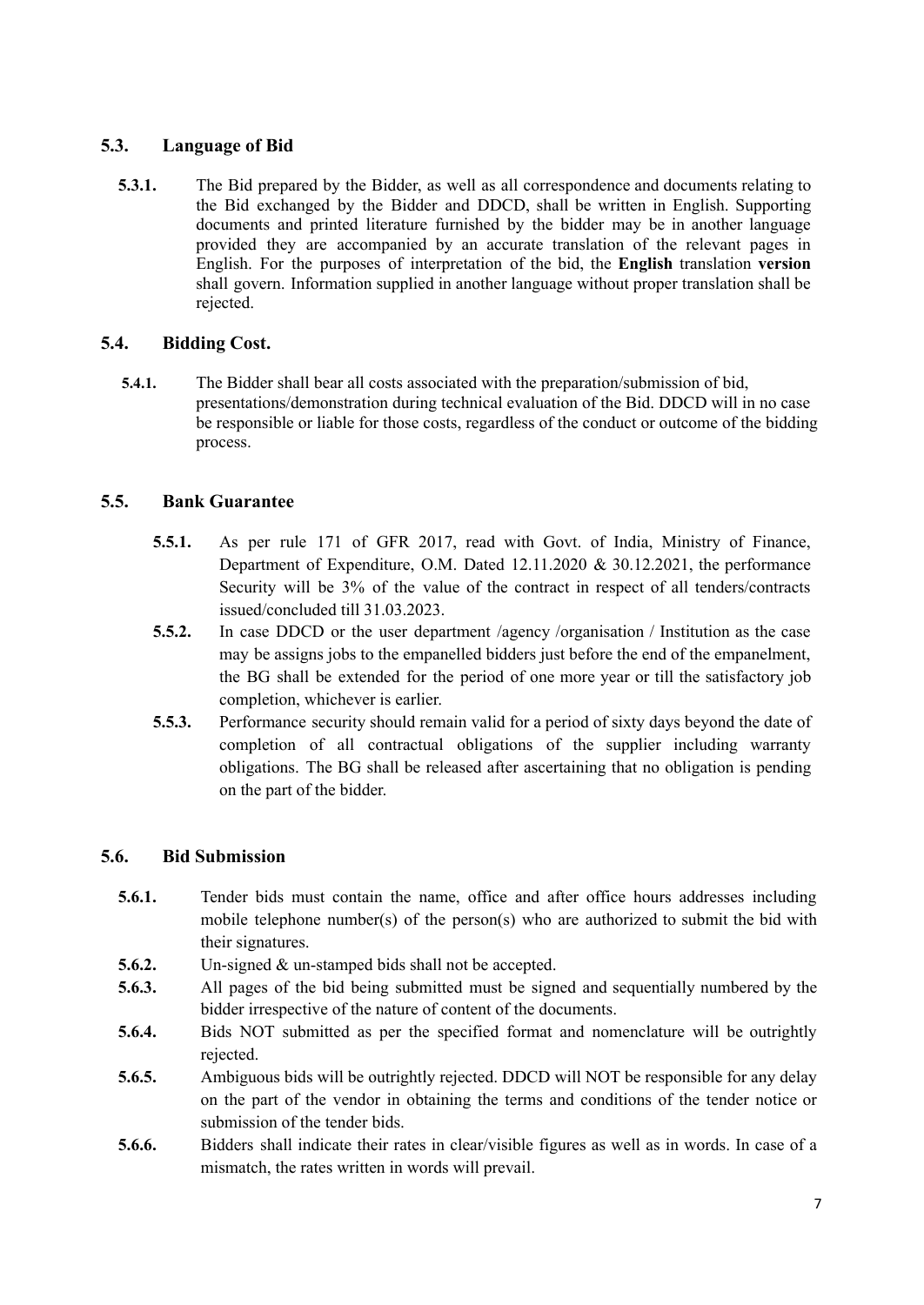- **5.6.7.** Financial bid may be submitted as per "Annexure: Financial bid format (Abridged Financial Bid & Detailed Financial Bid)" for the corresponding description.
- **5.6.8.** The Technical and Financial bids have to be uploaded as given in the Appendix for Uploading Procedure. Therefore, except for Annexure Q & R i.e. Bid Form  $2 \& 3$ , no physical document is to be submitted by the agencies.
- **5.6.9.** As the bids can be uploaded only up to the defined date and time, there can't be any late bids. DDCD will not be responsible for any delay in obtaining the terms and conditions of the tender or uploading of the bid on Govt. of Delhi's e-procurement portal before the due date and time of submission.
- **5.6.10.** Bids, complete in all respects, must be uploaded on the mentioned site by the due date and time.
- **5.6.11.** DDCD may, at its own discretion, extend the date for uploading of bids. In such a case all rights and obligations of DDCD and the bidders shall be applicable to the extended time frame.
- **5.6.12.** At any time prior to the last date for receipt of bids, DDCD, may, for any reason, whether at its own initiative or in response to a clarification requested by a prospective agency, modify the Tender Document by an amendment. The amendment will be notified on DDCD website [https://ddc.delhi.gov.in](http://nicsi.nic.in/) as well as the e procurement portal of the Government and should be taken into consideration by the prospective agencies while preparing their bids.
- **5.6.13.** The offers submitted as documents, by telex/telegram/fax/Email or any manner other than specified above will not be considered. No correspondence will be entertained on this matter
- **5.6.14.** Bids not quoted as per the format given by DDCD will be rejected straightway.
- **5.6.15.** No deviation from the tender specifications & terms and conditions will be accepted.
- **5.6.16.** Printed terms and conditions of the bidders will not be considered as forming part of their bid. In case terms and conditions of the contract applicable to the Invitation of bid are not acceptable to any bidder, they should clearly specify the deviations in the bids in pre-bid meeting..
- **5.6.17.** Tender process will be over with the issue of empanelment letter(s) to the selected vendor(s).
- **5.6.18.** The bids should be submitted as per Annexure B: Bid Submission Procedure.
- **5.6.19.** For all updates and amendments in the bid process bidders are advised to refer to official website of DDCD i.e. ddc.delhi.gov.in as well as the e procurement portal of the Government, from time to time.

### <span id="page-11-0"></span>**5.7. Bid Validity**

All the bids must be valid for a period of 90 days from the last date of bid submission. However, the rates should be valid for the initial/extended period of empanelment from the date of empanelment. No request will be considered for price revision during the empanelment (contract) period. If necessary, DDCD will seek extension in the bid validity period beyond 90 days.

### <span id="page-11-1"></span>**6. Bid Evaluation**

1. The empanelment will be a two phase process i.e. technical evaluation followed by financial evaluation of the technically qualified bidders.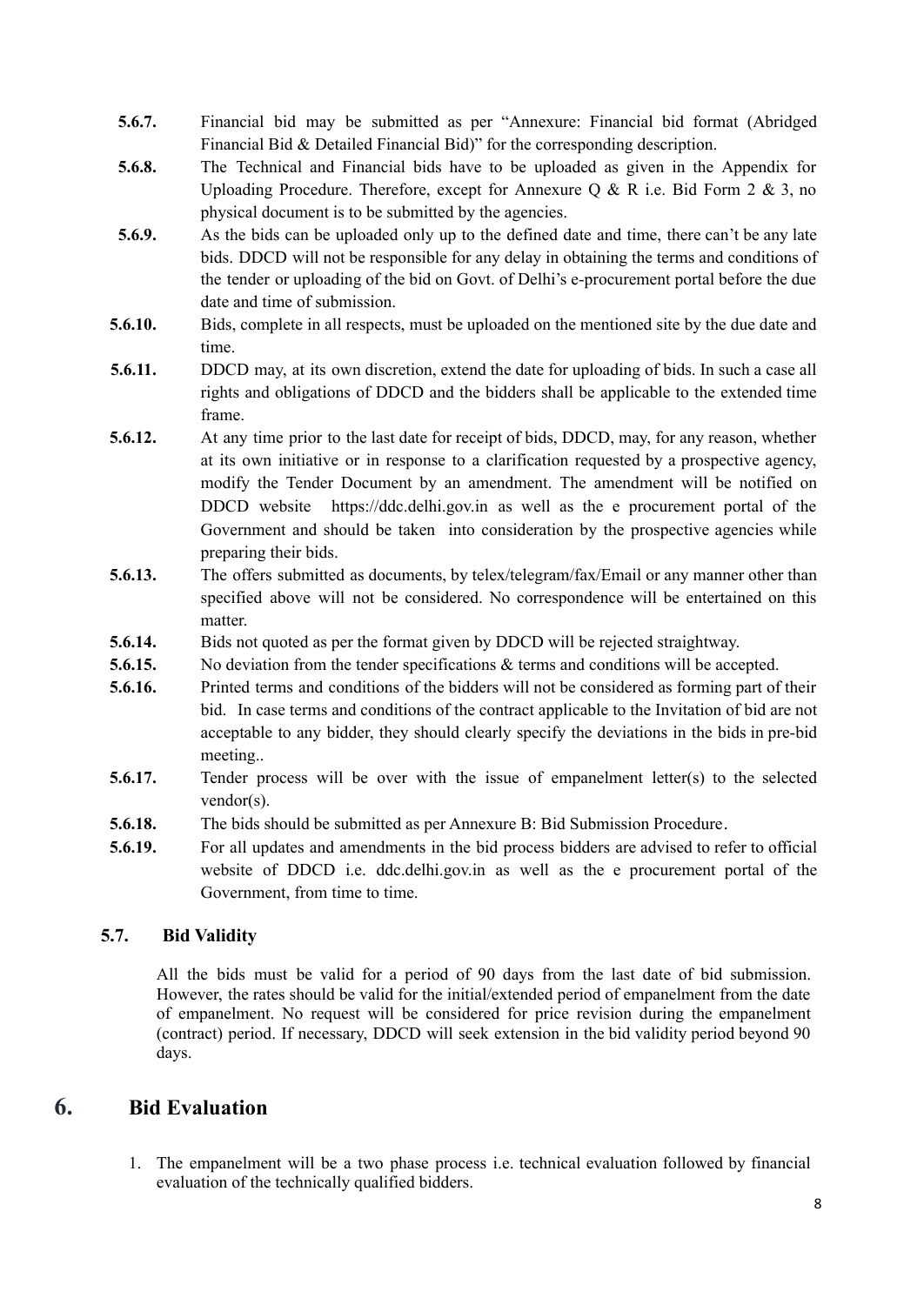- 2. Any effort by a bidder to influence DDCD or user department for bid evaluation, bid comparison or contract award decisions may result in the rejection of the bidder's bid.
- 3. When deemed necessary, DDCD may seek clarifications on any aspect of their bid from the bidder. However, that would not entitle the bidder in the substance of the tender submitted or price quoted. This would also not mean that their bid has been accepted.
- 4. DDCD reserves the right to accept any bid, and to cancel/abort the Tender process and reject all bids at any time prior to finalization of empanelment process, without thereby incurring any liability to the affected bidder or bidders, of any obligation to inform the affected bidder of the grounds for DDCD action and without assigning any reasons.

### <span id="page-12-0"></span>**6.1. Technical Evaluation**

- **6.1.1.** The technical bids shall be evaluated by a duly constituted Technical Evaluation Committee (TEC).
- **6.1.2.** The first process for the TEC is to examine the eligibility of the bidders as per the tender specifications.
- **6.1.3.** Bids of the bidders, not satisfying the eligibility criteria shall be rejected.
- **6.1.4.** On request from the TEC, the bidders may have to submit additional information. However, that would not entitle the bidder to change or cause any change in the substance of the tender submitted.
- **6.1.5.** The TEC shall call the eligible bidders for a presentation of the projects handled by them and quoted in their bids here. The time limit, in which the bidders' have to submit the additional information or present their projects, will be decided by the TEC and its decision will be final in this regard. Bidders failing to adhere to the specified time limit will be rejected.
- **6.1.6.** The TEC will then evaluate information submitted in Packet 3-"Technical Bid" as per tender terms and work out marks obtained by each bidder on the basis of information submitted in Annexure E: "Technical Evaluation Criteria".
- **6.1.7. Bidders securing 75% and above marks will only be considered technically qualified**.
- **6.1.8.** The financial evaluation will be followed for technically qualified bidders only.

### <span id="page-12-1"></span>**6.2. Financial Evaluation**

- **6.2.1.** The financial bids will be opened in the presence of bidders' representatives (one per bidder) failing which the bids will be opened without waiting for the bidders' representatives.
- **6.2.2.** A Financial Evaluation Committee (FEC) would scrutinize the commercial bids. The bids, found lacking in strict compliance to the commercial bid format shall be rejected straightaway.
- **6.2.3.** Financial bids will be evaluated on the basis of total price. Any alteration / overwriting / cutting in the bid should be duly countersigned else it will be outrightly rejected. Conditional tenders shall NOT be accepted on any ground and shall be rejected straightway.
- **6.2.4.** For consideration of their bids, the bidders have to quote rates for all the 15 resource levels (Management/Functional Profile, Technology Profile and Subject Matter Expert) in the detailed financial bid (Annexure-"Detailed Financial Bid").
- **6.2.5.** The rates quoted should be as per industry standards for the educational qualifications and experience as per Annexure C: "Educational Qualification & Experience".
- **6.2.6.** For any of the resource levels, bids, quoting zero or incredibly low rates compared to the realistic industry prevalent rates, will be rejected.
- **6.2.7.** Commercial Bids with GTVs that are less or more than 30% of the average bid price will be disqualified. The average bid price is computed by adding GTVs of ALL the technically qualified bidders and dividing the same by the number of technically qualified bidders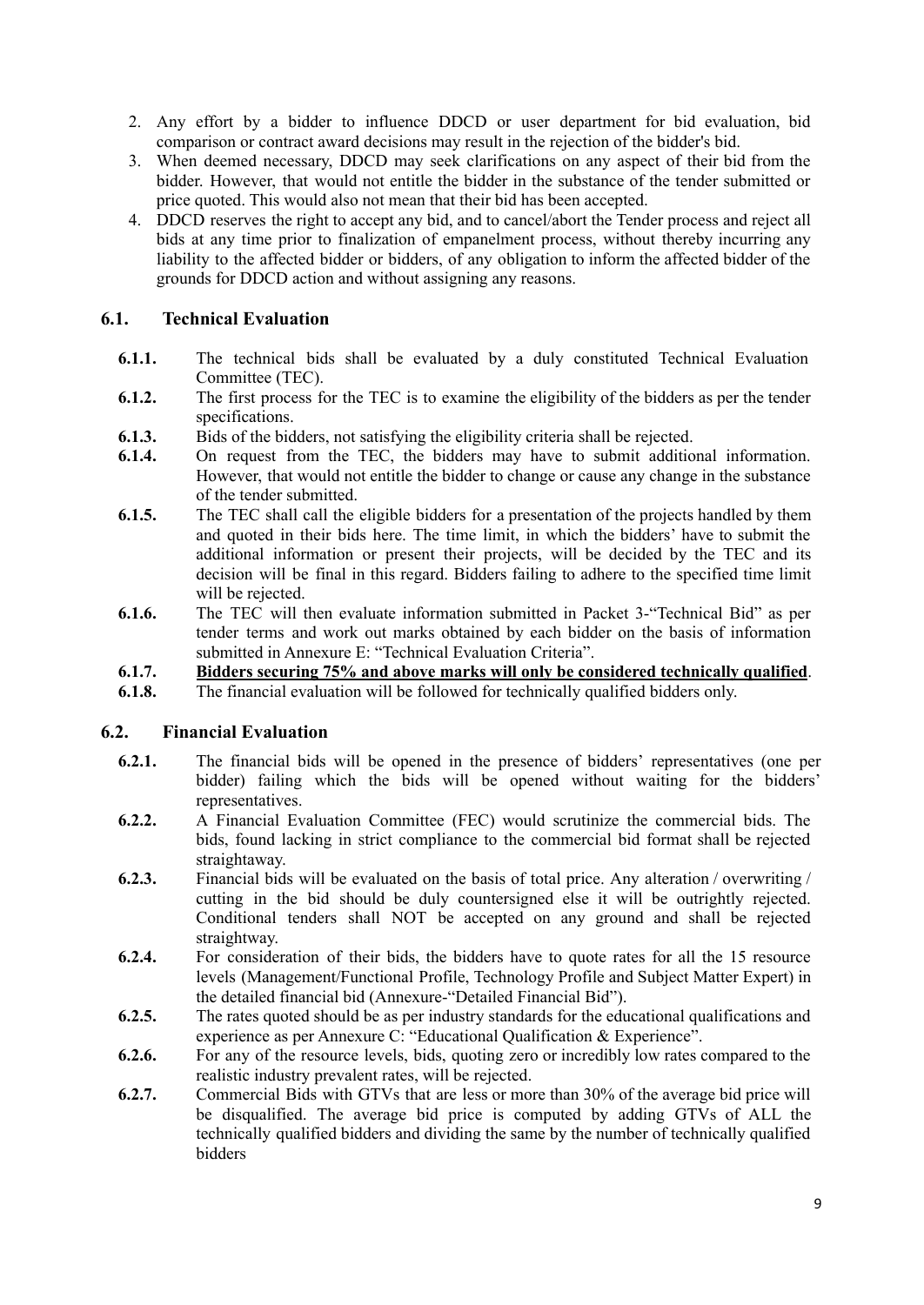**6.2.8.** L1 agency shall be the one quoting least value of GTV in the Abridged Financial Bid and shall be determined amongst the bidders qualified after point 6.2.7 above. In case more than one agency quotes the same value of GTV then the agency having maximum total turnover will be reckoned as L1. A list of L1, L2, L3…...and so on will be prepared and a detailed financial bid of the L1 bidder shall be examined / opened.

### <span id="page-13-0"></span>**6.3. Panel Formation**

- **6.3.1.** If L1 bidder as decided on the basis of GTV quotes zero or incredibly low rates or failed to quote in any of the constituent items in the detailed cost breakup, its bid will be rejected. The next successive lowest quoting bidder will be declared as L1, if found in order as per tender terms and conditions and so on.
- **6.3.2.** A panel of up to Five vendors will be formed by giving successive opportunities to L2, L3, L4…. bidders to match the lowest unit rates finalized as above.

## <span id="page-13-1"></span>**7. Award of Contract (Empanelment)**

### <span id="page-13-2"></span>**7.1. Signing of Contract**

- **7.1.1.** DDCD will have a panel of up to **five bidders, in each tier, for availing the services during the period of empanelment**, which will be **initially for two years**. Depending on the project requirements and upon the request of the user department, DDCD **may extend the period of empanelment for additional one year through mutual consent and on same rates and same terms and conditions**. The empanelled bidders will have to renew/re-submit the security deposit for the extended period of empanelment.
- **7.1.2.** On written communication from DDCD for having qualified for empanelment the bidder will sign the contract (letter of empanelment) within 7 days of such communication. Failing which the offer will be treated as withdrawn. DDCD reserves the right to extend the offer to the next eligible bidder.
- **7.1.3.** The conditions stipulated in the contract will be strictly adhered to and violation of any of these conditions will entail termination of the contract without prejudice to the rights of the DDCD user department.
- **7.1.4.** The incidental expenses of execution of agreement/contract shall be borne solely by the bidders.

### <span id="page-13-3"></span>**7.2. Confidentiality**

- **7.2.1.** The empanelled bidder and their personnel shall not, either during the term or after expiration of this contract, disclose any proprietary or confidential information relating to the services, contract or business or operations of DDCD or the user department / agency / organisation / Institution as the case may be without the prior written consent of DDCD or the user department / agency /organisation / Institution as the case may be.
- **7.2.2.** The agency will ensure that no information about the software, hardware, and database the policies of the client organization are taken out in any form including electronic form or otherwise, from the client site or any other source by the workforce posted by them.

### <span id="page-13-4"></span>**8. Project Process/Work Orders**

### <span id="page-13-5"></span>**8.1. Placement of Work Orders**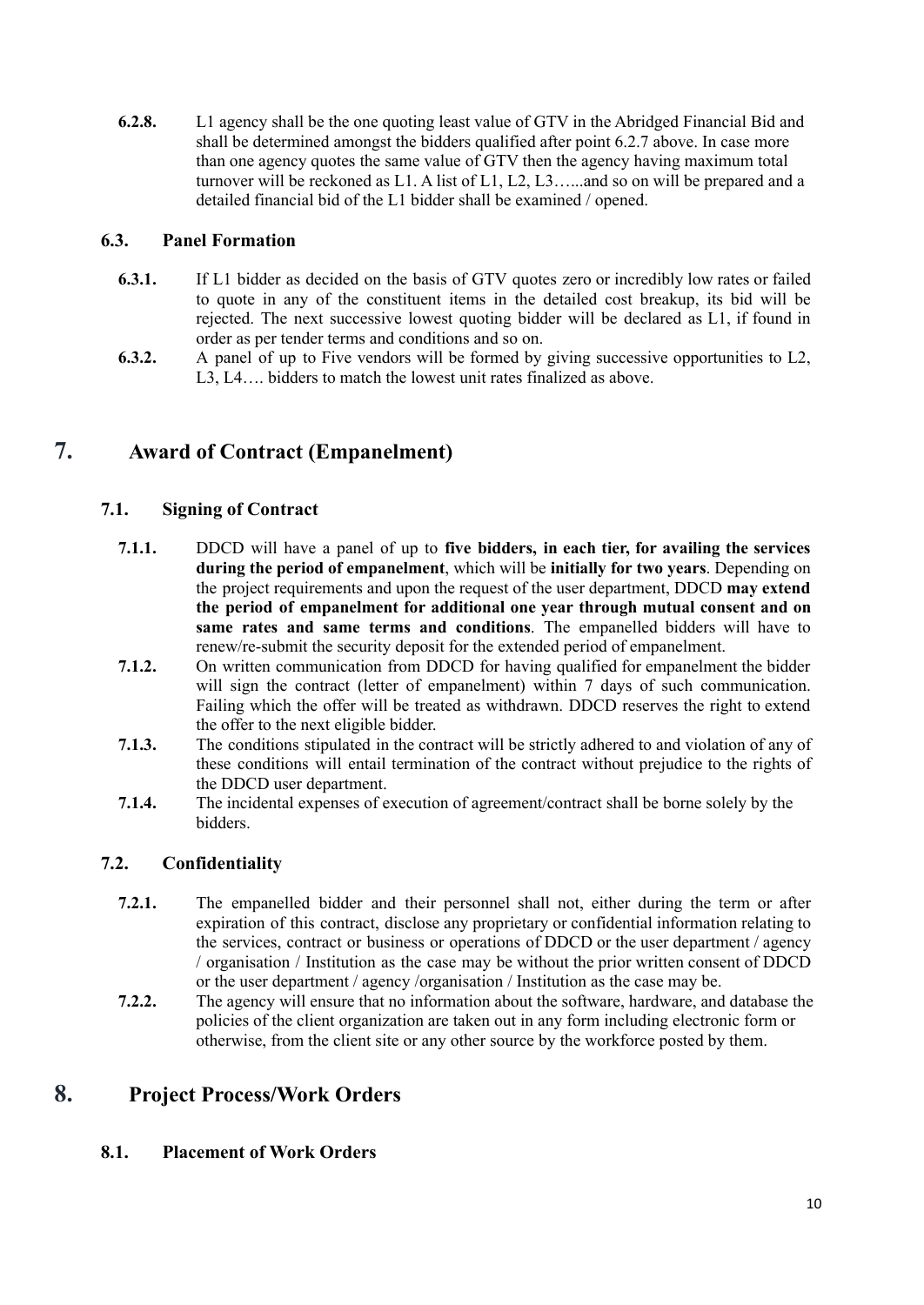- **8.1.1.** DDCD or the user department / agency / organisation / institution as the case may be may place the work orders on the empanelled agencies for its requirement or its projects.. The Work Order may encompass the complete scope of work or may require few services. Depending on the requirement, the work orders may be placed to any one of the empanelled agencies; more than one depending on the project requirement or the TOR may be given to more than one empanelled agency for their proposals for the specific scope of work.
- **8.1.2.** In case of hiring the services of Consultants for Capacity Augmentation, the work order will be released in man-month mode with payment on submission of monthly bills with the user department.
- **8.1.3.** In case of the Delivery Based Model, the estimated effort will be the basis for arriving at lump-sum cost and accordingly, the work order will be released indicating the lump sum amount with break-up on consultancy services..

### <span id="page-14-0"></span>**8.2. Project Review Committee**

The projects will be executed as per project execution models defined in Annexure J: "Project Execution Models". The role of PRC will be as follows:

- **8.2.1.** Define the scope of the project to the bidder to facilitate preparation of Annexure-"Proposed Consultants for Capacity Building" or Annexure-"Estimated Resource Deployment Proposal" depending on the model selected.
- **8.2.2.** Assess/recommend the time period and man power efforts for project assignment to the empanelled bidders.
- **8.2.3.** Act as an interface between the bidder and user department, if any.
- **8.2.4.** Supervise the project progress until its full implementation. PRC will ensure that the assigned job is completed as per the schedules given in the work order.
- **8.2.5.** PRC would advise the bidder to post additional manpower, free of any additional charge, if there are perceived slippages on the time schedules.
- **8.2.6.** Offer clarifications to the bidder queries vis-a-vis project objectives.
- **8.2.7.** Recommend release of funds and penalties for delay. For long duration projects the payments will be activity based while for short duration projects (less than 3 months) payments will be released on project completion.
- **8.2.8.** The PRC may monitor following:
	- **8.2.8.1.** Review the progress of the project as per TOR and contractual obligations of the bidders involved in the project in terms of deliverables and timelines.
	- **8.2.8.2.** Assess the quality of deliverables and to accept or reject any part of the assignment/work order.
	- **8.2.8.3.** Decide on levying appropriate liquidated damages or penalty if the assignment is not carried out as per the assigned work order and/or if the quality of services is found inferior.

### <span id="page-14-1"></span>**8.3. Project Schedule**

- **8.3.1.** Project assignments to the empanelled bidders will be on the basis of time/cost estimates submitted by the bidders, duly evaluated by the PRC of the user department and approved by the competent authority.
- **8.3.2.** Each project, therefore, will have a definite date of project completion. For any time slippages, the bidders can induct more resources at their cost to meet the time schedules. Project delays on account of the Bidder will attract a penalty as per penalty terms & conditions.

### <span id="page-14-2"></span>**9. Payment Terms**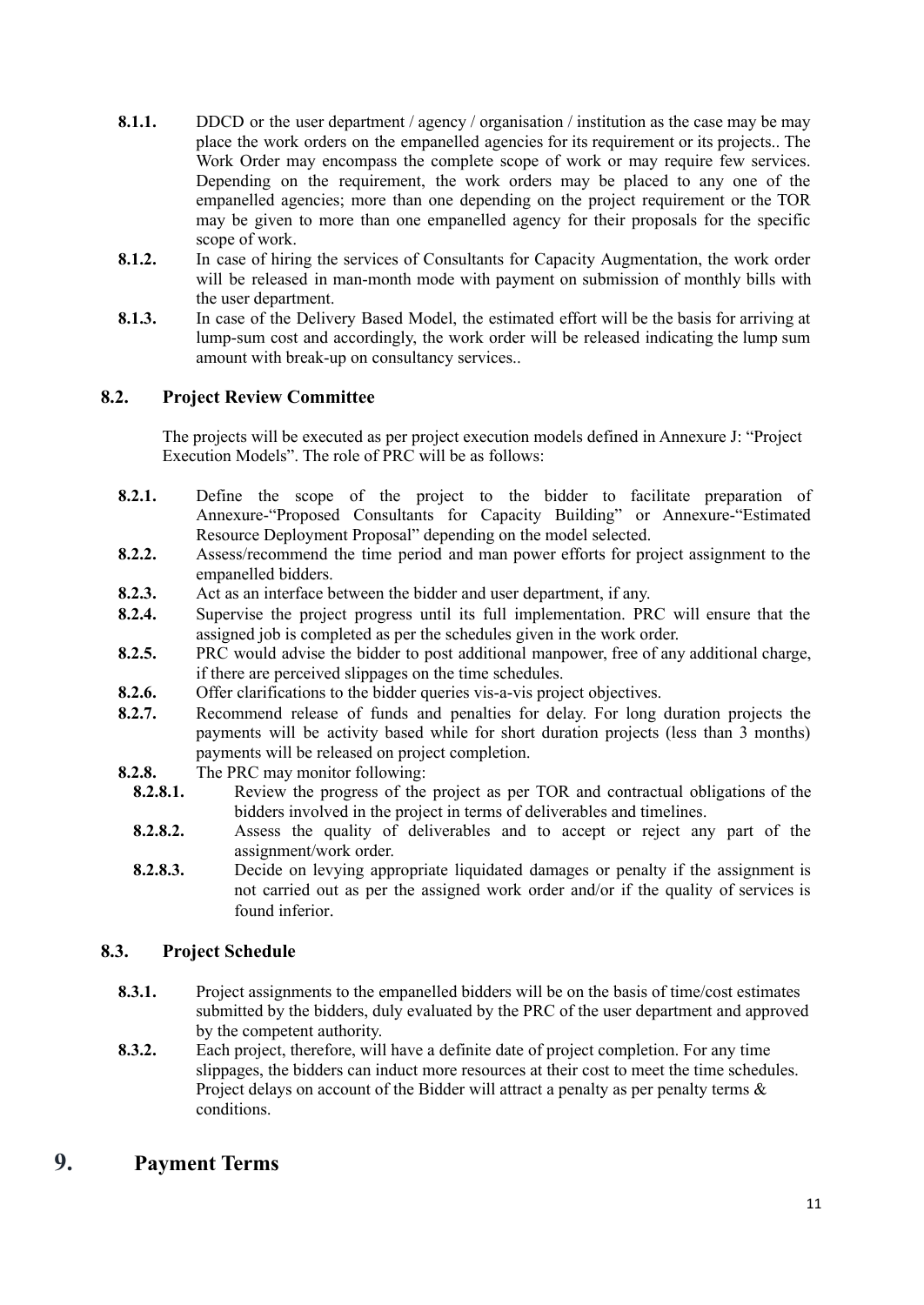- **9.1.1.** The payment has been envisaged based on the scope of work for which the work order has been placed with the vendor.
- **9.1.2.** All payments shall be made subject to deduction of TDS (Tax deduction at Source) as per the Income Tax Act, 1961 and other applicable taxes if any as per Government of India /state Government rules.
- **9.1.3.** GST or any other applicable Government levies will be payable irrespective of the fact that these are specifically mentioned in Appendix for FEC: Financial Bid Information or not.
- **9.1.4.** All payments shall be made subject to adjustment of applicable penalties.
- **9.1.5.** For long term projects, phase wise payments will be released as approved by the competent authority and duly recommended by the PRC of the user department. However, payments for short duration projects (less than 3 months) will be made on project completion on submission of a Performance Report/Project Review Report.
- **9.1.6.** The payments will be released against pre-receipted bills in triplicate in the name of User A/c user department accompanied with Performance Report/Project Review Report. **Payment will be made within 30 days of submission of completed documents**.
- **9.1.7.** In case the submission of bills to user department, along with the necessary documents i.e. POD's/BG's etc., is delayed by the vendor beyond 30 days from the date of issue of bill or delivery of materials etc., whichever is earlier, the entire liability towards payment of interest/penalty to the tax authorities would be on the cost of respective vendors so that the user department is not burdened unnecessarily with this amount. The entire amount will be deducted from the payment due to the respective vendor.
- **9.1.8.** The agency would submit pre-receipted bills in the name of the user department, a/c user department, on a quarterly basis. The bills will be processed within 30 days if they are complete in all respects. The bills should carry a "satisfactory performance certificate" from the client.

### <span id="page-15-0"></span>**9.2. Penalty**

**9.2.1.** Project delays on account of the Bidder will attract a penalty of 1% (one percent) per week of the total project value up to 6 weeks. Thereafter, work order will be treated as cancelled and cancellation charges of 10% of work order value will be levied. In addition, security money/BG will be forfeited and the user department will be free to get the job done from an alternate source / open market at the risk and cost of the defaulting bidder.

### <span id="page-15-1"></span>**10. Terms and Conditions**

### <span id="page-15-2"></span>**10.1. General**

- **10.1.1.** The agency would take adequate measures such as to maintain the sanctity of the database, if any, by keeping appropriate backups and to prevent database contents, either in part or in full, falling into the hands of any unauthorized person(s)/entity.
- **10.1.2.** The professionals have to use their own resources such as laptops, mobile, internet etc. for doing the project work.
- **10.1.3.** All panel bidders automatically agree with orders placed by DDCD or the user department as the case may be for honouring all aspects of fair trade practices in executing the work orders placed by orders placed by DDCD or the user department as the case may be.
- **10.1.4.** The bidder shall be responsible for any damage to equipment, property, data and third party liabilities caused by acts on part of its deployed manpower at DDCD or the user department premises as the case may be. All equipment shall be used only for the purpose of carrying out legitimate business of client organization and shall not be put into any other use.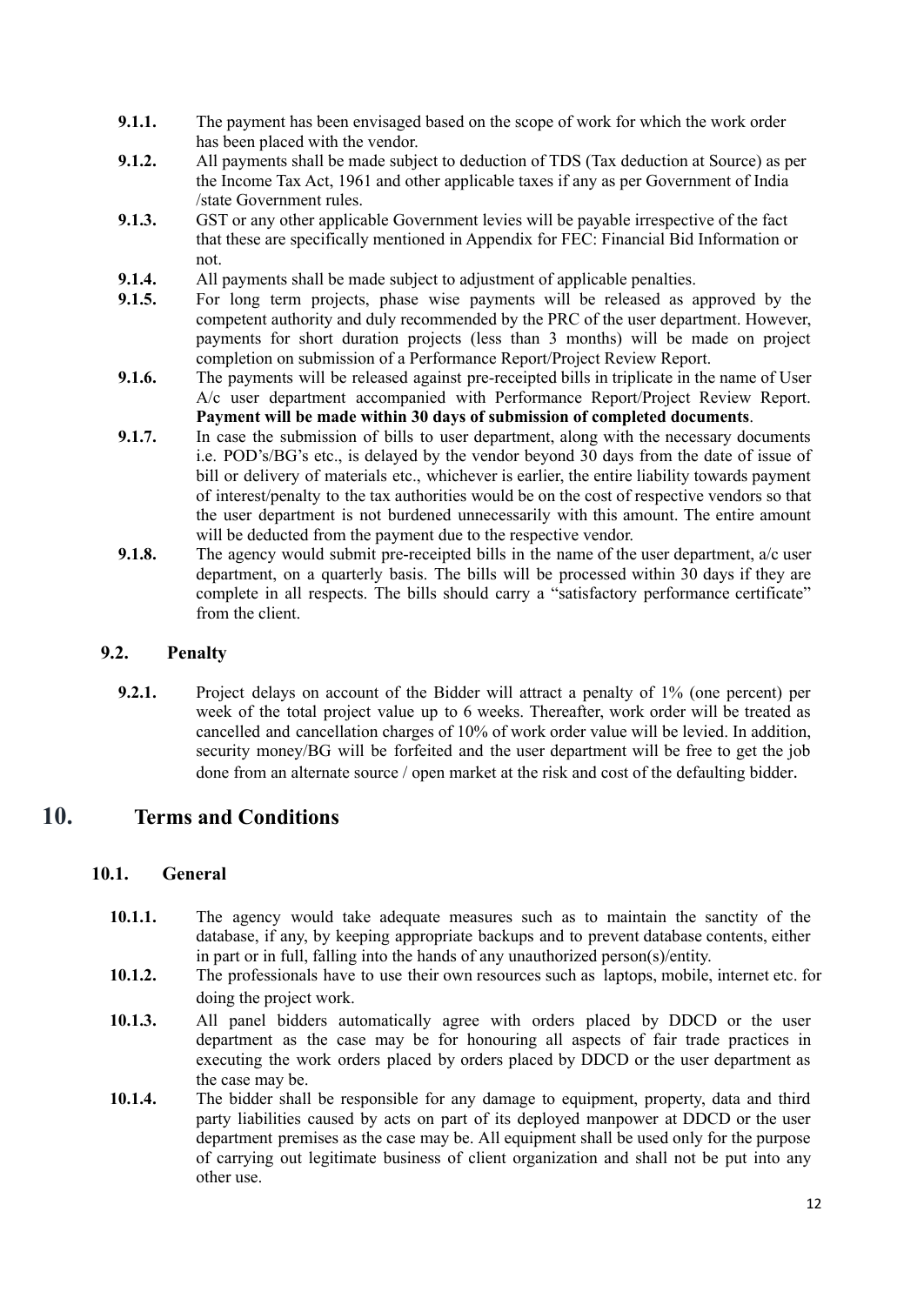- **10.1.5.** The staff deployed by the bidder at the client's site, if any, shall maintain office decorum. They shall be courteous, polite and cooperative and able to resolve the users' problems. The bidder shall verify the character  $\&$  antecedents, at their own cost, before deploying any person at DDCD or the user department/ agency/organisation / institution etc as the case may be.
- **10.1.6.** For the manpower deployed, the bidder shall keep with them, their present and permanent address, contact number, educational and technical qualification details, specimen signature, two passport size photographs and furnish these details/information to DDCD or the user department/ agency/organisation / institution etc as the case may be, as and when required.
- **10.1.7.** The empanelled bidder will not be entitled to make any claim, whatsoever, against DDCD under or by virtue of or arising out of this contract nor will DDCD entertain or consider any such claim for the jobs accepted post empanelment.
- **10.1.8.** During the empanelment period if the bidder's name got changed due to acquisition, amalgamation etc. The bidder must inform DDCD with all required documents within one month of its name change. DDCD will not entertain any name change requests during the bidding process. In this case the bid will be rejected straightaway.
- **10.1.9.** The selected bidder shall not outsource the work to any other associate/franchisee/third party under any circumstances. If it so happens, then DDCD or the user department/ agency/organisation /institution etc as the case may be shall impose sanctions which shall include: forfeiture of the security deposit, revocation of bank guarantees (including the ones submitted for other work orders) and termination of the Contract for default.
- **10.1.10.** DDCD or the user department/ agency/organisation institution etc as the case may be by written notice sent to the selected bidder, terminate the work order and/or the Contract, in whole or in part at any time of its convenience. The notice of termination shall specify that termination is for DDCD or the user department/ agency/organisation / institution etc as the case may be convenient, the extent to which performance of work under the work order and/or the contract is terminated, and the date upon which such termination becomes effective. DDCD reserves the right to cancel the remaining part and pay to the selected bidder an agreed amount for partially completed Services.
- **10.1.11.** In the event of the bidder's company or the concerned division of the company is taken over/bought over by another company, all the obligations under the agreement with DDCD or the user department/ agency/organisation / institution etc as the case may be, should be passed on for compliance by the new company / new division in the negotiation for their transfer.
- **10.1.12.** The aggregate liability of the empanelled agency under this agreement, or otherwise in connection with the services to be performed hereunder, shall in no event exceed the total fees payable to the empanelled agency hereunder. The empanelled agency shall only be liable for the direct damages or loss arising out of this agreement or otherwise from its services and not for any indirect or consequential damages. The preceding limitation shall not apply to liability arising as a result of the Consultant's fraud or wilful misconduct in performance of the services hereunder.

### <span id="page-16-0"></span>**10.2. Indemnity**

- **10.2.1.** DDCD or the user department/ agency/organisation institution etc as the case may stand indemnified of all legal obligations, past/present/future, and the bidder may have with its professionals.
- **10.2.2.** DDCD or the user department/ agency/organisation /institution etc as the case may be absolved for any liability on account of death or injury sustained by the Bidder staff during the performance of the empanelment and also for any damages or compensation due to any dispute between the bidder and its staff.
- **10.2.3.** The empanelled Bidder will indemnify DDCD or the user department/ agency/organisation/ institution etc as the case may be of any infringement of third party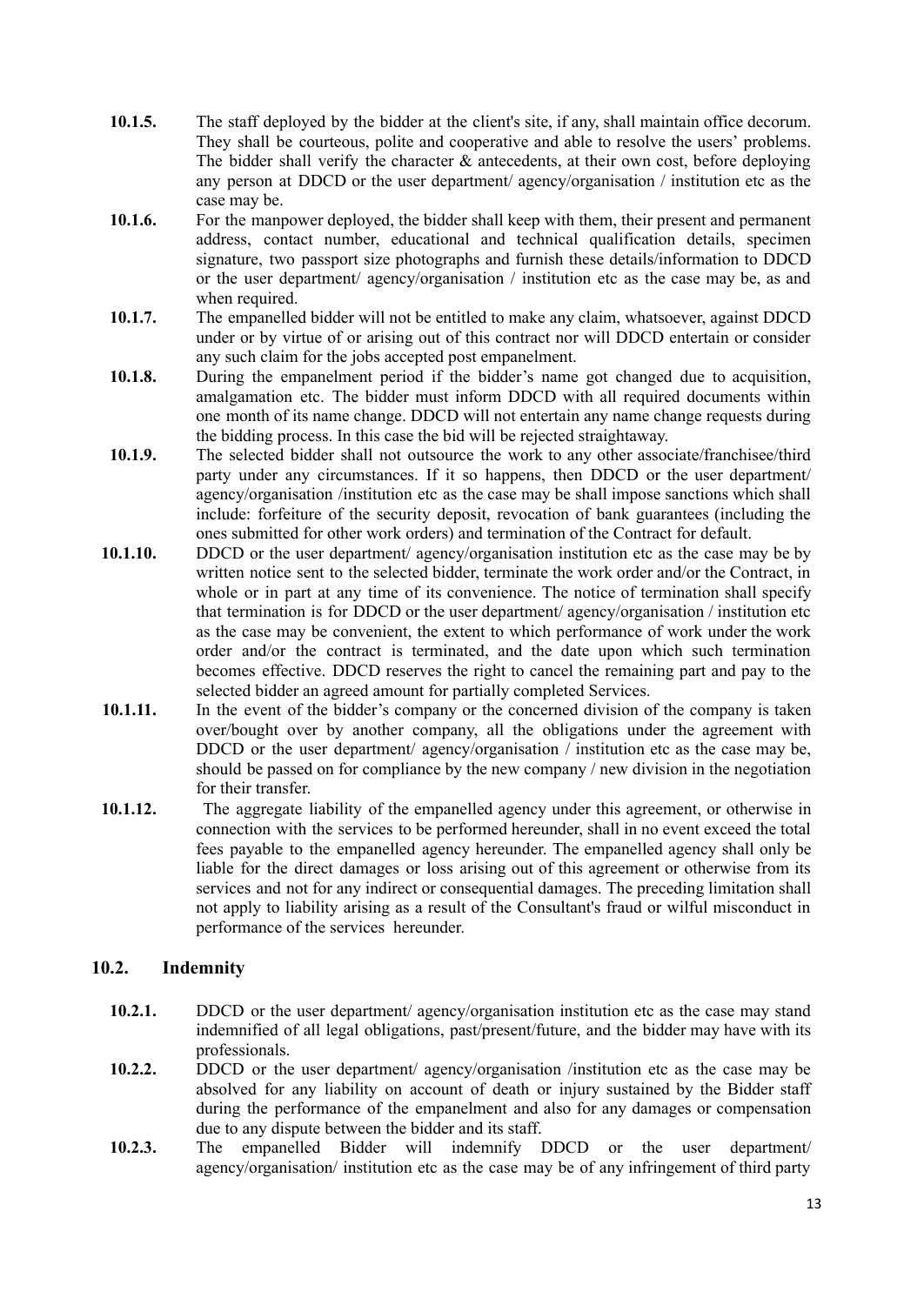rights be they under the Patents Act or the IPR.

### <span id="page-17-0"></span>**10.3. Intellectual Property Rights**

- **10.3.1.** The IPR and copyright will be with DDCD or the user department/ agency/organisation / institution etc as the case may be and the bidder will not have any stake in the deliverables during the course of assignment.
- **10.3.2.** The agency or its deployed personnel, by virtue of working on DDCD or the user department/ agency/organisation/ institution etc as the case may be, can't claim any rights on the work performed by them. DDCD or the user department/ agency/organisation/institution etc as the case may be will have absolute rights on the work assigned and performed by them. Neither claims of the agency or its deployed professionals will be entertained on the deliverables.

### <span id="page-17-1"></span>**10.4. Termination for Insolvency & default**

- **10.4.1. Suspension**: DDCD or the user department/ agency/organisation/institution etc as the case may be, may by a written notice of suspension, suspend all payments to the empanelled bidder under the contract, if the empanelled bidder fails to perform any of its obligations under this contract provided that such notice of suspension:
	- **10.4.1.1.** will specify the nature of the failure and
	- **10.4.1.2.** will request the empanelled bidder to remedy such failure within a specified period from the date of issue of such notice of suspension.

#### **10.4.2. Termination for Insolvency**:

- **10.4.2.1.** DDCD or the user department/ agency/organisation/institution etc as the case may be, may at any time terminate the work order / contract by giving written notice of upto four weeks to the bidder, without any compensation to the bidder, if the bidder becomes bankrupt or otherwise insolvent.
- **10.4.2.2.** DDCD or the user department/ agency/organisation/institution etc as the case may be, may at any time terminate the empanelment by giving written notice to the Bidder without any compensation if the empanelled bidder becomes bankrupt or otherwise insolvent or in case of dissolution of firm or winding up of company, provided that such termination will not prejudice or effect any right of action or remedy which has accrued thereafter to DDCD or the user department/ agency/organisation/institution etc as the case may be.
- **10.4.2.3.** Termination for Convenience: DDCD or the user department/ agency/organisation/ institution etc as the case may be, reserves the right to terminate by prior written notice, the whole or part of the contract. The notice of termination will specify that termination is for DDCD or the user department/ agency/organisation/institution etc as the case may be convenient, the extent to which performance of work under the contract is terminated and the date on which such termination becomes effective.

### <span id="page-17-2"></span>**10.5. Termination for default:**

- **10.5.1.** Default is said to have occurred
	- **10.5.1.1.1.** If the bidder fails to deliver any or all of the services within the time period(s) specified in the work order or any extension thereof granted by DDCD or the user department/ agency/organisation/institution etc as the case may be.
	- **10.5.1.1.2.** If the bidder fails to perform any other obligation(s) under the contract / work order.
- **10.5.2.** If the bidder, in either of the above circumstances, does not take remedial steps within a period of 30 days after receipt of the default notice from DDCD (or takes longer period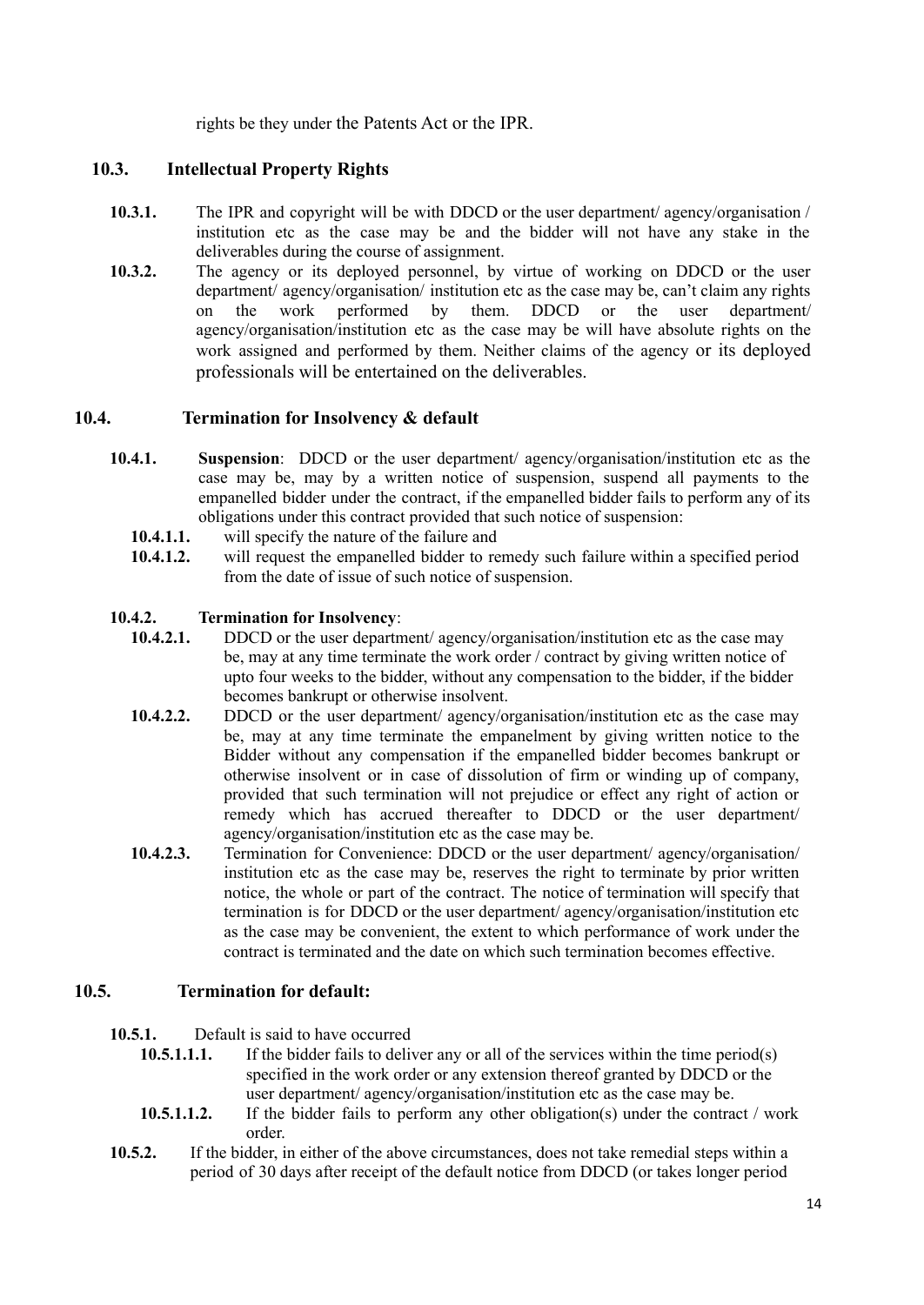in spite of what DDCD or the user department/ agency/organisation/institution etc as the case may be may authorize in writing), DDCD or the user department/ agency/organisation/institution etc as the case may be may terminate the contract / work order in whole or in part. In addition to above, DDCD or the user department/ agency/organisation/institution etc as the case may be, may at its discretion also take the following actions.

**10.5.2.1.** DDCD or the user department/ agency/organisation/institution etc as the case may be may transfer upon such terms and in such manner, as it deems appropriate work order for similar support service to other bidder and the defaulting bidder shall be liable to compensate DDCD or the user department/ agency/organisation/institution etc as the case may be for any extra expenditure involved towards support service to complete the scope of work totally.

#### <span id="page-18-0"></span>**10.6. Force Majeure**

- **10.6.1.** Force majeure clause shall mean and be limited to the following in the execution of the contract orders placed by DDCD or the user department/ agency/organisation/institution etc as the case may be :-
- **10.6.1.1.1.** War / hostilities.
- **10.6.1.1.2.** Riot or Civil commotion.
- **10.6.1.1.3.** Earthquake, flood, tempest, lightning or other natural physical disaster.
- **10.6.1.1.4.** Restriction imposed by the Government or other statutory bodies, which is beyond the control of the bidders, which prevent or delay the execution of the order by the bidder.
- **10.6.2.** The bidder shall advise DDCD or the user department/ agency/organisation/institution etc as the case may be in writing, duly certified by the local Chamber of Commerce, the beginning and the end of the above causes of delay, within seven days of the occurrence and cessation of the force majeure conditions. In the event of a delay lasting for more than one month, if arising out of clauses of force majeure, DDCD or the user department/ agency/organisation/institution etc as the case may reserve the right to cancel the order without any obligation to compensate the bidder in any manner for whatsoever reason.
- **10.6.3.** Notwithstanding the provisions of the tender, the Bidder will not be liable for forfeiture of its performance guarantee, liquidated damages or termination for default, if and to the extent that, it's delay in performance or other failure to perform its obligations under the contract is the result of an event of Force Majeure.
- **10.6.4.** For purposes of this Clause, "Force Majeure" means an event beyond the control of the Bidder and not involving the Bidder and not involving the Bidder's fault or negligence and not foreseeable. Such events may include, but are not restricted to, acts of DDCD or the user department/ agency/organisation/institution etc as the case may be either in its sovereign or contractual capacity, wars or revolutions, fires, floods, epidemics, quarantine restrictions and freight embargoes.
- **10.6.5.** If a Force Majeure situation arises, the empanelled Bidder will promptly notify DDCD or the user department/ agency/organisation/institution etc as the case may be in writing of such conditions and the cause thereof. Unless otherwise directed by DDCD or the user department/ agency/organisation/institution etc as the case may be in writing, the Bidder will continue to perform its obligations under the contract as far as reasonably practical and will seek all reasonable alternative means for performance not prevented by the Force Majeure event. DDCD or the user department/ agency/organisation/institution etc as the case may be may terminate this contract, by giving a written notice of minimum 30 days to the Bidder, if as a result of Force Majeure, the Bidder being unable to perform a material portion of the services for a period of more than 60 days.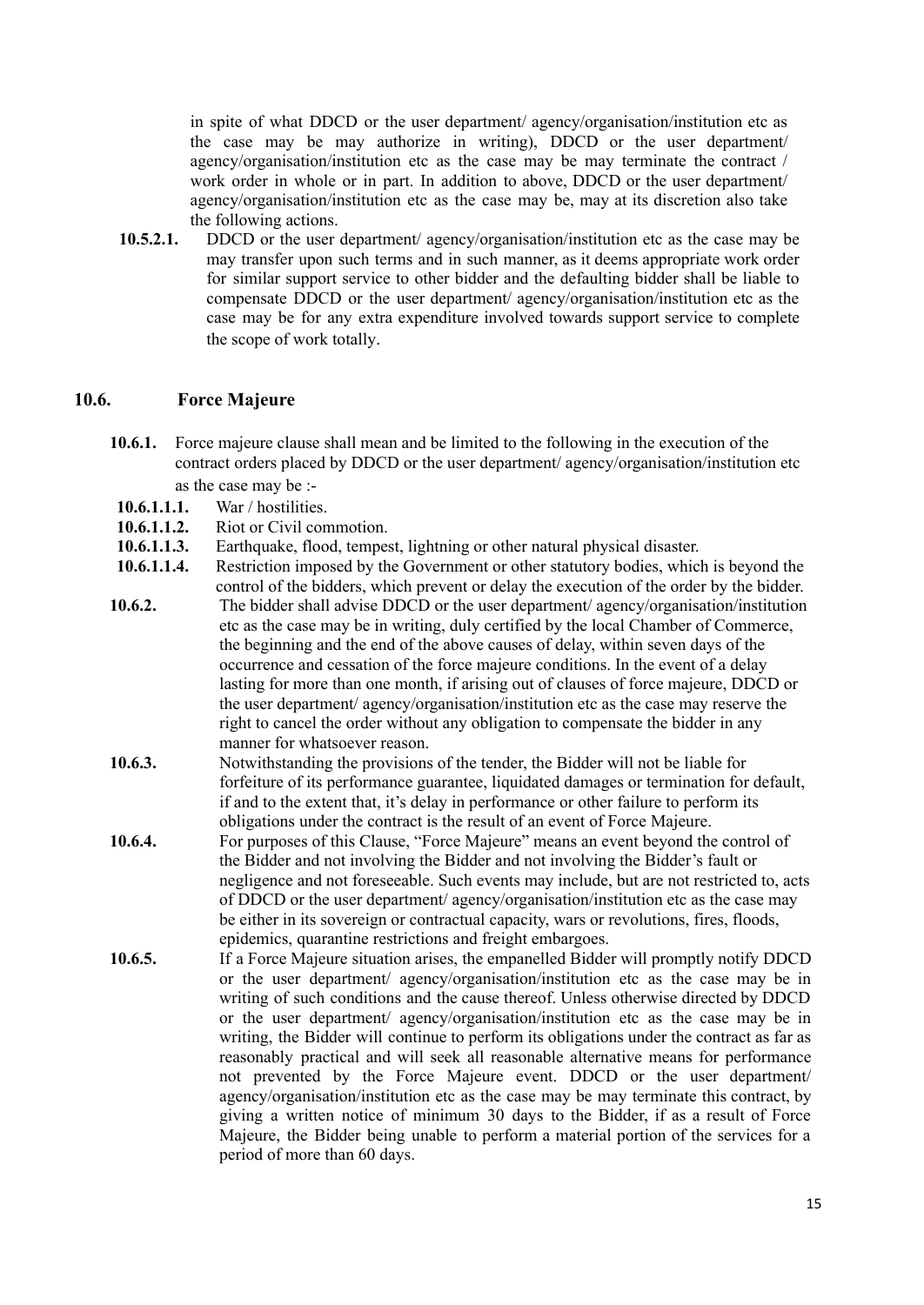### <span id="page-19-0"></span>**10.7. Arbitration/ Dispute Resolution**

DDCD or the user department/ agency/organisation/institution etc as the case may be and the bidder will make every effort to resolve amicably by direct negotiation any disagreement or dispute arising between them under or in connection with the work order. If any dispute will arise between parties on aspects not covered by this agreement, or the construction or operation thereof, or the rights, duties or liabilities under these except as to any matters the decision of which is specially provided for by the general or the special conditions, such dispute will be referred to two arbitrators, one to be appointed by each party and the third to be appointed by the Govt. of NCT of Delhi and the award of the arbitration, as the case may be, will be final and binding on both the parties. The arbitrators with the consent of parties may modify the time frame for making and publishing the award. Such arbitration will be governed in all respects by the provision of the Indian Arbitration Act, 1996 or later and the rules there under and any statutory modification or reenactment, thereof. The arbitration proceedings will be held in New Delhi, India.

#### <span id="page-19-1"></span>**10.8. Applicable law**

The work orders will be governed by the laws and procedures established by Govt. of NCT of Delhi, within the framework of applicable legislation and enactment made from time to time concerning such commercial dealings/processing. Any default in the terms and conditions of the tender by the bidder will lead to rejection of bid/work order and forfeiture of EMD/Security Deposit.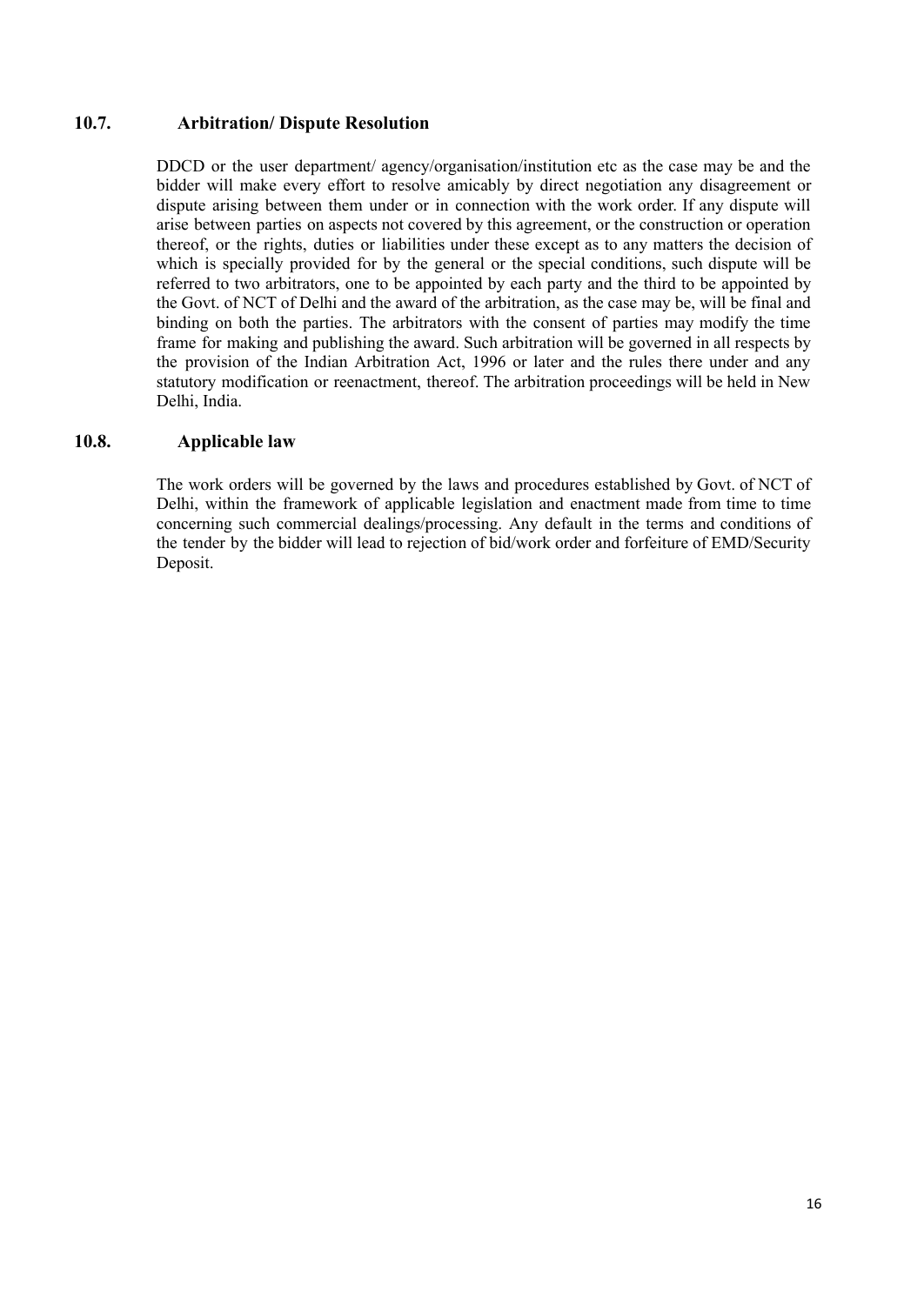# **ANNEXURE A: Abbreviations**

<span id="page-20-0"></span>

| Acronym     | <b>Description</b>                             |  |
|-------------|------------------------------------------------|--|
| <b>CMM</b>  | Capability Maturity Model                      |  |
| DD          | <b>Demand Draft</b>                            |  |
| <b>DGM</b>  | Deputy General Manager                         |  |
| ${\rm DM}$  | Deputy Manager                                 |  |
| <b>EOI</b>  | <b>Expression of Interest</b>                  |  |
| <b>EMD</b>  | <b>Earnest Money Deposit</b>                   |  |
| FAQ         | <b>Frequently Asked Question</b>               |  |
| <b>FEC</b>  | <b>Financial Evaluation Committee</b>          |  |
| <b>GTV</b>  | <b>Gross Total Value</b>                       |  |
| GUI         | Graphical User Interface                       |  |
| <b>HOD</b>  | Head of Department                             |  |
| <b>ISO</b>  | <b>International Organisation of Standards</b> |  |
| <b>MD</b>   | <b>Managing Director</b>                       |  |
| <b>DDCD</b> | Dialogue and Development Commission of Delhi   |  |
| PEC         | <b>Project Execution Committee</b>             |  |
| <b>PLC</b>  | Project Life Cycle                             |  |
| PM          | Project Manager                                |  |
| <b>PRC</b>  | <b>Project Review Committee</b>                |  |
| <b>SDLC</b> | Software Development Life Cycle                |  |
| <b>SEI</b>  | Software Engineering Institute                 |  |
| <b>SLA</b>  | Service Level Agreement                        |  |
| <b>SOW</b>  | Scope of Work                                  |  |
| TD          | <b>Tender Document</b>                         |  |
| <b>TDS</b>  | <b>Tax Deduction at Source</b>                 |  |
| <b>TEC</b>  | <b>Technical Evaluation Committee</b>          |  |
| <b>TESA</b> | Tender, Empanelment and Strategic Alliances    |  |
| <b>TOR</b>  | Terms of Reference                             |  |
| <b>WO</b>   | Work Order                                     |  |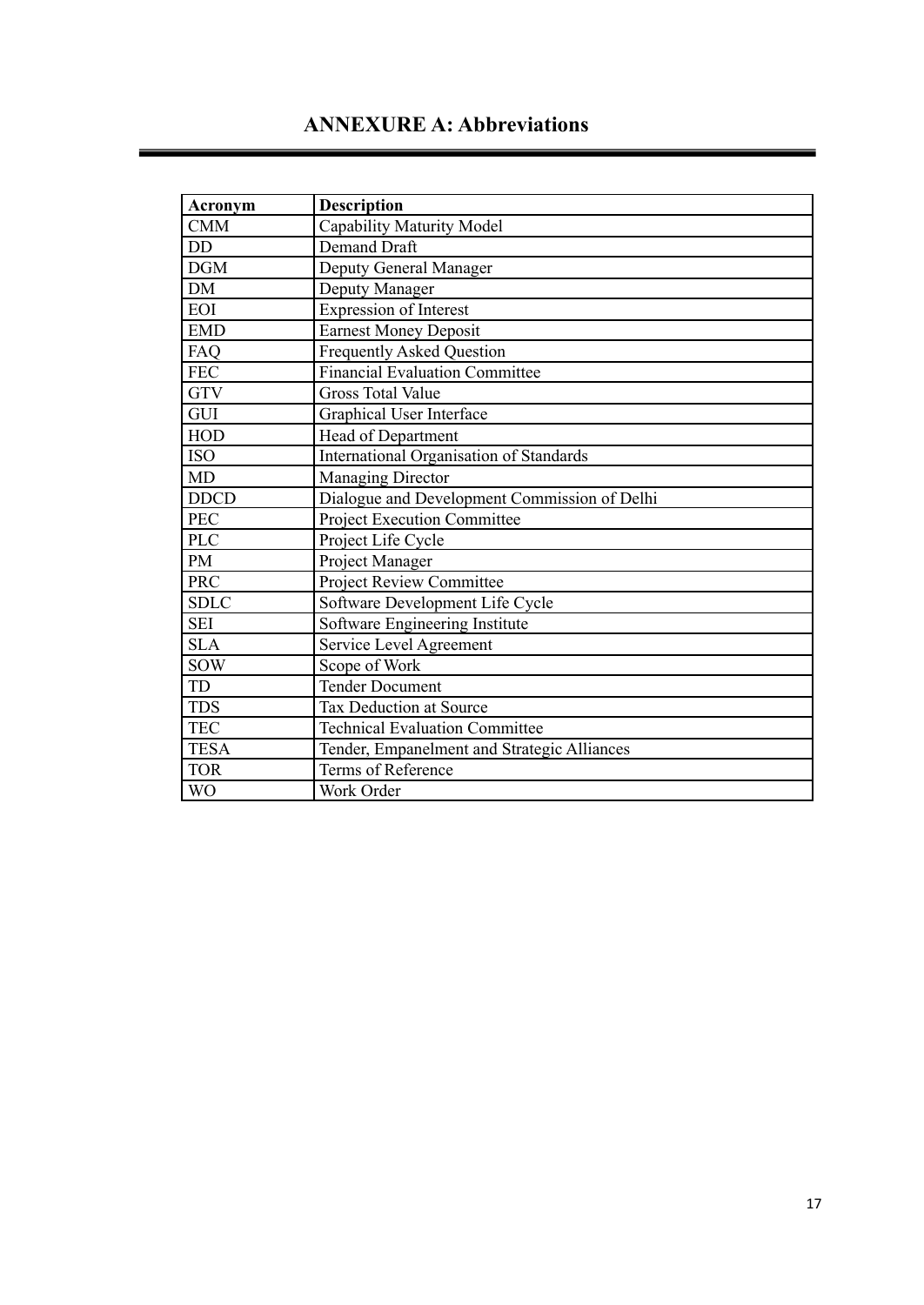## **ANNEXURE B: BID SUBMISSION PROCEDURE**

<span id="page-21-0"></span>Following procedure should be followed for uploading of documents for all categories.

a. The bids for this tender have to be submitted in accordance with the instructions given below:

The packets as mentioned below have to be uploaded online on the e procurement website of Govt. of NCT of Delhi. For this, the agencies must have obtained a class 2/class 3 digital signature certificate as described on the afore-mentioned portal.

|              | The file should be saved in a PDF version and marked as:                                            |
|--------------|-----------------------------------------------------------------------------------------------------|
|              | "EMD_ <bidder's name="">_Tier-&lt;1 or 2 or 3 &gt; .pdf" and should comprise of the</bidder's>      |
|              | following items:                                                                                    |
|              | Scanned copy of the Bid Security Declaration in prescribed                                          |
| $Packet - 1$ | format as per Annexure Q.                                                                           |
|              | Authorization letter /PoA of the bidder.                                                            |
|              | Bid Summary as per Annexure O: Bidder's Summary                                                     |
|              | The PDF file not containing the above documents or containing the financial bid in                  |
|              | explicit / implicit form will lead to rejection of the bid.                                         |
|              | The file should be saved in a PDF version and marked as "Eligibility_ <bidder's< th=""></bidder's<> |
|              | Name> Tier-<1 or 2 or 3>.pdf" and should comprise of the information asked                          |
|              | in Eligibility Criteria Section of the tender document and contain the following                    |
|              | information:-                                                                                       |
| Packet-2     | Compliance sheet as per Annexure-P: Eligibility Criteria Sheet                                      |
|              | All the necessary Annexure related to the eligibility criteria                                      |
|              | All supporting documents asked for eligibility criteria.                                            |
|              | The PDF file not containing the above documents or containing the financial bid in                  |
|              | explicit / implicit form will lead to rejection of the bid.                                         |
|              | The file should be saved in a PDF version and marked as                                             |
|              | "Technical <bidder's name=""> Tier-&lt;1 or 2 or 3&gt;.pdf" and should comprise the</bidder's>      |
|              | information asked in the Technical Evaluation Criteria Section of the tender document.              |
|              | Duly, signed and Sealed scanned copy sheet as per Annexure-F: TEC Form 1<br>$\bullet$               |
|              | Duly, signed and Sealed scanned copy sheet as per Annexure-G: TEC Form 2                            |
| Packet $-3$  | All the necessary Annexure(s) related to the Technical evaluation criteria and<br>$\bullet$         |
|              | Technical Bid.                                                                                      |
|              | All supporting documents as asked for technical evaluation criteria and                             |
|              | Technical Bid.                                                                                      |
|              | All supporting documents asked for Technical evaluation criteria. The PDF file                      |
|              | not containing the above documents or containing the financial bid in explicit / implicit           |
|              | form will lead to rejection of the bid.                                                             |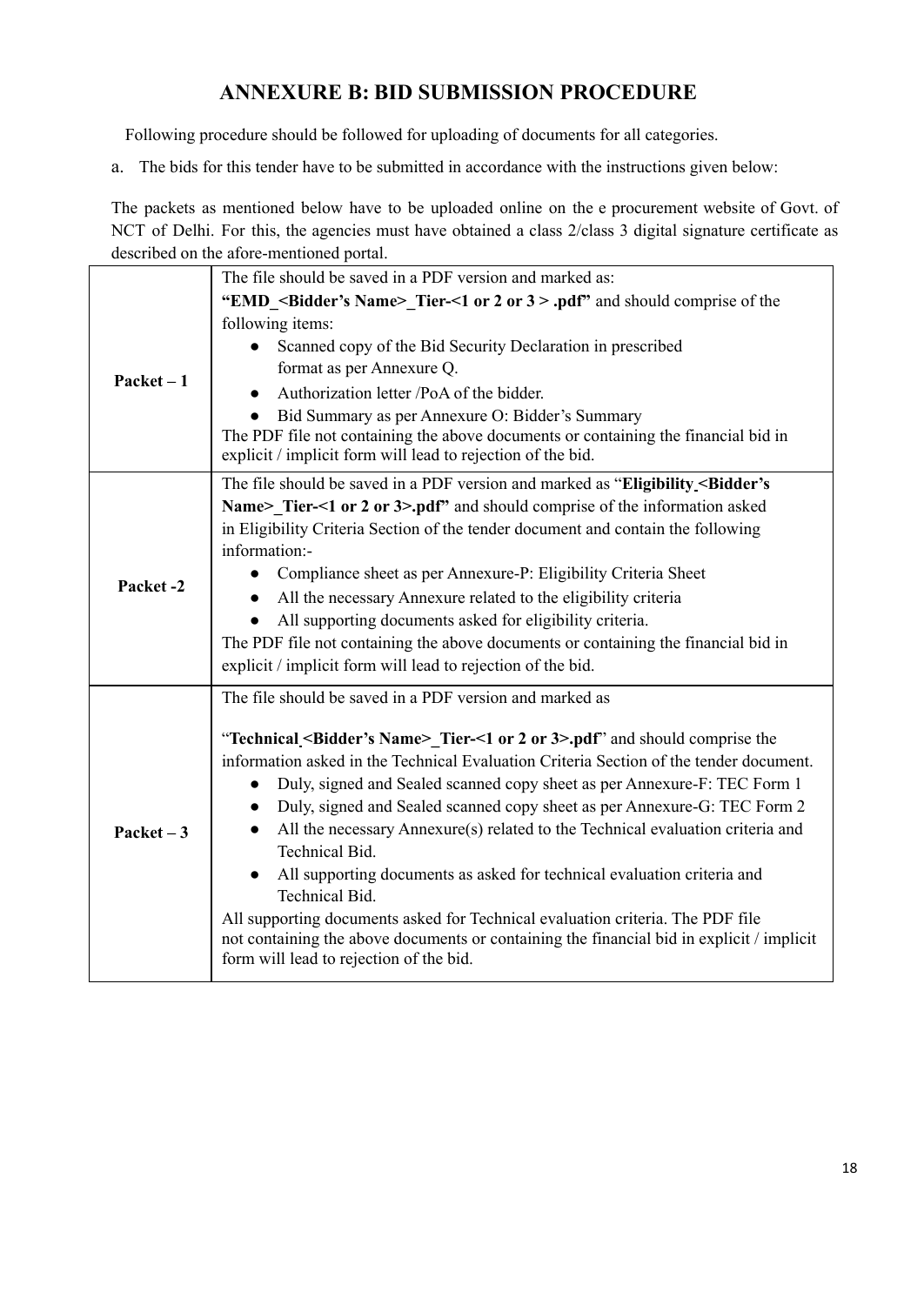|              | The should be saved in a XLS version and marked as                                                                                                                                                                                                       |
|--------------|----------------------------------------------------------------------------------------------------------------------------------------------------------------------------------------------------------------------------------------------------------|
| $Packet - 4$ | "Abridged <bidder's name=""> Tier-&lt;1 or 2 or 3&gt;.xls" and should contain the<br/>financial bid as per the format provided in Annexure-I: ABRIDGED FINANCIAL BID<br/>read with Annexure H: DETAILED FINANCIAL BID of the tender document.</bidder's> |
|              |                                                                                                                                                                                                                                                          |

- b. DDCD will not accept delivery of proposals in any manner other than that specified in this section. Proposals delivered in any other manner shall be treated as defective, invalid and rejected.
- c. Eligibility/Technical proposal should not contain any commercial information.
- d. A board resolution/ power of attorney (as the case may be) authorizing the Bidder to sign/ execute the proposal as a binding document and also to execute all relevant agreements forming part of RFP shall be included in Packet-1.
- e. The bids submitted **online** on the Delhi government's e-procurement portal only shall be considered. Bids submitted by any other mode shall be rejected summarily without assigning any reason.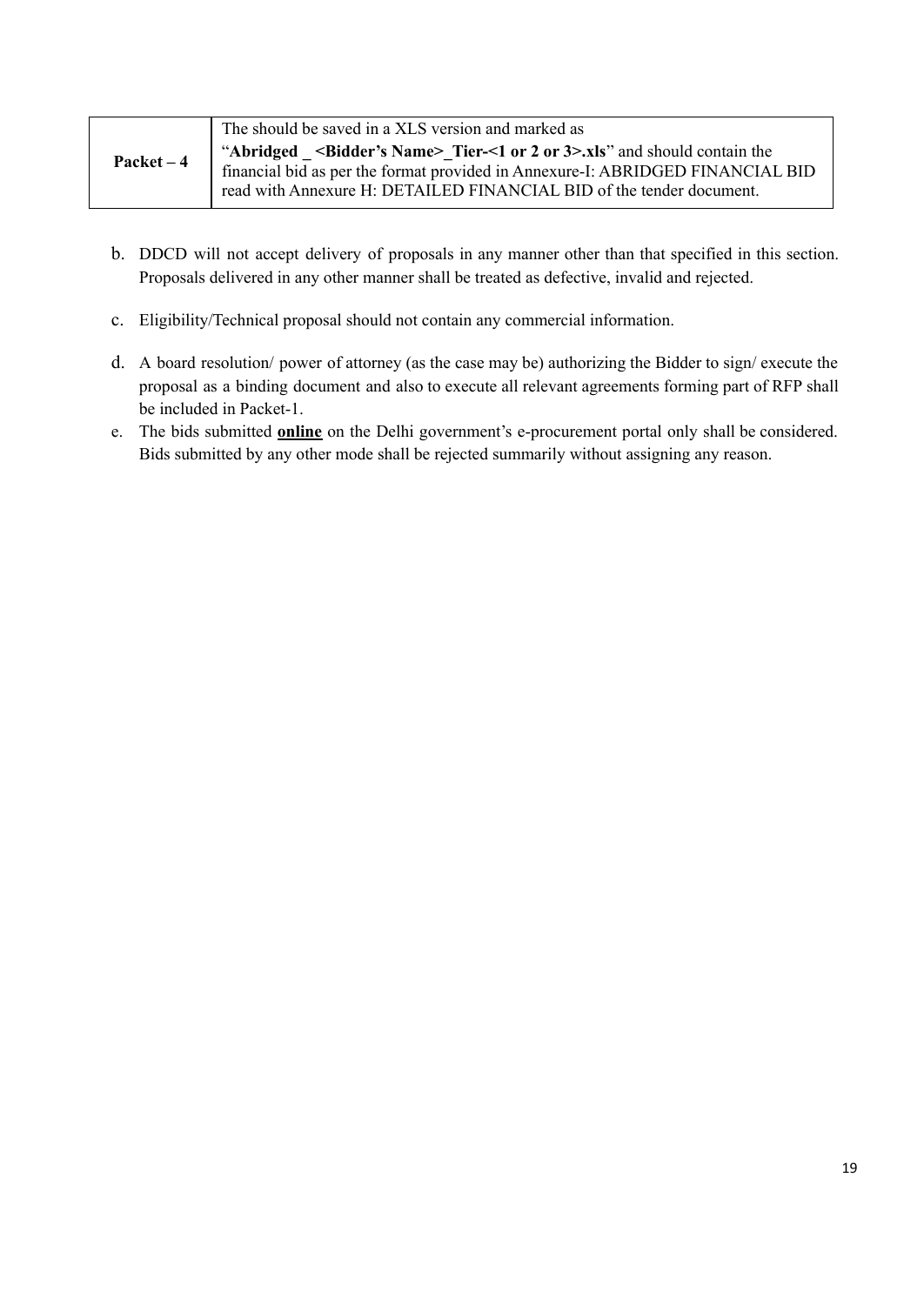# <span id="page-23-0"></span>**ANNEXURE C: EDUCATIONAL QUALIFICATIONS AND EXPERIENCE**

### f. *Table-1 : Management/Functional Profile*

Qualifications:

| S.<br>N<br>$\mathbf{0}$ . | <b>Resources (MKA)</b>                          | Min.<br><b>Experie</b><br>nce in<br>no. of<br>years | Min. No. of<br><b>Resources</b><br>on Bidder's<br><b>Roll for</b><br>Tier-1 | Min. No. of<br><b>Resources</b><br>on Bidder's<br><b>Roll for</b><br>Tier-2 | Min. No. of<br><b>Resources</b><br>on Bidder's<br><b>Roll for</b><br>Tier-3 |
|---------------------------|-------------------------------------------------|-----------------------------------------------------|-----------------------------------------------------------------------------|-----------------------------------------------------------------------------|-----------------------------------------------------------------------------|
| 1                         | Consultants $(15 \text{ yrs } \& \text{above})$ | 15                                                  | 30                                                                          | 5                                                                           | 2                                                                           |
| 2                         | Consultants (10 yrs and $\leq$ 15<br>Yrs)       | 10                                                  | 40                                                                          | 10                                                                          | $\overline{4}$                                                              |
| 3                         | Consultants (6 yrs and $\leq 10$<br>Yrs)        | 6                                                   | 50                                                                          | 15                                                                          | 6                                                                           |
| $\overline{4}$            | Consultants (3 yrs and $< 6$ )<br>Yrs)          | 3                                                   | 60                                                                          | 20                                                                          | 8                                                                           |
| 5                         | Consultants $(< 3 Yrs)$                         |                                                     | X                                                                           | X                                                                           | $\overline{2}$                                                              |

a. Minimum Graduate with MBA/ MA or CA/CS/LLB

#### g. *Table-2 : Technology Profile*

Qualifications:

- a. Minimum B.E./B. Tech./MCA/M. Tech. or equivalent or
- b. Engineering Graduate/ Post Graduate with certification or specialization in domain areas

| S.<br>N<br>$\mathbf{0}$ . | <b>Resources (MKA)</b>                            | Min.<br><b>Experien</b><br>ce in no.<br>of years | Min. No. of<br><b>Resources</b><br>on Bidder's<br><b>Roll for</b><br>Tier-1 | Min. No. of<br><b>Resources</b><br>on Bidder's<br><b>Roll for</b><br>Tier-2 | Min. No. of<br><b>Resources</b><br>on Bidder's<br><b>Roll for</b><br>Tier-3 |
|---------------------------|---------------------------------------------------|--------------------------------------------------|-----------------------------------------------------------------------------|-----------------------------------------------------------------------------|-----------------------------------------------------------------------------|
| $\mathbf{1}$              | Consultants (15 yrs $\&$<br>above)                | 15                                               | 30                                                                          | 5                                                                           | 2                                                                           |
| 2                         | Consultants (10 yrs and $\leq$<br>$15 \text{Yrs}$ | 10                                               | 40                                                                          | 10                                                                          | $\overline{4}$                                                              |
| 3                         | Consultants (6 yrs and $\leq$<br>$10$ Yrs)        | 6                                                | 50                                                                          | 15                                                                          | 6                                                                           |
| 4                         | Consultants (3 yrs and $\leq 6$ )<br>Yrs)         | 3                                                | 60                                                                          | 20                                                                          | 8                                                                           |
| 5                         | Consultants $(< 3 Yrs)$                           |                                                  | X                                                                           | X                                                                           | 2                                                                           |

*Note:*

The bidder has to submit the details of resources as per above in the format provided in **Annexure -N: Employee Details**.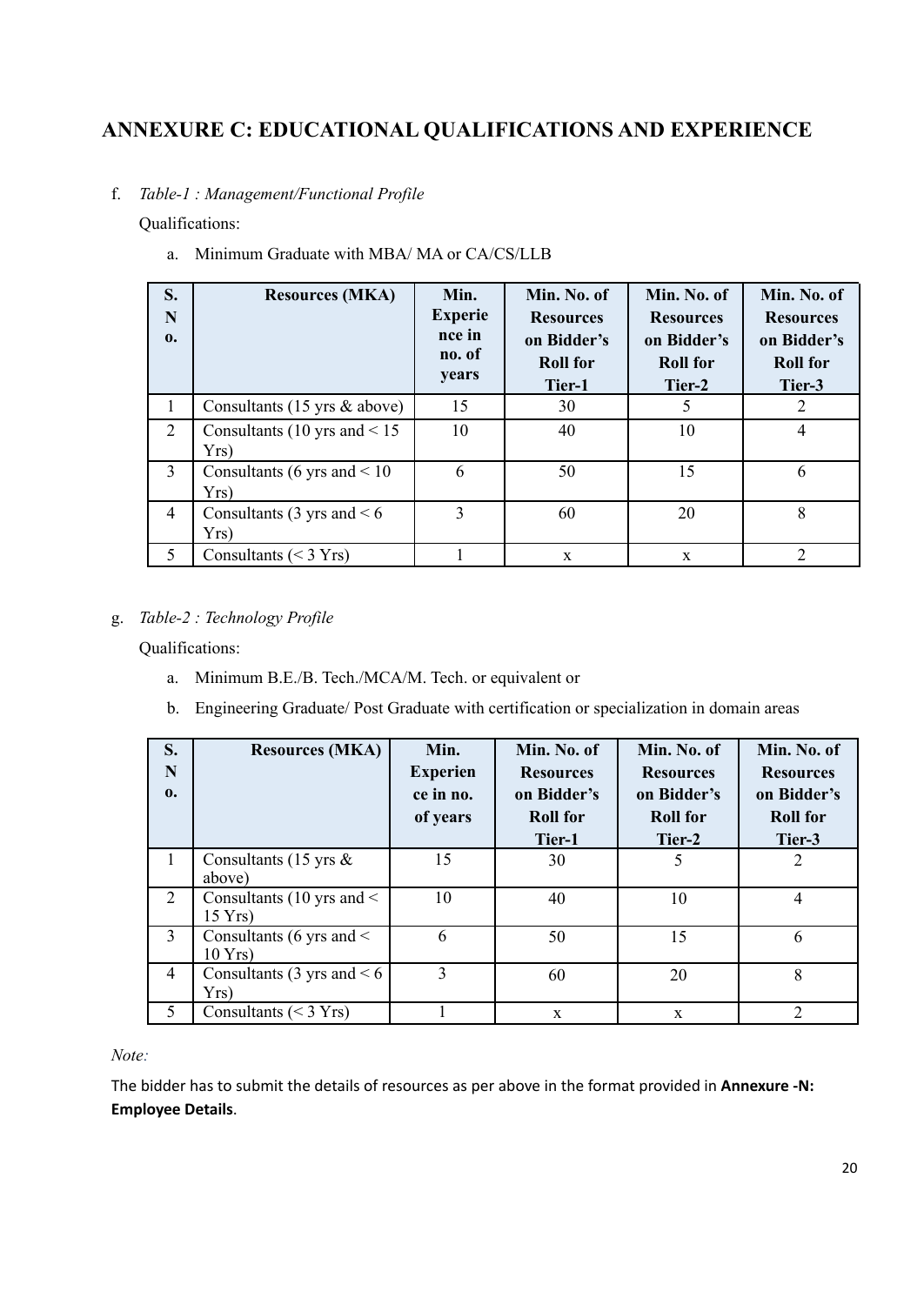# <span id="page-24-0"></span>**ANNEXURE D: INDICATIVE WORK PROFILES FOR VARIOUS POSITIONS**

h. Management/Functional Profile

| #              | <b>Profile/Discipline</b>     | <b>Indicative Work Description</b>                                                                                          |
|----------------|-------------------------------|-----------------------------------------------------------------------------------------------------------------------------|
| 1              | <b>Business Process Re-</b>   | Study of business processes, Organization structure of<br>government departments, preparation of As-Is Process maps,        |
|                | <b>Engineering</b>            | identification and analysis of gaps and proposing To-Be                                                                     |
|                |                               | processes for improved and efficient delivery of G2G, G2B and                                                               |
|                |                               | G2C services.                                                                                                               |
| $\overline{2}$ | Strategy &                    | Consultancy for strategic planning and management during                                                                    |
|                | Management                    | any/all phases of                                                                                                           |
|                |                               | assessment/planning/implementation/continuous strategy for<br>implementation and rollout of large/medium/small              |
|                |                               | Government service delivery project including feasibility                                                                   |
|                |                               | study/policy assessment/impact assessment/IT roadmap/                                                                       |
|                |                               | Economist, Investment attraction and facilitation, Trade                                                                    |
|                |                               | promotion, Startup promotion, Ease of doing business and                                                                    |
|                |                               | living, Industrial development etc.                                                                                         |
|                |                               | etc.                                                                                                                        |
| 3              | <b>Application Rollout</b>    | To provide consultancy support in any/all phases of the project                                                             |
|                | & Performance audit           | viz initiation, planning, executing, transitioning while managing                                                           |
|                |                               | scope, time, risk etc. before, during and after implementation of                                                           |
|                |                               | any Government service delivery project                                                                                     |
| 4              | DPR, RFP                      | Consultancy during any/ all phases of Bid Process Management                                                                |
|                | <b>Preparation &amp; Bid</b>  | including preparation of Detailed Project Report (DPR),<br>Business model, risk analysis, stakeholder analysis, RFP         |
|                | process Management            | Preparation<br>(requirement<br>gathering /                                                                                  |
|                |                               | functional specifications / implementation<br>timelines /                                                                   |
|                |                               | defining levels / payment terms / contract finalization / costing                                                           |
|                |                               | model etc.), pre-bid meetings, evaluation Qualification                                                                     |
|                |                               | /Technical / Financial)                                                                                                     |
|                |                               | etc.                                                                                                                        |
| 5              | <b>Finance &amp; Accounts</b> | Provide consultancy during any/all phases of<br>planning/operations for department/organization/institution on              |
|                |                               | matters related to finance and accounts which may include                                                                   |
|                |                               | accounting processes, advisory, analysis, chart of Accounts and                                                             |
|                |                               | audits etc.                                                                                                                 |
| 6              | <b>Procurement Policies</b>   | Provide consultancy on procurement matters in Government                                                                    |
|                |                               | department/organization/institution including providing                                                                     |
|                |                               | assistance on procurement of goods and services.                                                                            |
|                |                               | Advise/manage on matters related to Procurement/ tender<br>process/ policies/ standard operating procedures/ templates etc. |
| $\overline{7}$ | <b>HR</b> Management,         | Consultancy on preparation of HR Policy, manpower and                                                                       |
|                |                               | organization<br>re-structure,<br>training,<br>capacity<br>building,                                                         |
|                | capacity building             | organization development, HR manuals etc.                                                                                   |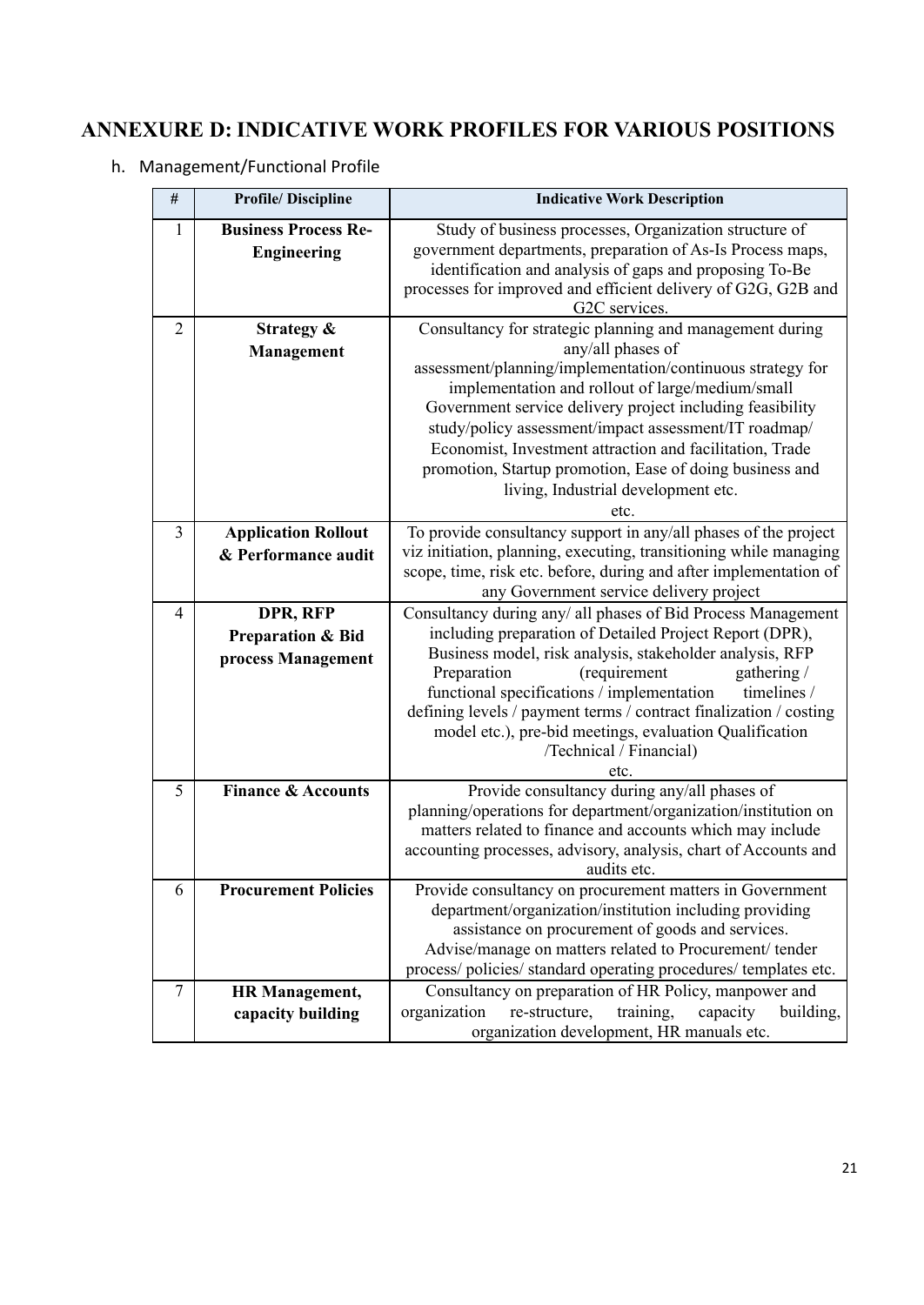| <b>Legal Matters</b> | Consultancy support during any/all phases of the project on      |
|----------------------|------------------------------------------------------------------|
|                      | matters related to contract drafting & validation, legal vetting |
|                      | etc. The candidate should have legal qualifications/ legal       |
|                      | background. It may also include functional advisory on ICT       |
|                      | enablement projects with departments/ organizations/             |
|                      | institutions. The resource should be well conversant with IT     |
|                      | acts & related                                                   |
|                      | matters.                                                         |

### **i. Technology Profile**

| $\#$           | <b>Profile/Discipline</b> | <b>Indicative Work Description</b>                                    |  |  |  |
|----------------|---------------------------|-----------------------------------------------------------------------|--|--|--|
| $\mathbf{1}$   | <b>Software Solution</b>  | Consultancy during any/all phases of the project on design and        |  |  |  |
|                | <b>Architect</b>          | architecture for Hardware/Software requirements in simple/complex     |  |  |  |
|                |                           | heterogeneous systems environments for large/medium/small projects    |  |  |  |
|                |                           | leading to enablement of IT enabled service delivery (G2G/G2B/G2C)    |  |  |  |
|                |                           | departments/organizations/institutions.                               |  |  |  |
| $\overline{2}$ | Compute, storage,         | Consultancy during any/all phases of the project on sizing/solutions  |  |  |  |
|                | virtualization            | design for large/medium/small may have requirements                   |  |  |  |
|                |                           | (Computing/Storage/Virtualization) in heterogeneous systems           |  |  |  |
|                |                           | environments leading to enablement of IT enabled service delivery     |  |  |  |
|                |                           | (G2G/G2B/G2C) for government                                          |  |  |  |
|                |                           | departments/organizations/institutions.                               |  |  |  |
| 3              | <b>Data Centre</b>        | Consultancy during any/all phases of the project on                   |  |  |  |
|                | Power                     | conceptualization/design/architecture/analysis/monitoring/performance |  |  |  |
|                | <b>Infrastructure</b>     | improvement for Electrical Power requirements for                     |  |  |  |
|                |                           | Large/Medium/Small Server Room/Data Centre requirements.              |  |  |  |
| $\overline{4}$ | <b>Data Centre</b>        | Consultancy during any/all phases of the project on                   |  |  |  |
|                | Cooling                   | conceptualization/design/architecture/analysis/monitoring/performance |  |  |  |
|                | <b>Infrastructure</b>     | improvement for Large/Medium/Small Server Room/Data Centre            |  |  |  |
|                |                           | Cooling requirements.                                                 |  |  |  |
| 5              | <b>IT Network</b>         | Consultancy during any/all phases of the project on                   |  |  |  |
|                | <b>Specialist</b>         | conceptualization/design/architecture/analysis/SLA monitoring/Third   |  |  |  |
|                |                           | Party Audit/performance Large/Medium/Small                            |  |  |  |
|                |                           | Networking/LAN/WAN/eGovernance project with government                |  |  |  |
|                |                           | departments/ organizations/ institutions                              |  |  |  |
| 6              | <b>IT Security</b>        | Consultancy on IT Security during any/all phases of the project on    |  |  |  |
|                | <b>Specialist</b>         | conceptualization/design/architecture/analysis/ SLA monitoring/Third  |  |  |  |
|                |                           | Party ISO27001/Security Audit/performance Large/Medium/Small          |  |  |  |
|                |                           | delivery/eGovernance<br>project<br>with government                    |  |  |  |
|                |                           | departments/organizations/ institutions.                              |  |  |  |

### **j. Subject Matters Expert:**

| <b>Subject Matters</b><br>Post Graduate with minimum 12+ years of experience and certification |                                                                           |
|------------------------------------------------------------------------------------------------|---------------------------------------------------------------------------|
| <b>Expert</b>                                                                                  | or specialization in domain areas Consultancy support during any/all      |
|                                                                                                | phases of the project in a particular sector. Subject Matter Expert shall |
|                                                                                                | exhibit the highest level of experience in performing a specialized job,  |
|                                                                                                | task or skill in the concerned domain related to Governance subject.      |
|                                                                                                |                                                                           |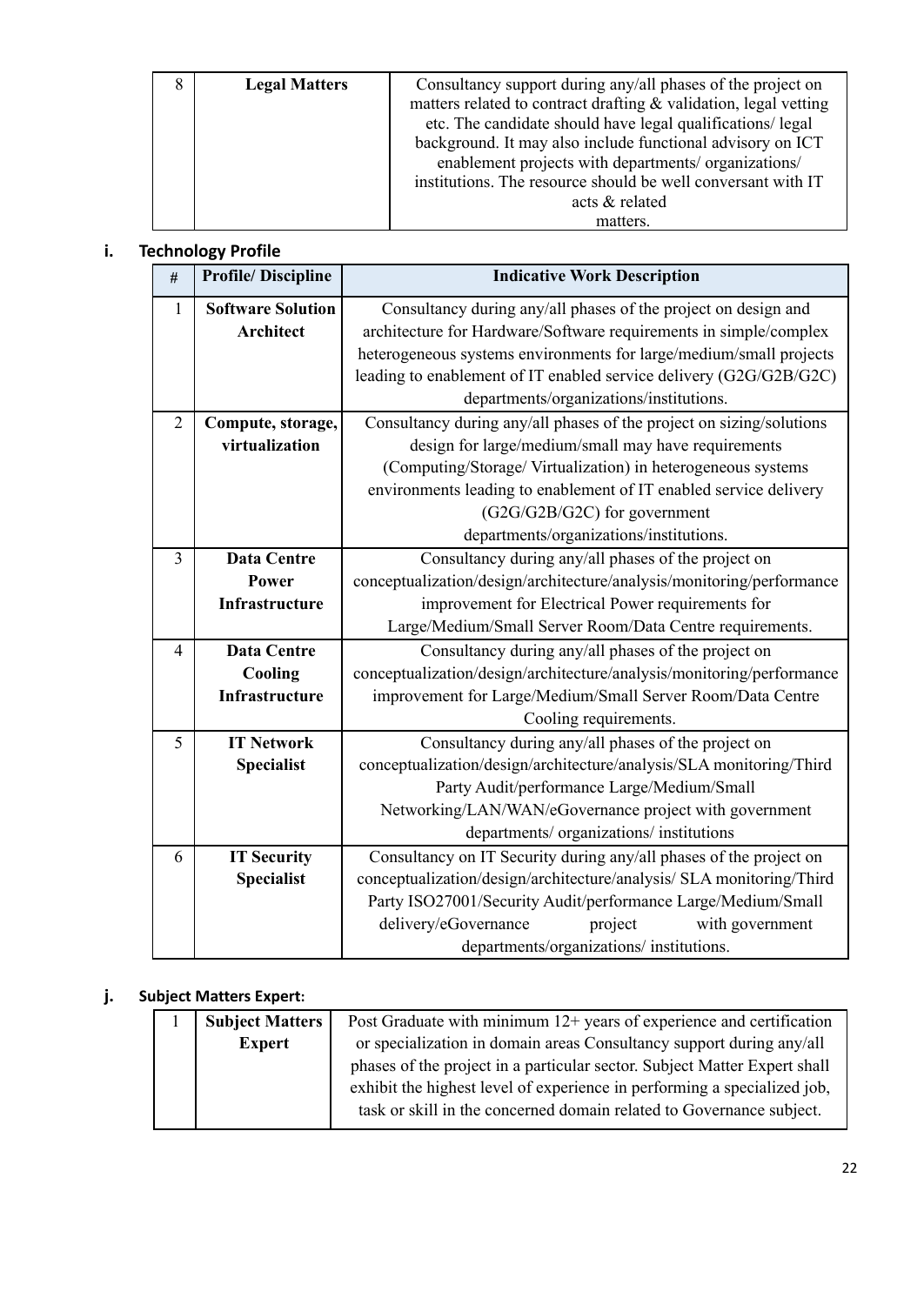# **ANNEXURE E: TECHNICAL EVALUATION CRITERIA**

### <span id="page-26-0"></span>1. TECHNICAL EVALUATION CRITERIA FOR CATEGORY Tier-1

#### k. Number of years of Consulting firm's (Max Marks 5)

| S. No. | No. of Years | Max<br><b>Marks</b> | Marks Obtained |
|--------|--------------|---------------------|----------------|
|        | 5+ years     |                     |                |
|        | $6+$ years   |                     |                |
|        | 7+ years     |                     |                |

l. Average Annual Turnover from Consulting Services in India in last three years (Max Marks 5)

| S. No. | Turnover           | Max<br><b>Marks</b> | Marks Obtained |
|--------|--------------------|---------------------|----------------|
|        | $Rs. 1000 + Cross$ |                     |                |
|        | $Rs. 1200 + Cross$ |                     |                |
|        | $Rs. 1500 + Cross$ |                     |                |

m. Average Annual Turnover from Government Consulting Services in India in last three years (Max Marks 5)

| S. No. | Turnove            | Max          | <b>Marks Obtained</b> |
|--------|--------------------|--------------|-----------------------|
|        |                    | <b>Marks</b> |                       |
|        | $Rs. 100 + Cross$  |              |                       |
|        | $Rs. 120 + Crores$ |              |                       |
|        | $Rs. 150 + Cross$  |              |                       |

n. Number of Govt. consultancy jobs of value more than Rs. 5 Crore in the last three years. One extra mark is awarded for every additional project. However 2 marks would be provided for each project with value more than Rs. 10 Crore. Above 10 projects, maximum marks 15 would be provided. (Max Marks 15)

| S. No. | No. of Projects | Max Marks | Marks Obtained |
|--------|-----------------|-----------|----------------|
|        | 5 Projects      | 10        |                |
|        | 6 Projects      |           |                |
|        | 7 Projects      |           |                |
|        | 8 Projects      |           |                |
|        | 9 Projects      | 14        |                |
|        | 10 Projects     |           |                |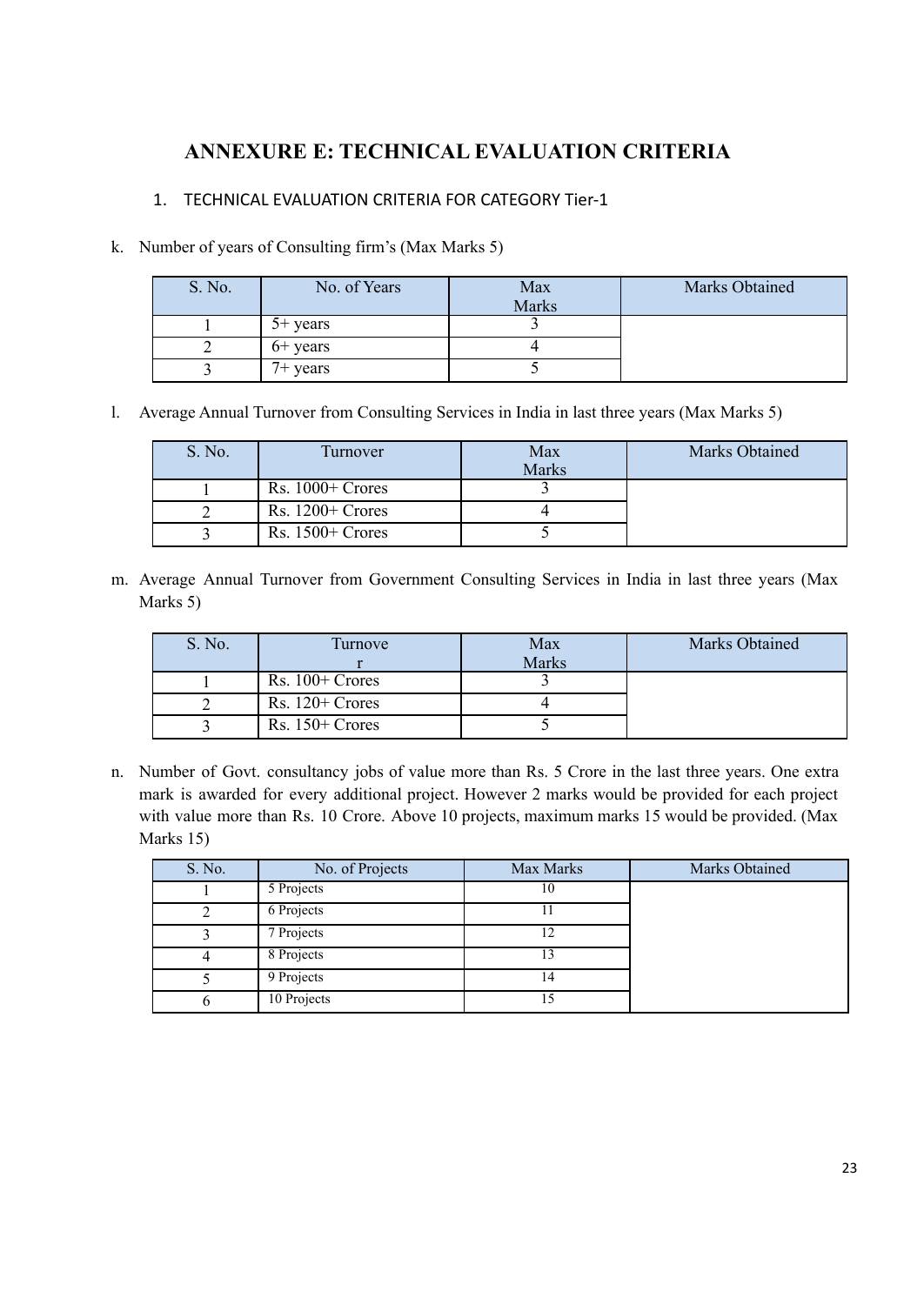o. Personnel proposed to be deployed on DDCD projects or the user department/ agency/organisation/ institution etc as the case may be . The evaluation would be based on educational qualification and experience of the personnel as per Annexure-C "Educational Qualification & Experience" Table T1, T2. (Max Marks 30)

| S.<br>No.      | <b>Turnover</b>                            | Min. No. of<br><b>Resources</b><br>Required on<br><b>Bidder's</b><br>Roll | No. of<br><b>Resources</b><br><b>Available on</b><br>Bidder's<br>Roll | <b>Marks</b><br>allocated<br>$C = (B/A)$ - | <b>Maximum</b><br><b>Marks</b> | <b>Marks</b><br><b>Obtained</b> |
|----------------|--------------------------------------------|---------------------------------------------------------------------------|-----------------------------------------------------------------------|--------------------------------------------|--------------------------------|---------------------------------|
|                |                                            | $\mathbf{A}$                                                              | B                                                                     | $\mathbf C$                                | E                              | $\mathbf{F}$                    |
| $\mathbf{1}$   | Consultants (15 yrs $\&$<br>above)         | 30                                                                        |                                                                       |                                            | 6                              |                                 |
| $\overline{2}$ | Consultants (10 yrs<br>and $<$ 15 Yrs)     | 40                                                                        |                                                                       |                                            | 8                              |                                 |
| $\overline{3}$ | Consultants (6 yrs and<br>$< 10$ Yrs)      | 50                                                                        |                                                                       |                                            | 8                              |                                 |
| $\overline{4}$ | Consultants (3 yrs and<br>$< 6 \text{Yrs}$ | 60                                                                        |                                                                       |                                            | 8                              |                                 |
| 5              | Consultants $(< 3 Yrs)$                    | X                                                                         |                                                                       |                                            | X                              |                                 |

p. Number of projects handled for various functional areas. Each project will carry 1 mark. The projects with Project Management in Management Profile and Solution Architect in Technology Profile will carry 2 marks. (Max. Marks – 30)

| S.    | <b>Project Profile</b>    | <b>Max Marks</b> |                                          | <b>Marks Obtained</b> |                                          |
|-------|---------------------------|------------------|------------------------------------------|-----------------------|------------------------------------------|
| No.   |                           | Govt.<br>Project | Pvt.<br><b>Sector</b><br><b>Projects</b> | Govt.<br>Project      | Pvt.<br><b>Sector</b><br><b>Projects</b> |
|       | Management Profile        | 10               |                                          |                       |                                          |
|       | <b>Technology Profile</b> | 10               |                                          |                       |                                          |
| Total |                           | 20               | 10                                       |                       |                                          |

- q. Technical Presentation (Max. Marks 20)
- r. Total Marks 110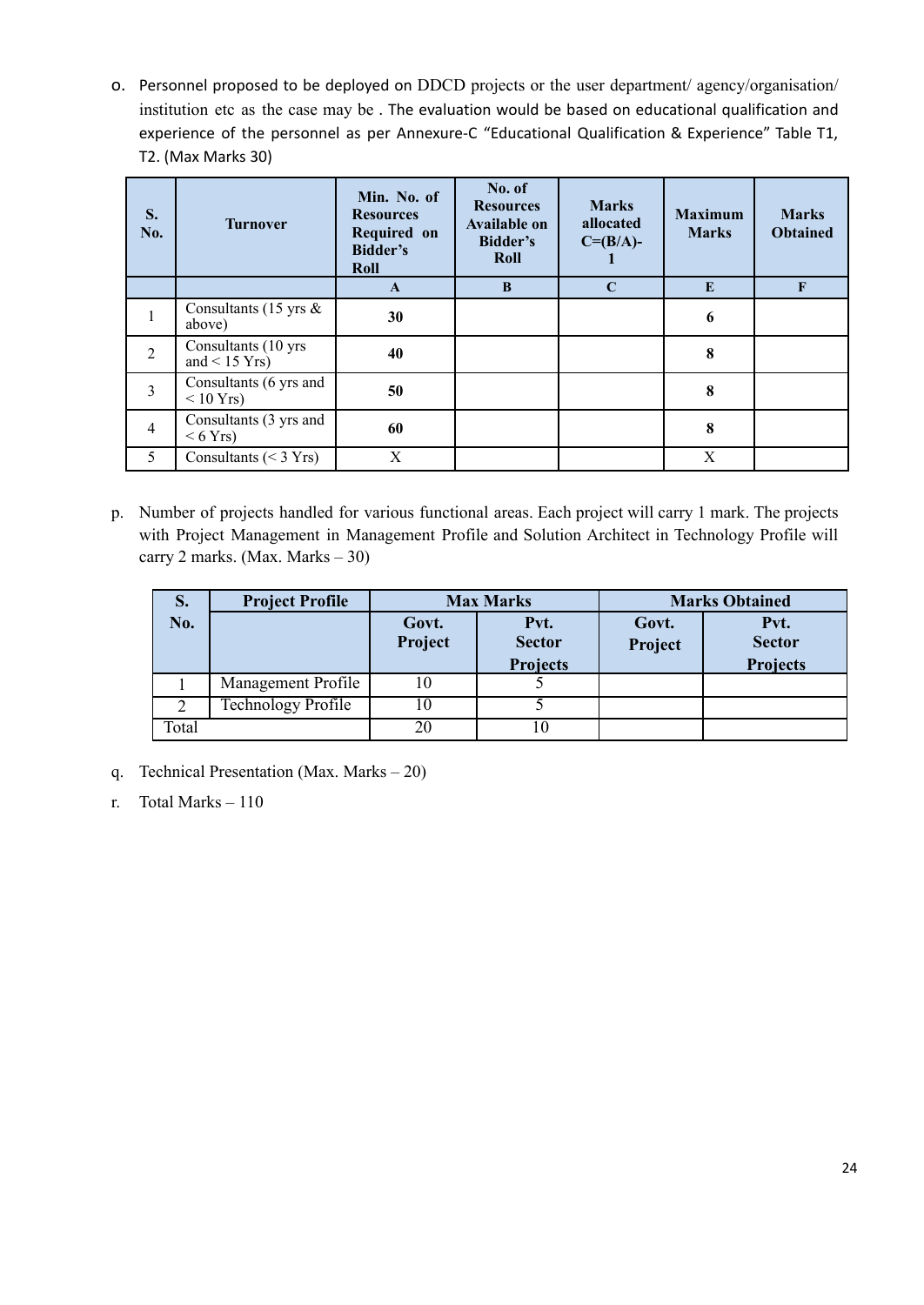### 2. TECHNICAL EVALUATION CRITERIA FOR CATEGORY Tier-2

| S. No. | No. of Years | Max<br><b>Marks</b> | Marks Obtained |
|--------|--------------|---------------------|----------------|
|        | $3+$ years   |                     |                |
|        | $4+$ years   |                     |                |
|        | $5+$ years   |                     |                |

1. Number of years of Consulting firm's (Max Marks 5)

2. Average Annual Turnover from Consulting Services in India in last three years (Max Marks 5)

| S. No. | Turnove           | Max          | <b>Marks Obtained</b> |
|--------|-------------------|--------------|-----------------------|
|        |                   | <b>Marks</b> |                       |
|        | $Rs. 500 + Cross$ |              |                       |
|        | $Rs. 600 + Cross$ |              |                       |
|        | $Rs. 700 + Cross$ |              |                       |

3. Average Annual Turnover from Govt. Services in India in last three years (Max Marks 5)

| S. No. | <b>Turnove</b>   | Max          | Marks Obtained |
|--------|------------------|--------------|----------------|
|        |                  | <b>Marks</b> |                |
|        | $Rs. 50 + Cross$ |              |                |
|        | $Rs. 60+Corores$ |              |                |
|        | $Rs. 70 + Cross$ |              |                |

4. Number of Govt. consultancy jobs of value more than Rs. 50 lakhs in the last three years. One extra mark is awarded for every additional project. However 2 marks would be provided for each project with value more than Rs. 01 Crore. Above 10 projects, maximum marks 15 would be provided.(Max. Marks 15)

| S. No. | No. of Projects | Max<br>Marks | Marks Obtained |
|--------|-----------------|--------------|----------------|
|        | 5 Projects      | 1 V          |                |
|        | 6 Projects      |              |                |
|        | 7 Projects      |              |                |
|        | 8 Projects      | 13           |                |
|        | 9 Projects      | 14           |                |
|        | 10 Projects     |              |                |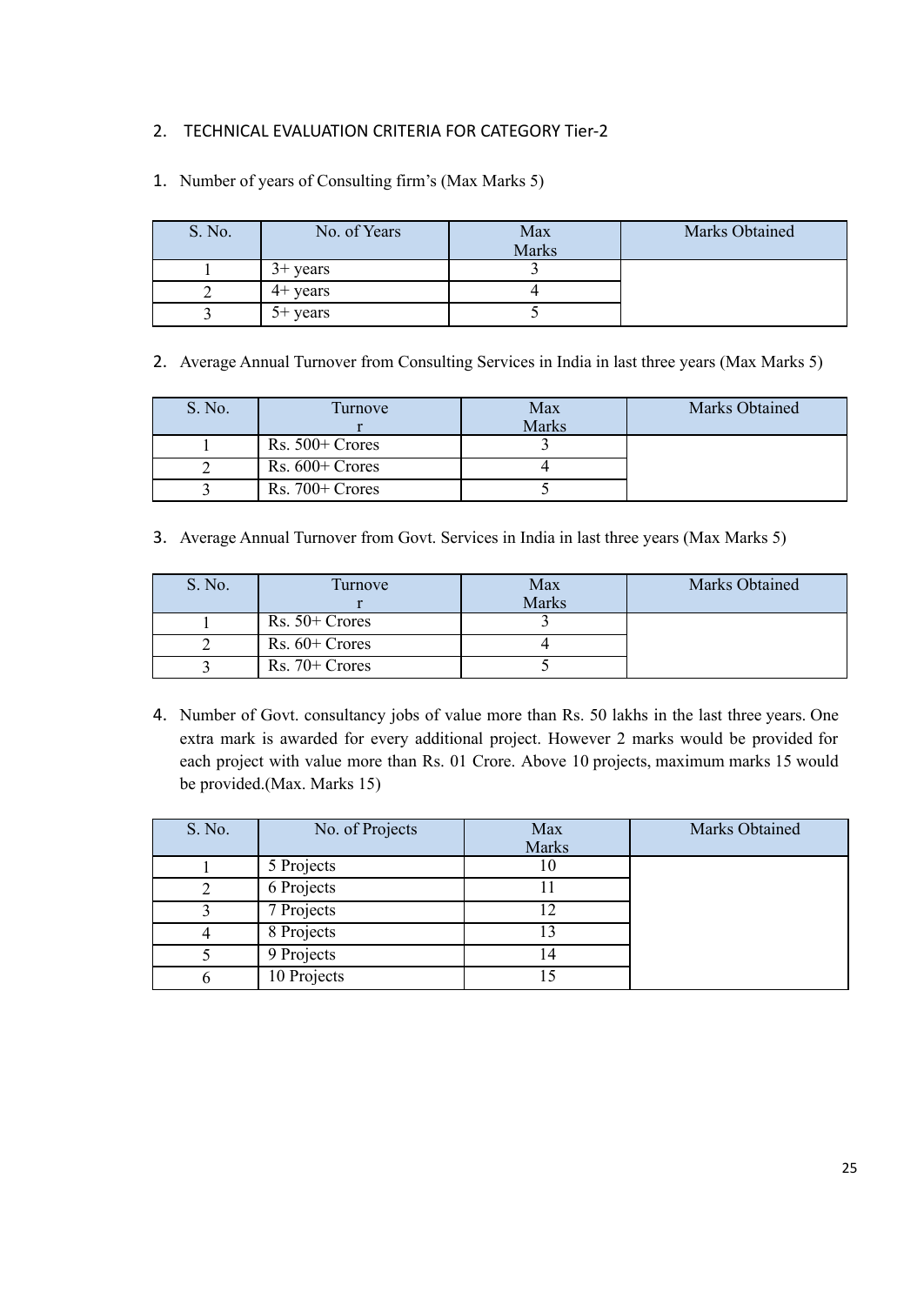5. Personnel proposed to be deployed on DDCD projects or the user department/ agency/organisation/institution etc as the case may be. The evaluation would be based on educational qualification and experience of the personnel as per Annexure-C-"Educational Qualification & Experience" Table T1, T2. (Max Marks 30)

| S.<br>No.      | <b>Turnover</b>                        | Min. No. of<br><b>Resources</b><br><b>Required on</b><br><b>Bidder's Roll</b> | No. of<br><b>Resources</b><br>Available<br>on<br><b>Bidder's</b><br><b>Roll</b> | <b>Marks</b><br>allocated<br>$C = (B/A)$ - | <b>Max</b><br><b>Mark</b><br>S | <b>Marks</b><br><b>Obtaine</b><br>d |
|----------------|----------------------------------------|-------------------------------------------------------------------------------|---------------------------------------------------------------------------------|--------------------------------------------|--------------------------------|-------------------------------------|
|                |                                        | $\mathbf{A}$                                                                  | B                                                                               | $\mathbf C$                                | E                              | $\mathbf F$                         |
| $\bf{1}$       | Consultants (15 yrs)<br>& above)       | 5                                                                             |                                                                                 |                                            | 6                              |                                     |
| $\overline{2}$ | Consultants (10 yrs<br>and $< 15$ Yrs) | 10                                                                            |                                                                                 |                                            | 8                              |                                     |
| $\overline{3}$ | Consultants (6 yrs<br>and $< 10$ Yrs)  | 15                                                                            |                                                                                 |                                            | 8                              |                                     |
| $\overline{4}$ | Consultants (3 yrs<br>and $<$ 6 Yrs)   | 20                                                                            |                                                                                 |                                            | 8                              |                                     |
| 5              | Consultants $(< 3$<br>Yrs)             | X                                                                             |                                                                                 |                                            | $\mathbf X$                    |                                     |

6. Number of projects handled for various functional areas. Each project will carry 1 mark. The projects with Project Management in Management Profile and Solution Architect in Technology Profile will carry 2 marks. (Max. Marks – 30)

| S.           | <b>Project Profile</b> |                  | <b>Max Marks</b>      |                  | <b>Marks Obtained</b> |
|--------------|------------------------|------------------|-----------------------|------------------|-----------------------|
| No.          |                        | Govt.<br>Project | Pvt.<br><b>Sector</b> | Govt.<br>Project | Pvt.<br><b>Sector</b> |
|              |                        |                  | <b>Projects</b>       |                  | <b>Projects</b>       |
|              | Management Profile     |                  |                       |                  |                       |
| 2            | Technology Profile     | 10               |                       |                  |                       |
| <b>Total</b> |                        | 20               | 10                    |                  |                       |

- 7. Technical Presentation (Max. Marks 20)
- 8. Total Marks 110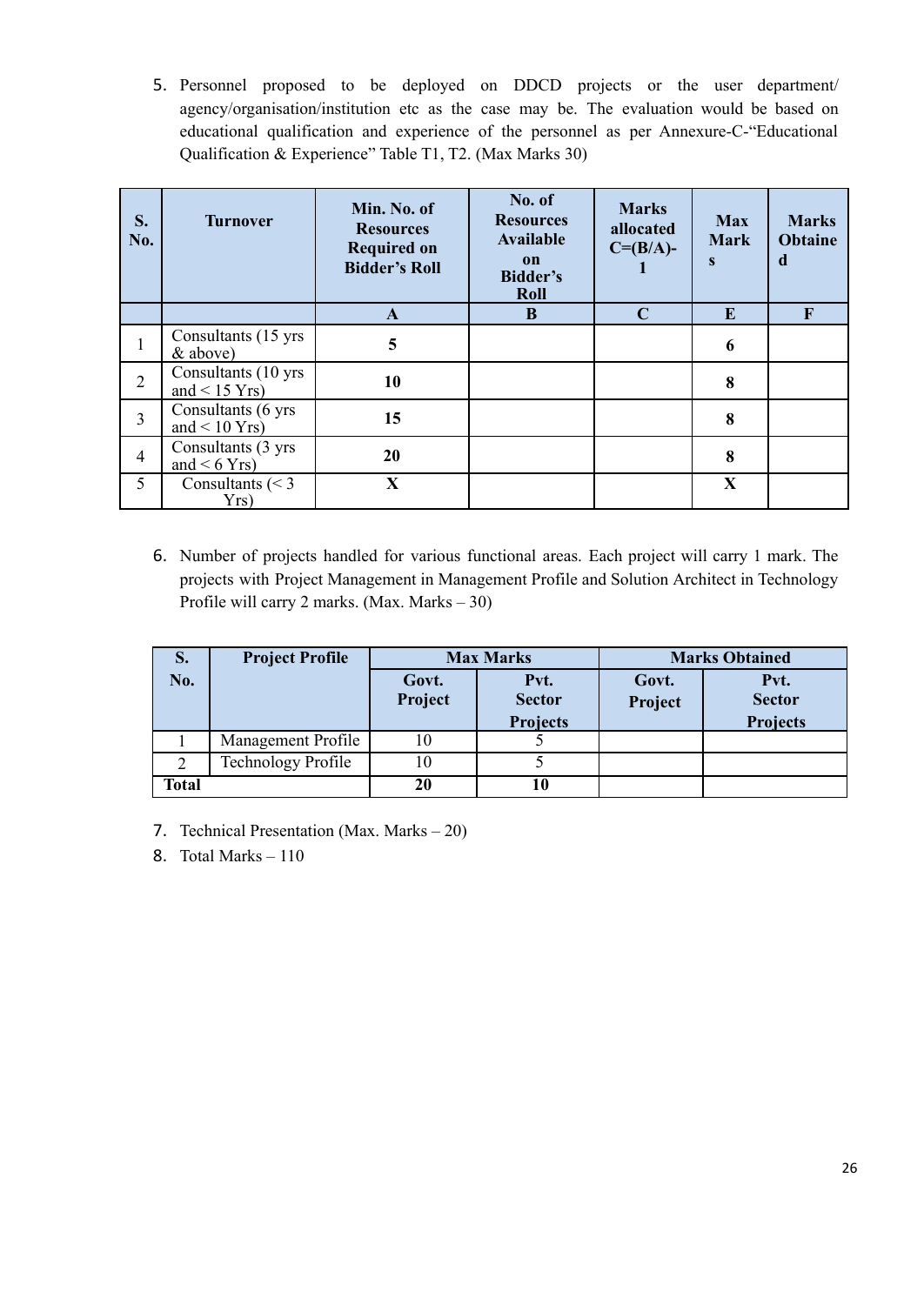### 3. TECHNICAL EVALUATION CRITERIA FOR CATEGORY Tier-3

| S. No. | No. of Years | Max<br><b>Marks</b> | <b>Marks Obtained</b> |
|--------|--------------|---------------------|-----------------------|
|        | $3+$ years   |                     |                       |
|        | $4+$ years   |                     |                       |
|        | $5+$ years   |                     |                       |

1. Number of years of Consulting firm's (Max Marks 5)

#### 2. Average Annual Turnover from Consulting Services in India in last three years (Max Marks 5)

| S. No. | Turnover         | Max<br><b>Marks</b> | <b>Marks Obtained</b> |
|--------|------------------|---------------------|-----------------------|
|        | $Rs. 50 + Cross$ |                     |                       |
|        | $Rs. 60+Corores$ |                     |                       |
|        | $Rs. 70 + Cross$ |                     |                       |

3. Average Annual Turnover from Govt. Services in India in last three years (Max Marks 5)

| S. No. | Turnover        | Max<br><b>Marks</b> | <b>Marks Obtained</b> |
|--------|-----------------|---------------------|-----------------------|
|        | $Rs. 10+ Lacs$  |                     |                       |
|        | $Rs. 15+ Lacs$  |                     |                       |
|        | $Rs. 20 + Lacs$ |                     |                       |

4. Number of Govt. consultancy jobs of value more than Rs. 10 lakhs in the last three years. One extra mark is awarded for every additional project. However 2 marks would be provided for each project with value more than Rs. 20 lacs. Above 10 projects, maximum marks 15 would be provided.(Max. Marks 15)

| S. No. | No. of Projects | Max<br>Marks | <b>Marks Obtained</b> |
|--------|-----------------|--------------|-----------------------|
|        | 5 Projects      | 10           |                       |
|        | 6 Projects      |              |                       |
|        | 7 Projects      |              |                       |
|        | 8 Projects      |              |                       |
|        | 9 Projects      | 14           |                       |
|        | 10 Projects     |              |                       |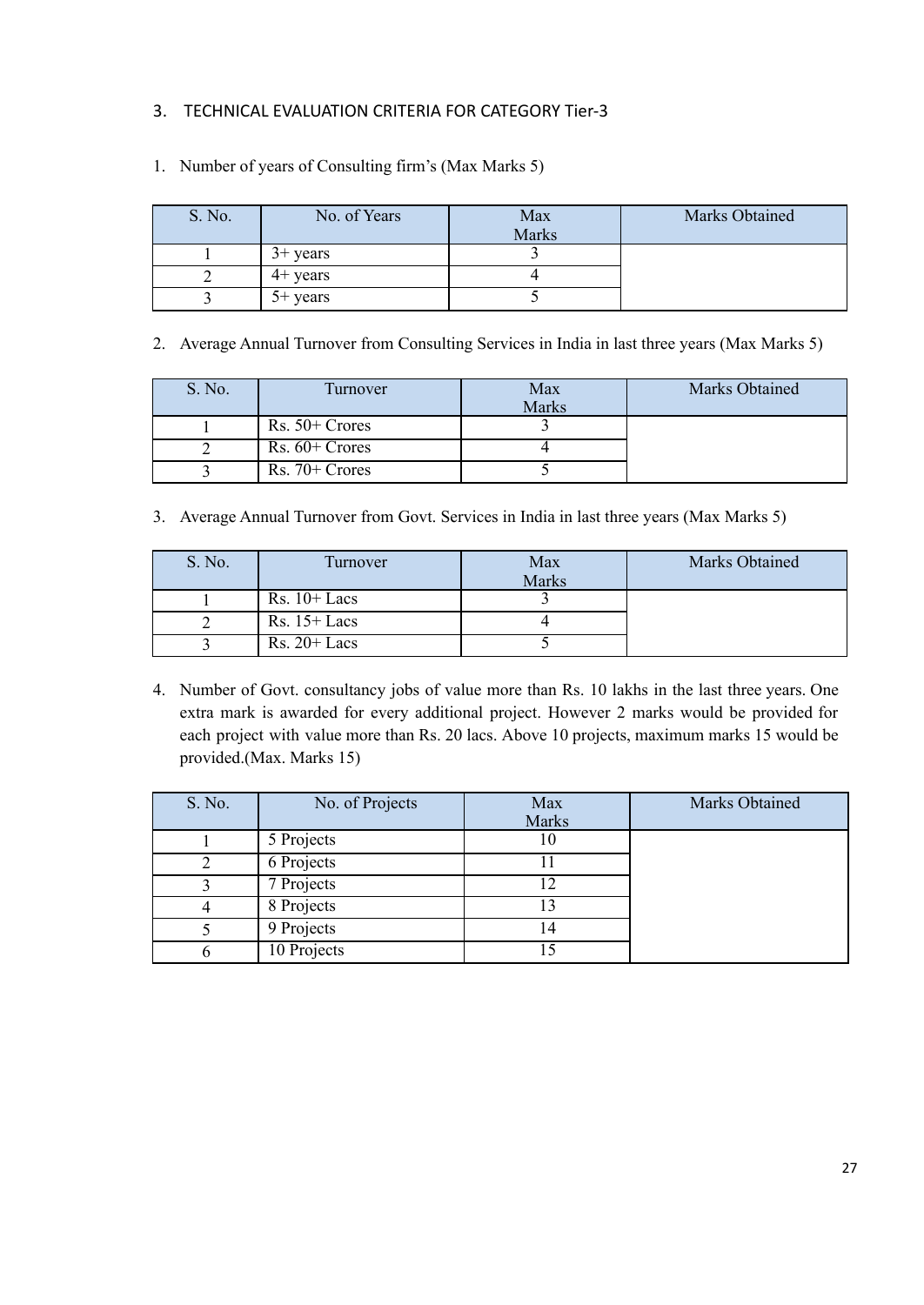5. Personnel proposed to be deployed on DDCD projects. The evaluation would be based on educational qualification and experience of the personnel as per Annexure-C-"Educational Qualification & Experience" Table T1, T2. (Max Marks 30)

| $\#$           | <b>Turnover</b>                        | Min. No. of<br><b>Resources</b><br><b>Required on</b><br><b>Bidder's Roll</b> | No. of<br><b>Resources</b><br>Available<br>on<br><b>Bidder's</b><br><b>Roll</b> | <b>Marks</b><br>allocate<br>$C = (B/A)$<br>$)-1$ | <b>Max</b><br><b>Marks</b> | <b>Marks</b><br><b>Obtained</b> |
|----------------|----------------------------------------|-------------------------------------------------------------------------------|---------------------------------------------------------------------------------|--------------------------------------------------|----------------------------|---------------------------------|
|                |                                        | A                                                                             | B                                                                               | $\mathbf C$                                      | E                          | F                               |
|                | Consultants (15 yrs)<br>$&$ above)     | 2                                                                             |                                                                                 |                                                  | 4                          |                                 |
| $\overline{2}$ | Consultants (10 yrs<br>and $<$ 15 Yrs) | 4                                                                             |                                                                                 |                                                  | 8                          |                                 |
| $\overline{3}$ | Consultants (6 yrs<br>and $< 10$ Yrs)  | 6                                                                             |                                                                                 |                                                  | 8                          |                                 |
| $\overline{4}$ | Consultants (3 yrs<br>and $<$ 6 Yrs)   | 8                                                                             |                                                                                 |                                                  | 8                          |                                 |
| 5              | Consultants $(< 3$<br>Yrs)             | $\mathbf{2}$                                                                  |                                                                                 |                                                  | $\mathbf{2}$               |                                 |

6. Number of projects handled for various functional areas. Each project will carry 1 mark. The projects with Project Management in Management Profile and Solution Architect in Technology Profile will carry 2 marks. (Max. Marks – 30)

| $S_{\bullet}$ | <b>Project Profile</b> |                  | <b>Max Marks</b>                         |                  | <b>Marks Obtained</b>                    |
|---------------|------------------------|------------------|------------------------------------------|------------------|------------------------------------------|
| No.           |                        | Govt.<br>Project | Pvt.<br><b>Sector</b><br><b>Projects</b> | Govt.<br>Project | Pvt.<br><b>Sector</b><br><b>Projects</b> |
|               | Management Profile     | 10               |                                          |                  |                                          |
| $\mathcal{D}$ | Technology Profile     | 10               |                                          |                  |                                          |
| Total         |                        | 20               | 10                                       |                  |                                          |

- 7. Technical Presentation (Max. Marks 20)
- 8. Total Marks 110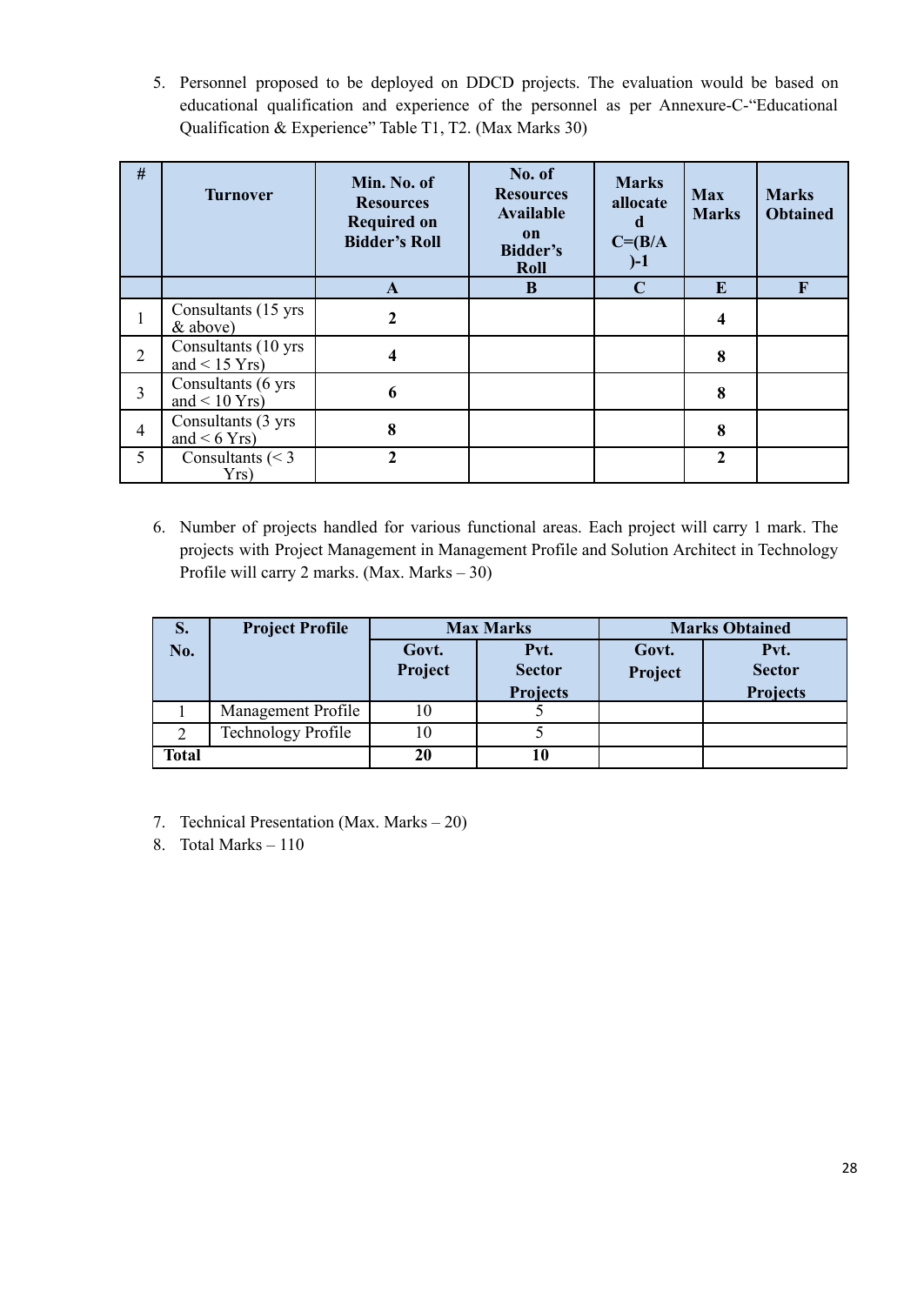## **ANNEXURE F: TEC FORM 1: COVERING LETTER**

<span id="page-32-0"></span>To

The Vice Chairperson, Dialogue and Development Commission of Delhi, 33, Shamnath Marg, Civil lines, Delhi-110054

### *Sub: Bid for Empanelment of Consulting Companies for Government Project/Services for …………. (Mention the category Tier-1/Tier-2/Tier-3 under which bid is being submitted).*

Dear Sir,

- 1. Having examined the BID document and appendix thereto, we, the undersigned, in conformity with the said document, offer to provide the said services as given in the BID document and the terms of reference to be signed upon the award of contract for empanelment.
- 2. We acknowledge having received the following addendum to the proposal document:

| <b>Addendum No.</b> | <b>Dated</b> |
|---------------------|--------------|
|                     |              |
|                     |              |

- 3. We undertake, if our proposal is accepted, to provide the services enlisted in the contract within the time frame specified, starting from the date of receipt of empanelment letter from DDCD.
- 4. We agree to execute a contract in the form to be communicated by DDCD, incorporating all agreements with such alterations or additions thereto as may be necessary to adapt such agreement to the circumstances of the standard and notice of the award within time prescribed after notification of your intention to accept this proposal.
- 5. Unless and until a formal agreement is prepared and executed this proposal together with your written acceptance thereof shall constitute a binding contract agreement.
- 6. We would like to clearly state that we qualify for empanelment as our Bidder meets all the eligibility criteria indicated by you in the BID document.

We understand that if the details given in support of claims made above are found to be untenable or unverifiable or both our proposal may be rejected without any reference to us. We further clearly understand that DDCD is not obliged to inform us of the reasons for rejection of our proposal.

It is certified that the information furnished here in and as per the document submitted is true and correct and nothing has been concealed or tampered with. We have gone through all the conditions of BID and are liable to any punitive action for furnishing false information/documents.

Dated this day of <YYYY>

Signature

(BidderSeal)

In the capacity of Duly authorized to sign documents/proposals for and on behalf of: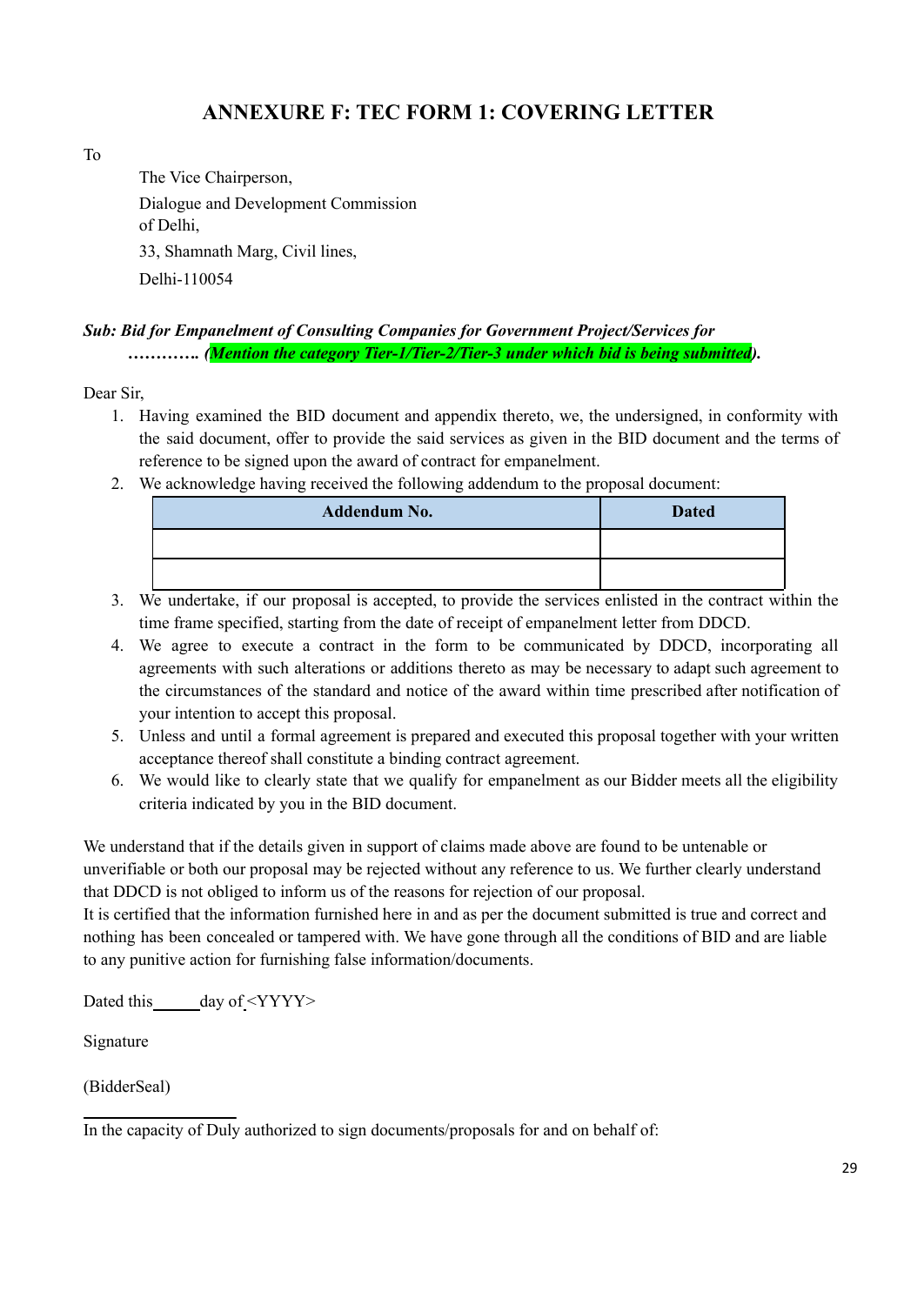### **ANNEXURE G: TEC FORM 2: TECHNICAL BID**

<span id="page-33-0"></span>

| $S_{-}$  | Name of the Agency:<br><u> 1989 - Johann Harry Harry Harry Harry Harry Harry Harry Harry Harry Harry Harry Harry Harry Harry Harry Harry</u>                                                                                                                                                                                                         |
|----------|------------------------------------------------------------------------------------------------------------------------------------------------------------------------------------------------------------------------------------------------------------------------------------------------------------------------------------------------------|
| t.       |                                                                                                                                                                                                                                                                                                                                                      |
| u.<br>V. | Email Address:<br>Phone:                                                                                                                                                                                                                                                                                                                             |
|          | w. Incorporated as :<br>(State Registered Firm, Co-operative Society or Partnership Firm)                                                                                                                                                                                                                                                            |
| $X_{-}$  | Whether any Legal Arbitration/proceeding is /has been/had been instituted against the Agency or the<br>Agency has lodged any claim in connection with works carried out by them (Yes/No): _____<br>If yes, please give details.                                                                                                                      |
| y.       | Whether the agency complies with the requirement of Registration under the Contract Labour<br>(Regulation and Abolition) Act (Yes/No):                                                                                                                                                                                                               |
| Z.       | Agency profile $(*)$                                                                                                                                                                                                                                                                                                                                 |
|          | Name of the top executive:<br>a.<br>and designation:<br>Email Address:<br>$\mathbf{h}$<br>the control of the control of the control of the control of the control of the control of the control of the control of the control of the control of the control of the control of the control of the control of the control<br>Mobile Number:<br>$C_{-}$ |
|          | GSTIN:<br><sub>d</sub>                                                                                                                                                                                                                                                                                                                               |
|          | PAN:<br>e.                                                                                                                                                                                                                                                                                                                                           |
|          | f.<br>CIN:                                                                                                                                                                                                                                                                                                                                           |
|          | Office Strength: Technical:_Nos. Administrative:_Nos. Management:_Nos.<br>g.                                                                                                                                                                                                                                                                         |
|          | aa. Bidder's Turnover (In Rs. Crores)                                                                                                                                                                                                                                                                                                                |
|          | 2010.20   2020.21  <br>$2021.22 \pm \text{Avow}$<br>Tunnovou from                                                                                                                                                                                                                                                                                    |

| <b>Turnover from</b>   |   | $2019 - 20$ | $2020 - 21$ | 2021-22 | <b>Average Turnover</b> |
|------------------------|---|-------------|-------------|---------|-------------------------|
|                        |   |             |             |         |                         |
| Consultancy            | Α |             |             |         |                         |
| Government Consultancy | Β |             |             |         |                         |

bb. Please specify five consultancy jobs each of value more than specified limit as may be in case of Tier-1 or Tier-2 or Tier-3 undertaken and successfully completed in the last three years. Information may be submitted in the following format. Please attach a separate sheet for each project and submit work orders & satisfactory completion certificates from the clients.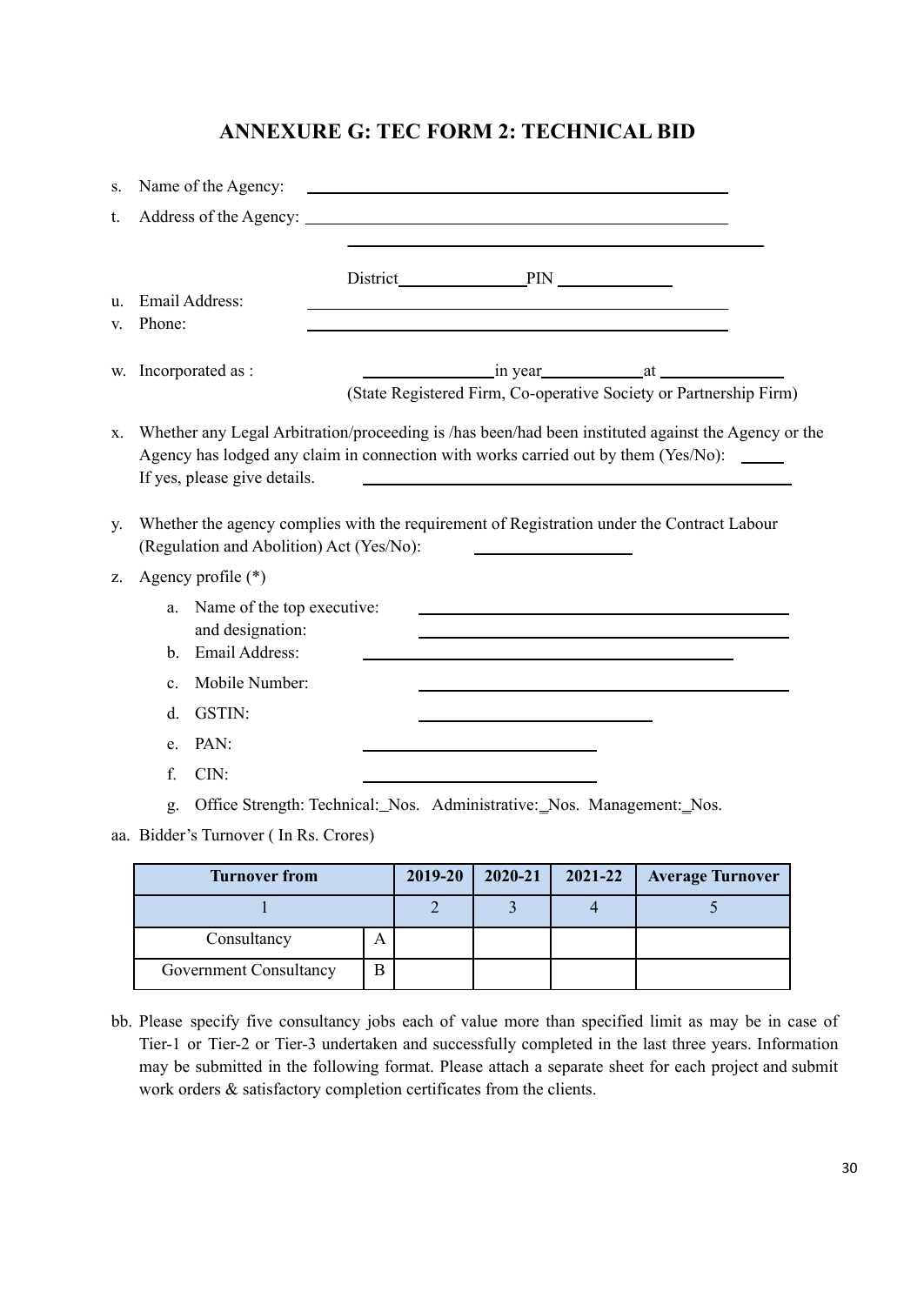| S. No.                      | <b>Consultancy Assignment</b>                            | <b>Details</b> |
|-----------------------------|----------------------------------------------------------|----------------|
|                             | Name of the Client with address                          |                |
| $\mathcal{D}_{\mathcal{L}}$ | Year of undertaking the project                          |                |
| 3                           | Project Name and summary (5 lines)                       |                |
| 4                           | Project Start Date                                       |                |
| $\varsigma$                 | <b>Project Completion Date</b>                           |                |
| 6                           | Project Cost                                             |                |
| 7                           | Name of the Client's Contact person with<br>phone number |                |

cc. Payment Details (as applicable)

| <b>Particulars</b> | Amount (in Rs.) | <b>Instrument No.</b> | Date | <b>Bank</b> | <b>Branch</b> |
|--------------------|-----------------|-----------------------|------|-------------|---------------|
|                    |                 |                       |      |             |               |
|                    |                 |                       |      |             |               |
|                    |                 |                       |      |             |               |

Documents in support of the above may be furnished with page numbers indicated in the index. Please use separate sheets wherever necessary.

(\*) If the Agency has branch offices in India, please give a profile of the branch offices as per item (e) above.

Date:

Place

Authorised Signatory Name

**Company Seal**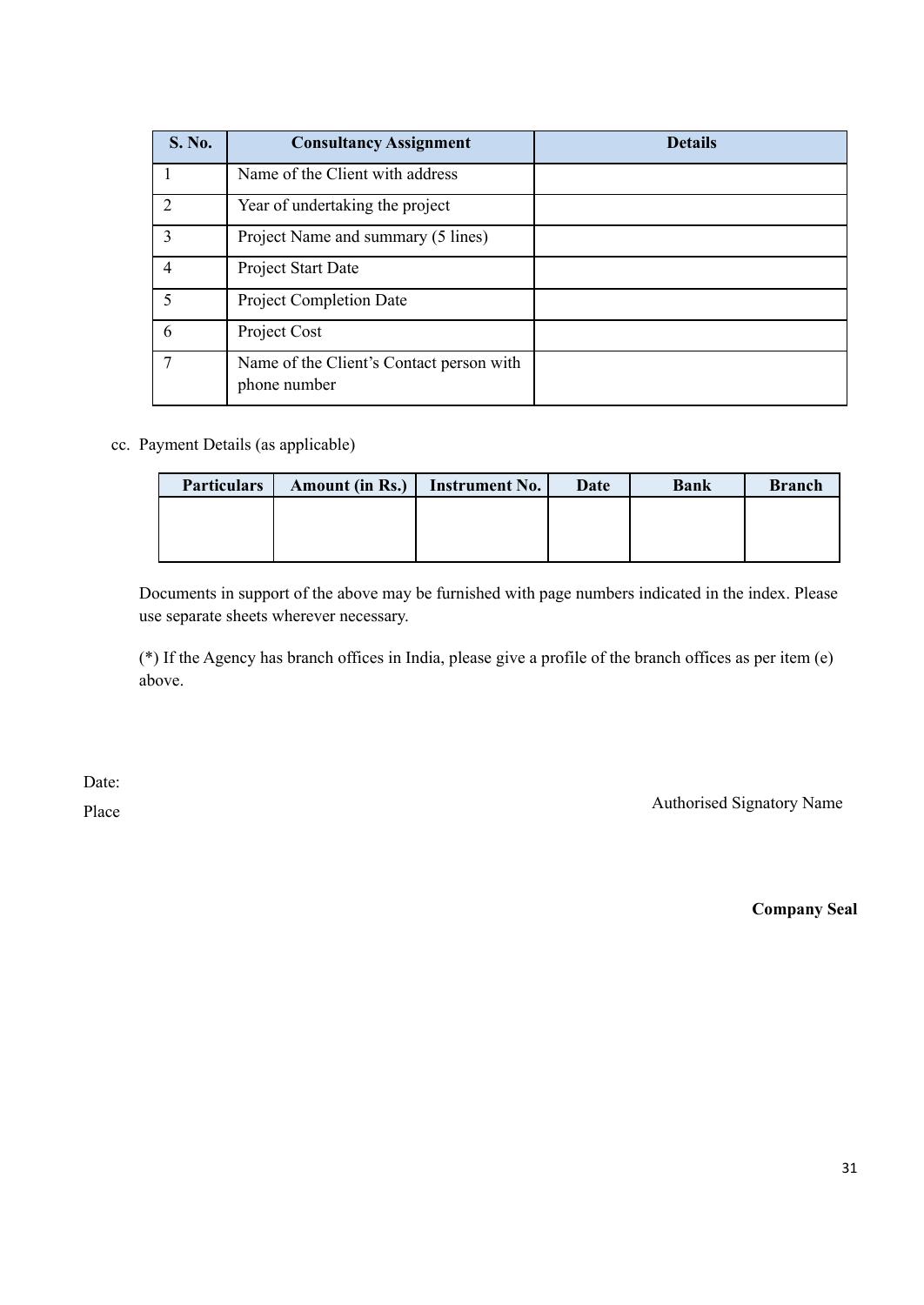# **ANNEXURE H: DETAILED FINANCIAL BID**

### <span id="page-35-0"></span>**dd. DETAILED FINANCIAL BID FOR CATEGORY Tier-1/ Tier- 2/ Tier - 3**

Name of the Agency:

Resource Rates:

# **Table 1: Management/Functional Profile for Tier-1/ Tier 2/Tier 3**

| S.<br>No.      | <b>Resources with</b><br><b>Experience</b>      | <b>Month</b><br>rate of<br>the<br>agency<br>(without<br>$\tan$ | Year<br>rate of<br>the<br>agency<br>(without<br>$\tan$ | Weight                  | <b>Total</b><br>(M) | <b>Total</b><br>(Y) |
|----------------|-------------------------------------------------|----------------------------------------------------------------|--------------------------------------------------------|-------------------------|---------------------|---------------------|
|                |                                                 | $\mathbf{2}$                                                   | 3                                                      | $\overline{\mathbf{4}}$ | $5 = 2x4$           | $6 = 3x4$           |
| 1              | Consultants $(15 \text{ yrs } \& \text{above})$ |                                                                |                                                        | 0.08                    |                     |                     |
| $\overline{2}$ | Consultants (10 years and $\leq$<br>15 years)   |                                                                |                                                        | 0.09                    |                     |                     |
| 3              | Consultants (6 years and $\leq 10$<br>years)    |                                                                |                                                        | 0.11                    |                     |                     |
| $\overline{4}$ | Consultants (3 years and $< 6$ )<br>years)      |                                                                |                                                        | 0.11                    |                     |                     |
| 5              | Consultants $(< 3 \text{ years})$               |                                                                |                                                        | 0.08                    |                     |                     |
|                | $X1 = Sum of Column (5) of Rows 1 to 5$         |                                                                |                                                        |                         |                     |                     |

### **Table 2: Technology Profile for Tier-1/ Tier 2/ Tier 3**

| S.<br>N<br>0.  | <b>Resources with</b><br><b>Experience</b>    | <b>Month</b><br>rate of<br>the<br>agency<br>(withou<br>t tax) | Year<br>rate of<br>the<br>agency<br>(without<br>tax) | Weight                  | <b>Total</b><br>(M) | <b>Total</b><br>(Y) |
|----------------|-----------------------------------------------|---------------------------------------------------------------|------------------------------------------------------|-------------------------|---------------------|---------------------|
|                |                                               | 2                                                             | 3                                                    | $\overline{\mathbf{4}}$ | $5 = 2x4$           | $6 = 3x4$           |
| 1              | Consultants (15 yrs $\&$ above)               |                                                               |                                                      | 0.08                    |                     |                     |
| $\overline{2}$ | Consultants (10 years and $\leq$ 15<br>years) |                                                               |                                                      | 0.09                    |                     |                     |
| $\overline{3}$ | Consultants (6 years and $\leq 10$<br>years)  |                                                               |                                                      | 0.11                    |                     |                     |
| $\overline{4}$ | Consultants (3 years and $< 6$ )<br>years)    |                                                               |                                                      | 0.11                    |                     |                     |
| 5              | Consultants $(< 3 \text{ years})$             |                                                               |                                                      | 0.08                    |                     |                     |
|                | $X2 = Sum of Column (5) of Rows 1 to 5$       |                                                               |                                                      |                         |                     |                     |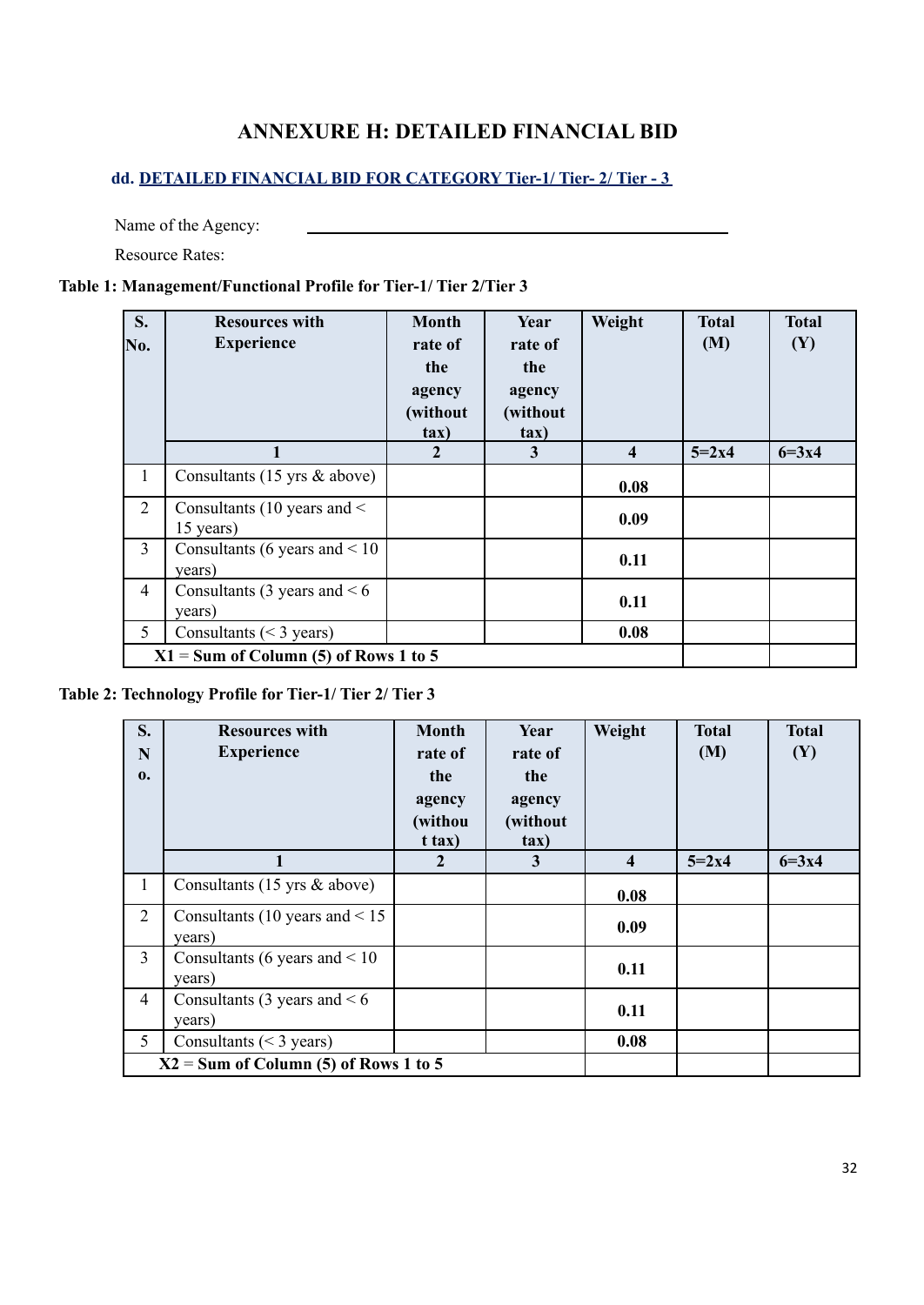| S.<br>N        | <b>Resources with</b><br><b>Experience</b> | Month rate of<br>the agency | Year rate<br>of the          | Weight | <b>Tota</b> | <b>Total</b><br>(Y) |
|----------------|--------------------------------------------|-----------------------------|------------------------------|--------|-------------|---------------------|
| $\mathbf{0}$ . |                                            | (without tax)               | agency<br>(without<br>$\tan$ |        | (M)         |                     |
|                |                                            |                             | 3                            |        | $5=2x$      | $6 = 3x4$           |
|                | Subject Matter Expert                      |                             |                              | 0.06   |             |                     |
|                | $X3 =$ Value of Column (5) of Rows 1       |                             |                              |        |             |                     |

### **Table 3: Subject Matter Expert for Tier-1/ Tier 2/ Tier 3**

### **GROSS TOTAL VALUE** (GTV) =  $X1 + X2 + X3$  (as calculated above) =  $X$

X=……………………

### **1.** The resources to be deployed at the above levels should be the bidder's employees and respectively they should have regular educational qualifications and experience as per Annexure-C "Educational Qualification and Experience". /DDCD or the user department as the case may be may call for this information for a professional before her/his deployment.

- **2.** For consideration of their bids, the bidders have to quote for all the resource levels. The rates quoted should be as per industry standards for the prescribed experience. For any of the resource levels, bids quoting zero or incredibly low rates compared to the realistic industry prevalent rates will be rejected.
- **3.** The rates finalized will not be changed throughout the period of empanelment/extended empanelment.
- **4.** The empanelled agencies will provide service within the territory of Delhi. If a resource has to undertake a tour in the interest of the DDCD project or the user department / agency / organisation / institution as the case may be, the same shall be done with the prior approval of the competent authority. Further, TA/DA if applicable, shall be in accordance with the guidelines/circulars/orders on the subject matter issued by Government from time to time.
- **5.** Out of Pocket Expenses (OPE) for Consultants will be reimbursed on production of original documents.
- **6.** Each work order will be considered a project and OPE shouldn't exceed 15% of the work order value. In case of DDCD empanelment is utilized by other Govt. department/State govt., Consultants' lodging, boarding, daily expenses etc related to the project would be paid extra limited to 15% of the work order value.
- **7.** All applicable taxes will be paid extra.
- **8.** Each Job assignment will be done at the cost finalized depending on the Project Execution Model used in TOR.

Authorised Signatory Name

Date: Place

**Company Seal**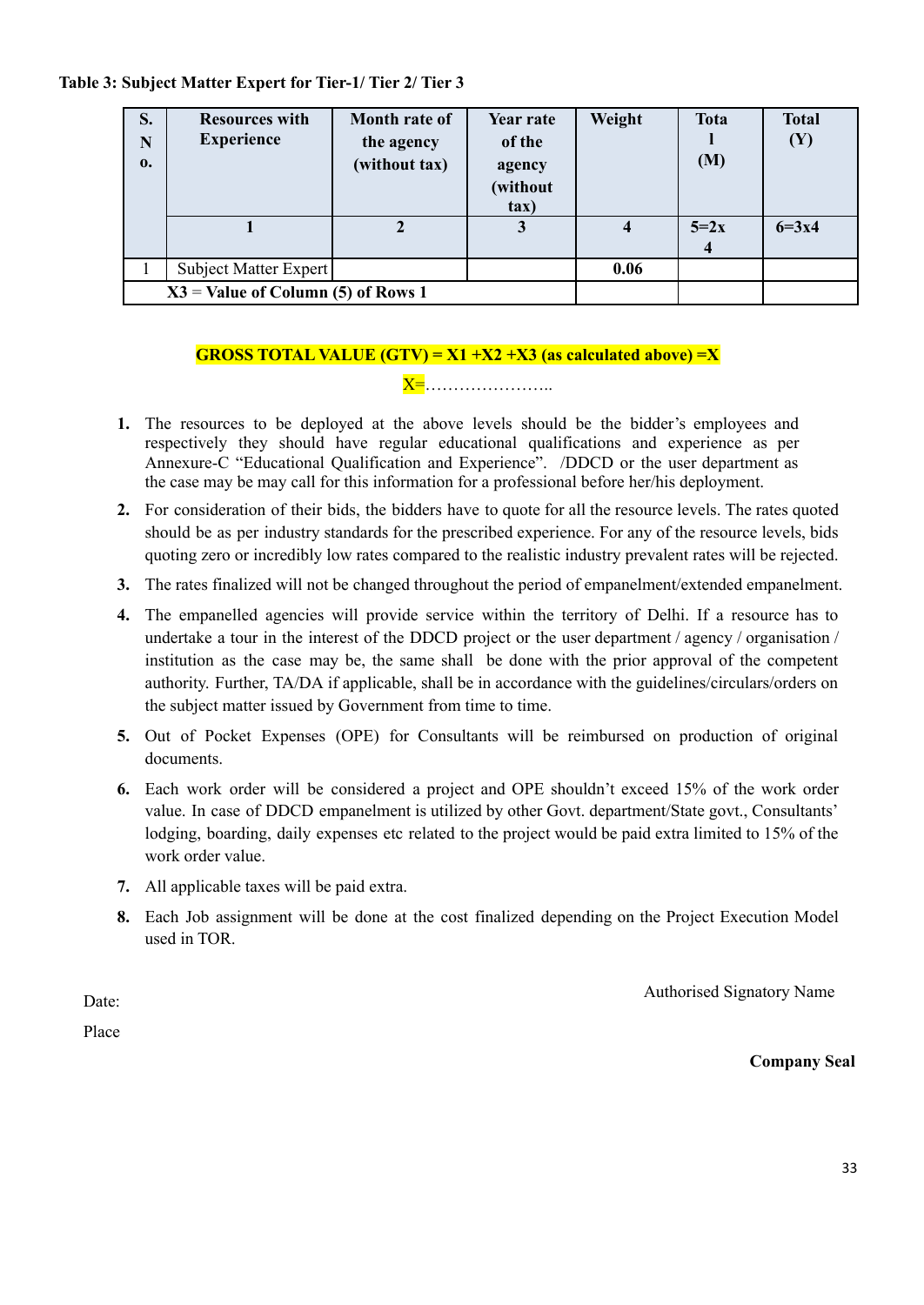# **ANNEXURE I: ABRIDGED FINANCIAL BID**

<span id="page-37-0"></span>*Name of the Bidder:*

Category : (Mention the category Tier-1 or 2 or 3 for which bid is submitted)

Prices should be quoted in Indian Rupees and indicated both in figures and words. Price in words will prevail, in the event of any mismatch.

| <b>GROSS TOTAL VALUE</b><br>$(GTV)X=$<br>for Tier (in numbers) |  |
|----------------------------------------------------------------|--|
| (in words)                                                     |  |

- 1. The bidder must first fill rates in the applicable category as per Detailed Financial Bid. Rates for all the items have to be quoted for consideration of their bid.
- 2. In this proforma, the GROSS TOTAL VALUE (X) as calculated in Detailed Financial Bid has to be reproduced as above.
- 3. This proforma shouldn't contain any detailed rates otherwise the bid will be rejected.

Place: Name: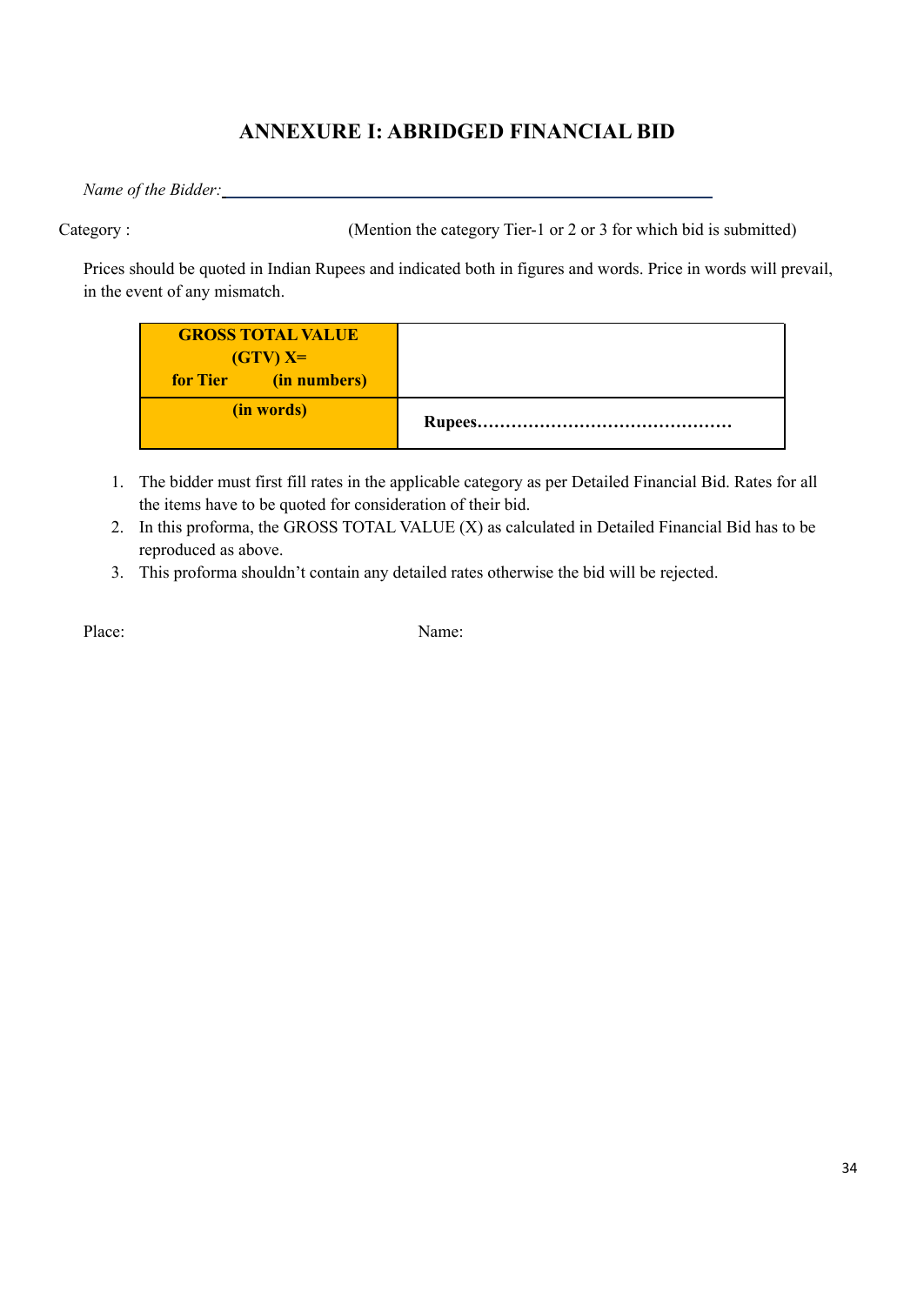# **ANNEXURE J: PROJECT EXECUTION MODELS**

### <span id="page-38-0"></span>**Model – 1 Consulting Assignment (Capacity Augmentation)**

- a. Communication for initiating the project from the user department/ agency/organisation/ institution etc as the case may be.
- b. Preparation of Terms of Reference (TOR) prepared by DDCD or the user department as the case may be indicating nature of work, duration, resources required, place of deployment, reporting officer, deliverables, selection criteria etc. for hiring the services of consultants from empanelled bidders
- c. Constitution of Project Review Committee (PRC) and/or other such committees by Ministry /Department with members from DDCD or the user department/ agency/organisation/ institution etc as the case may be as well.
- d. Approval of TOR by the user department/ agency/organisation/institution etc as the case may be
- e. Circulation of resource requirement/TOR to empanelled bidders by DDCD or the user department/ agency/organisation/institution etc as the case may be
- f. Selection of resources from empanelled bidders by PRC
- g. Order placement by DDCD or the user department/ agency/organisation/institution etc as the case may be to selected empanelled bidder(s)
- h. Deployment of resources by empanelled agency and their joining at designated places
- i. Preparation of Monthly Performance Report (MPR) format for each deployed resource indicating key performance indicators likely to be achieved during the period of deployment
- j. MPR submission by Reporting Officer for resources indicating the KPIs achieved
- k. Raising of monthly bills along with MPR by empanelled bidder to DDCD or the user department/ agency/organisation/institution etc as the case may be for release of payment as per Work Order
- l. Project Closure on its completion by DDCD or the user department/ agency/organisation/institution etc as the case may be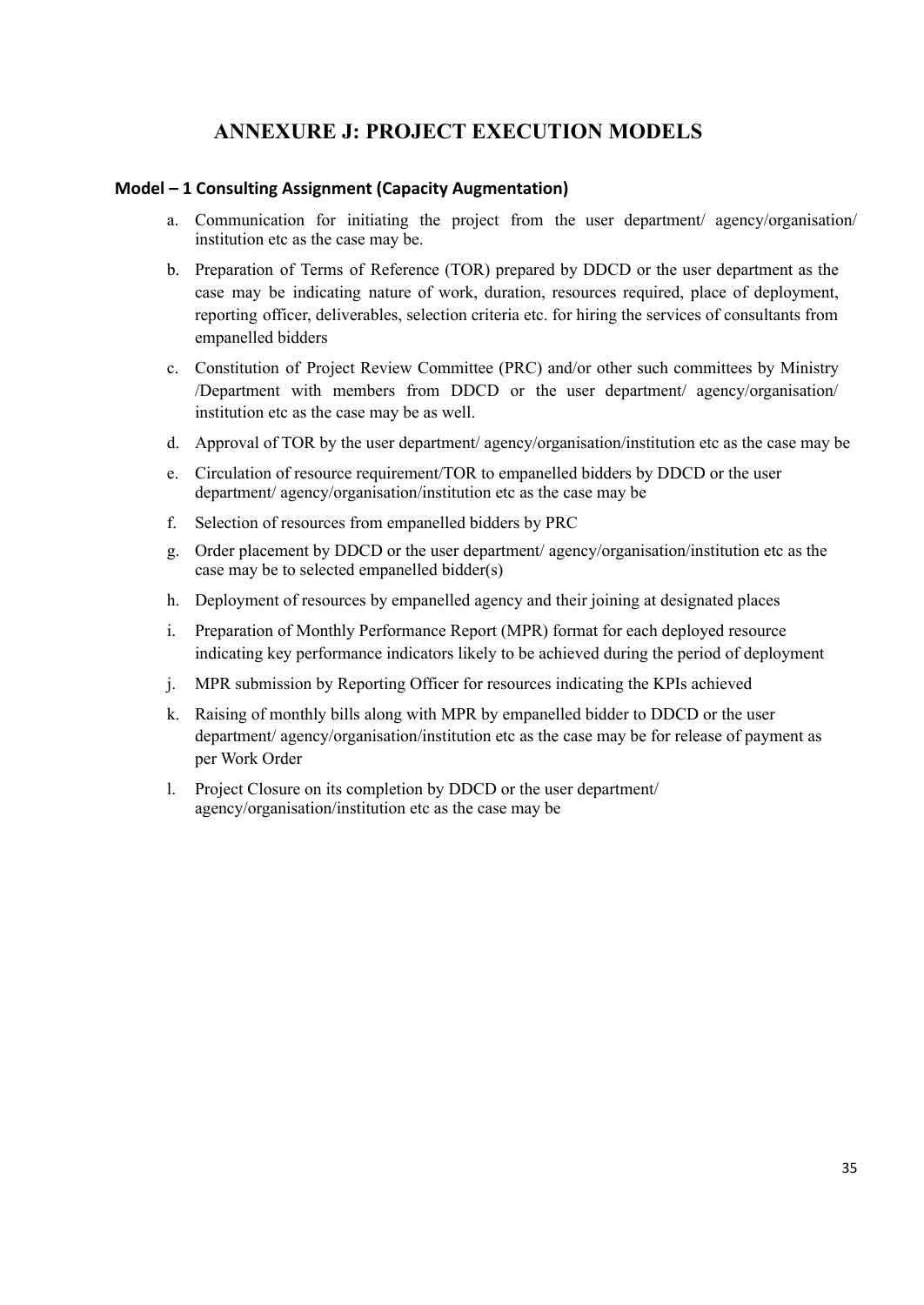#### **Model – 2 Deliverable based Assignment**

- m. Communication for initiating the project from the user department/ agency/organisation/institution etc as the case may be.
- n. Preparation of Terms of Reference (TOR) prepared by DDCD or the user department as the case may be indicating nature/scope of work, supporting documents, duration, place of deployment, milestones, deliverables, selection criteria etc. for deliverable based consulting assignment from empanelled bidders
- o. Constitution of Project Review Committee (PRC)/ Nodal Officer and/or other such committees by Ministry/Department with members from DDCD or the user department as the case may be as well
- p. Approval of TOR by DDCD or the user department as the case may be
- q. Circulation of TOR along with supporting documents to empanelled bidders by DDCD or the user department as the case may be
- r. Selection of bidder and cost as per selection criteria defined in TOR by PRC/ Nodal Officers.
- s. Approval of Committee Minutes by DDCD or the user department/ agency /organisation as the case may be
- t. Order Placement by DDCD or the user department/ agency /organisation/institution etc as the case may be to selected bidder
- u. Deployment of resources, if required, at designated places, finalisation of Milestone Performance Report (MPR) indicating milestones, deliverables, key performance indicators, quality parameters for deliverables etc.
- v. Project Execution by selected bidder under the guidance of PRC.
- w. MPR submission by Reporting Officer to bidder at the end of each milestone based on PRC review
- x. Raising of bills along with MPR by empanelled bidder to DDCD or the user department/ agency /organisation as the case may be for release of payment as per Work Order
- y. Sign-off by Ministry/Department
- z. Project Closure on its completion by DDCD or the user department/ agency /organisation/institution etc as the case may be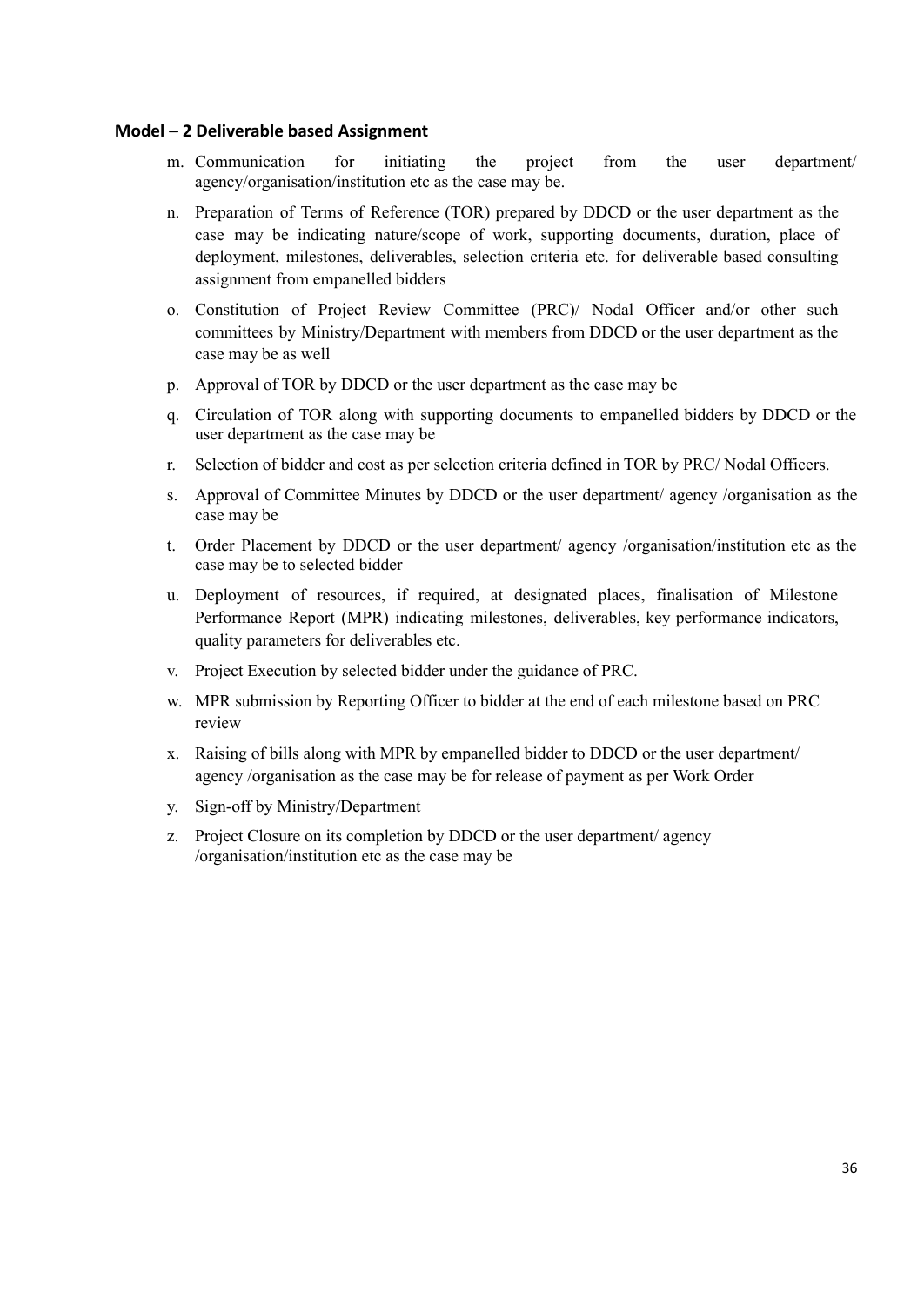# <span id="page-40-0"></span>**ANNEXURE K: PROPOSED CONSULTANTS FOR CAPACITY AUGMENTATION**

| Name of the Agency:                            |          |  |
|------------------------------------------------|----------|--|
| Address of the Agency:<br>DDCDEmpanelment No.: | District |  |
| Empanelment valid upto:                        |          |  |
| Division handling the project:                 |          |  |
| Ministry/Department:                           |          |  |
| Job Location:                                  |          |  |
| Job Profile:                                   |          |  |
|                                                |          |  |
| (Use additional sheets if required)            |          |  |

Resource Proposed for Deployment

| $\overline{\mathbf{S}}$ . | <b>Resour</b>                                                | Qualificat                  | Relevant          | <b>Resource</b> | No. of        | <b>Rate/months</b> | <b>Cost of the</b> |
|---------------------------|--------------------------------------------------------------|-----------------------------|-------------------|-----------------|---------------|--------------------|--------------------|
| N <sub>0</sub>            | <b>ce</b>                                                    | ion                         | <b>Experience</b> | <b>Category</b> | <b>Months</b> | <b>as</b>          | Project (In        |
| $\bullet$                 | <b>Name</b>                                                  |                             |                   |                 |               | finalised          | $Rs.$ )            |
|                           | 2a                                                           | 2 <sub>b</sub>              | 2c                | 3               | 4             | 5                  | $6 = 4x5$          |
|                           |                                                              |                             |                   |                 |               |                    |                    |
| $\overline{2}$            |                                                              |                             |                   |                 |               |                    |                    |
| 3                         |                                                              |                             |                   |                 |               |                    |                    |
| .                         |                                                              |                             |                   |                 |               |                    |                    |
|                           |                                                              |                             |                   |                 |               |                    |                    |
|                           |                                                              |                             |                   |                 |               |                    |                    |
| $\mathbf{A}$              | Resource Cost (RC)                                           |                             |                   |                 |               | $RC =$             |                    |
| B                         | Out of Pocket Expenses, if any (should not exceed 15% of RC) |                             |                   |                 |               | $OPE=$             |                    |
| $\mathcal{C}$             |                                                              | Total Cost $(C = RC + OPE)$ |                   |                 |               |                    | $C =$              |

The detailed CVs/supporting documents may be provided to justify qualification as per empanelment and relevant experience

Out of Pocket Expenses will be reimbursed as per actuals or 15% of RC whichever is less.

During the periodic review of the job progress, if the PRC finds that the deployed resources are not performing as per KPI defined; the bidder will either deploy additional resources without any extra charge to meet the KPIs defined or replace the existing resource as per terms and conditions.

Name

Authorised Signatory

Place

Date

**Company Seal**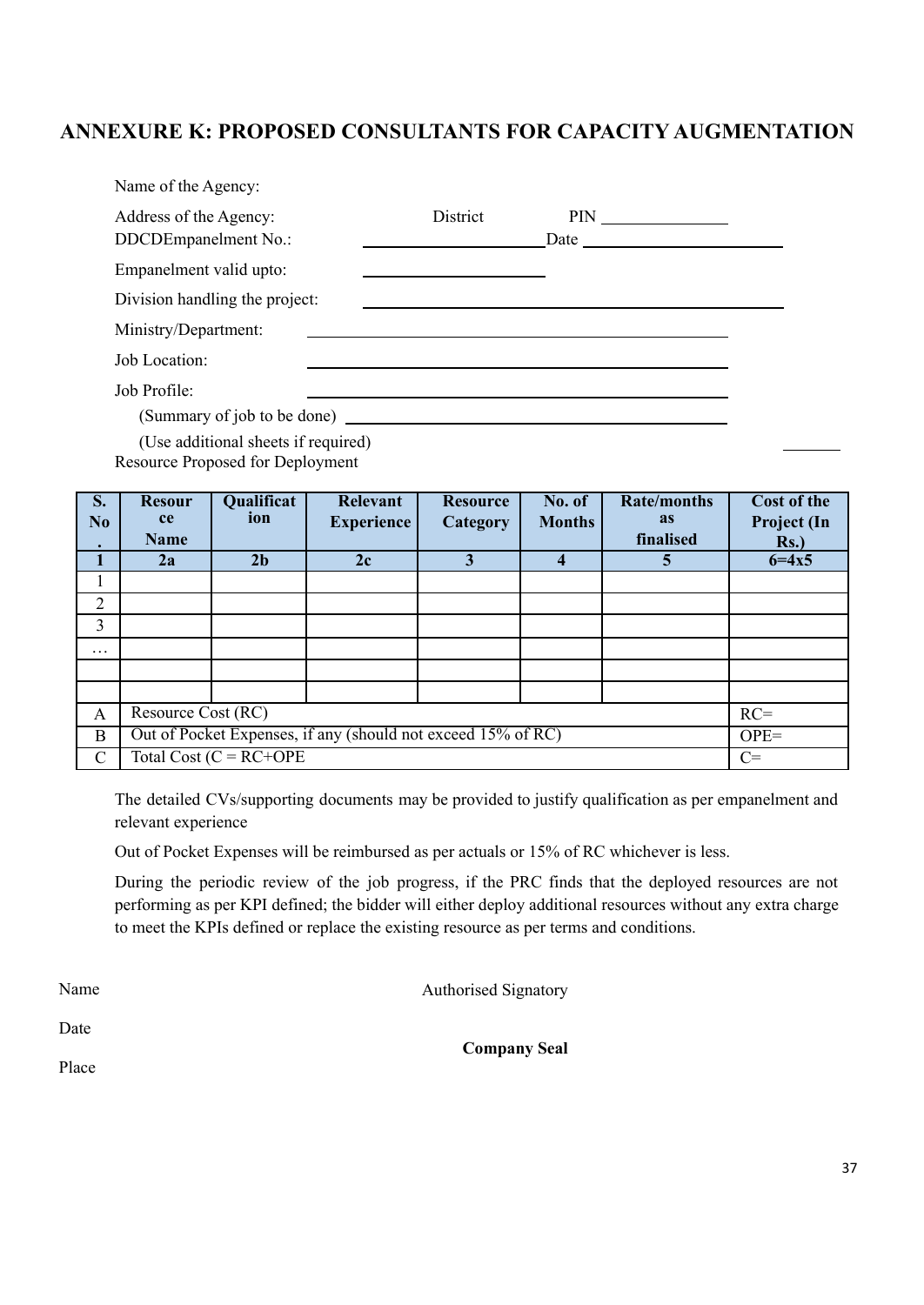# <span id="page-41-0"></span>**ANNEXURE L: ESTIMATED RESOURCE DEPLOYMENT PROPOSAL**

| Name of the Agency:                            |                                                                                                                                                                                                                                                                                                                                                                                                                      |
|------------------------------------------------|----------------------------------------------------------------------------------------------------------------------------------------------------------------------------------------------------------------------------------------------------------------------------------------------------------------------------------------------------------------------------------------------------------------------|
| Address of the Agency:<br>DDCDEmpanelment No.: | PIN<br>Date $\frac{1}{\sqrt{1-\frac{1}{2}}\sqrt{1-\frac{1}{2}}\sqrt{1-\frac{1}{2}}\sqrt{1-\frac{1}{2}}\sqrt{1-\frac{1}{2}}\sqrt{1-\frac{1}{2}}\sqrt{1-\frac{1}{2}}\sqrt{1-\frac{1}{2}}\sqrt{1-\frac{1}{2}}\sqrt{1-\frac{1}{2}}\sqrt{1-\frac{1}{2}}\sqrt{1-\frac{1}{2}}\sqrt{1-\frac{1}{2}}\sqrt{1-\frac{1}{2}}\sqrt{1-\frac{1}{2}}\sqrt{1-\frac{1}{2}}\sqrt{1-\frac{1}{2}}\sqrt{1-\frac{1}{2}}\sqrt{1-\frac{1}{2}}\$ |
| Empanelment valid upto:                        |                                                                                                                                                                                                                                                                                                                                                                                                                      |
| Division handling the project:                 |                                                                                                                                                                                                                                                                                                                                                                                                                      |
| Ministry/Department:                           |                                                                                                                                                                                                                                                                                                                                                                                                                      |
| Job Location:                                  |                                                                                                                                                                                                                                                                                                                                                                                                                      |
| Job Profile:                                   |                                                                                                                                                                                                                                                                                                                                                                                                                      |
| (Summary of job to be done)                    |                                                                                                                                                                                                                                                                                                                                                                                                                      |
| (I <sub>0</sub> , old <sub>ij</sub> )          |                                                                                                                                                                                                                                                                                                                                                                                                                      |

(Use additional sheets if required) Estimated Resource Deployment

| S. | <b>Resources (MKA)</b>                                       | No.     | No. of         | Rate/months as | Cost of the |
|----|--------------------------------------------------------------|---------|----------------|----------------|-------------|
| N  |                                                              | Require | <b>Month</b>   | finalised      | Project     |
| 0. |                                                              | d       | S              |                | (In Rs.)    |
|    |                                                              | 3       | $\overline{4}$ | 5              | $6=3x4x5$   |
|    | Consultants (15 yrs $\&$ above)                              |         |                |                |             |
| 2  | Consultants (10 yrs and $\leq 15$ )<br>Yrs)                  |         |                |                |             |
| 3  | Consultants (6 yrs and $\leq$ 10 Yrs)                        |         |                |                |             |
| 4  | Consultants (3 yrs and $\leq 6$ Yrs)                         |         |                |                |             |
| 5  | Consultants $(< 3 Yrs)$                                      |         |                |                |             |
| 6  | Resource Cost (RC=total from 1 to 5)                         |         |                |                | $RC =$      |
|    | Out of Pocket Expenses, if any (should not exceed 15% of RC) | $OPE=$  |                |                |             |
| 8  | Total Cost $(C = RC+OPE)$                                    |         |                |                | $C =$       |

For each job/location, the bidder will assess resource requirements as above and submit a complete proposal for appropriate approvals.

Out of Pocket expenses will be reimbursed as per actuals or 15% of RC whichever is less.

During the periodic review of the job progress, if the PRC finds that the job is not progressing towards its scheduled completion; the bidder will deploy additional resources without any extra charge.

For long duration projects, the bidder will also prepare a phased delivery and payment schedule to enable PRC to recommend phased payments.

| Name | Place                               |
|------|-------------------------------------|
| Date | Authorised signatory & Company Seal |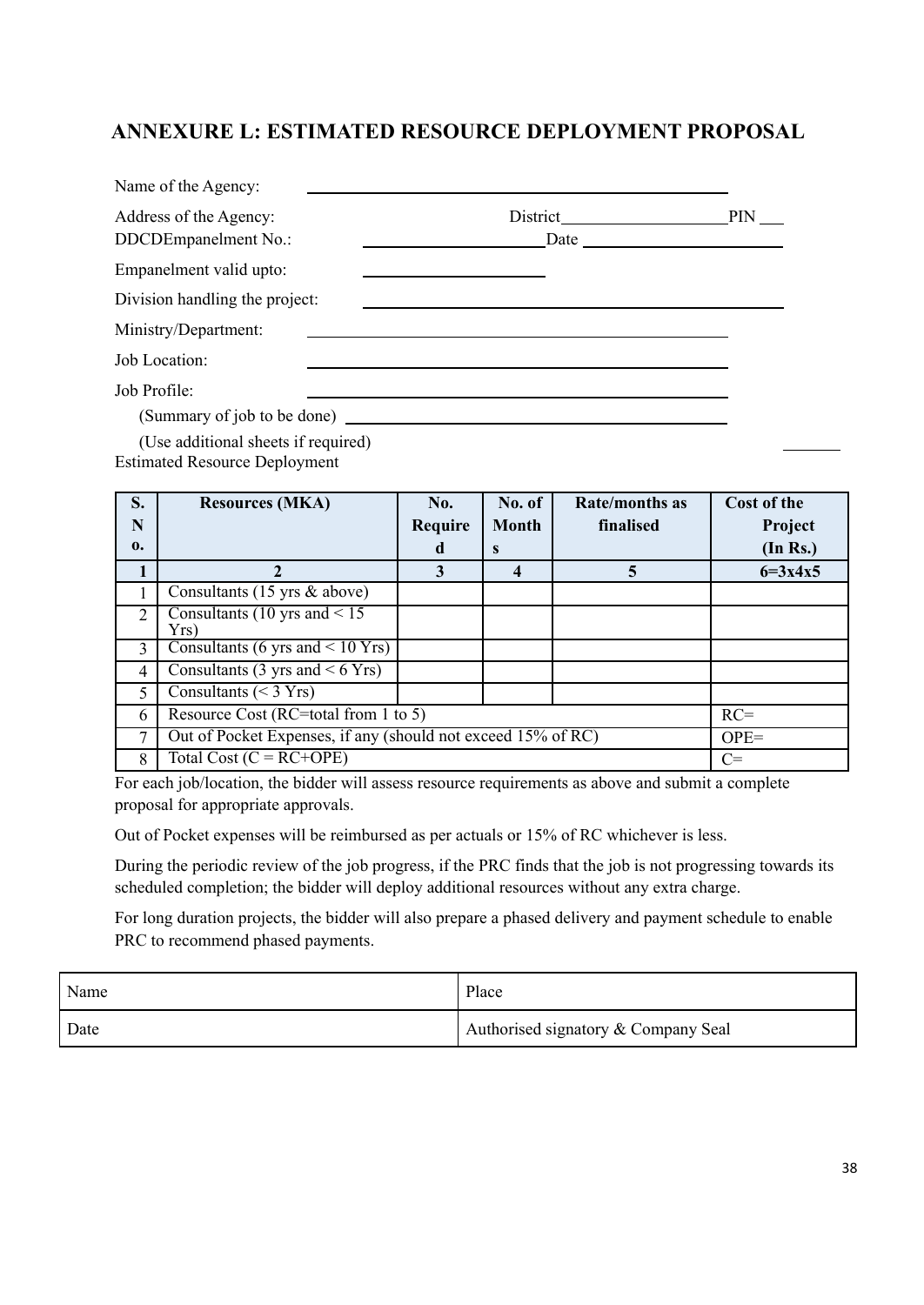# **ANNEXURE M: SECURITY DEPOSIT**

### <span id="page-42-0"></span>**Performance Bank Guarantee (PBG)**

| <b>Validity</b> | A period of sixty (60) days beyond the date of completion of all contractual obligations of<br>the Vendor pertaining to the particular Work Order. |  |  |  |
|-----------------|----------------------------------------------------------------------------------------------------------------------------------------------------|--|--|--|
| Instrument      | One single deposit in the form of Bank Guarantee to be submitted within 15 days since date<br>of issuance of work order                            |  |  |  |
| Amount          | Equal to 3% of Work Order Value*                                                                                                                   |  |  |  |

★ This is subject to revision in accordance with order/guidelines/memorandum issued by the Government from time to time on the subject matter.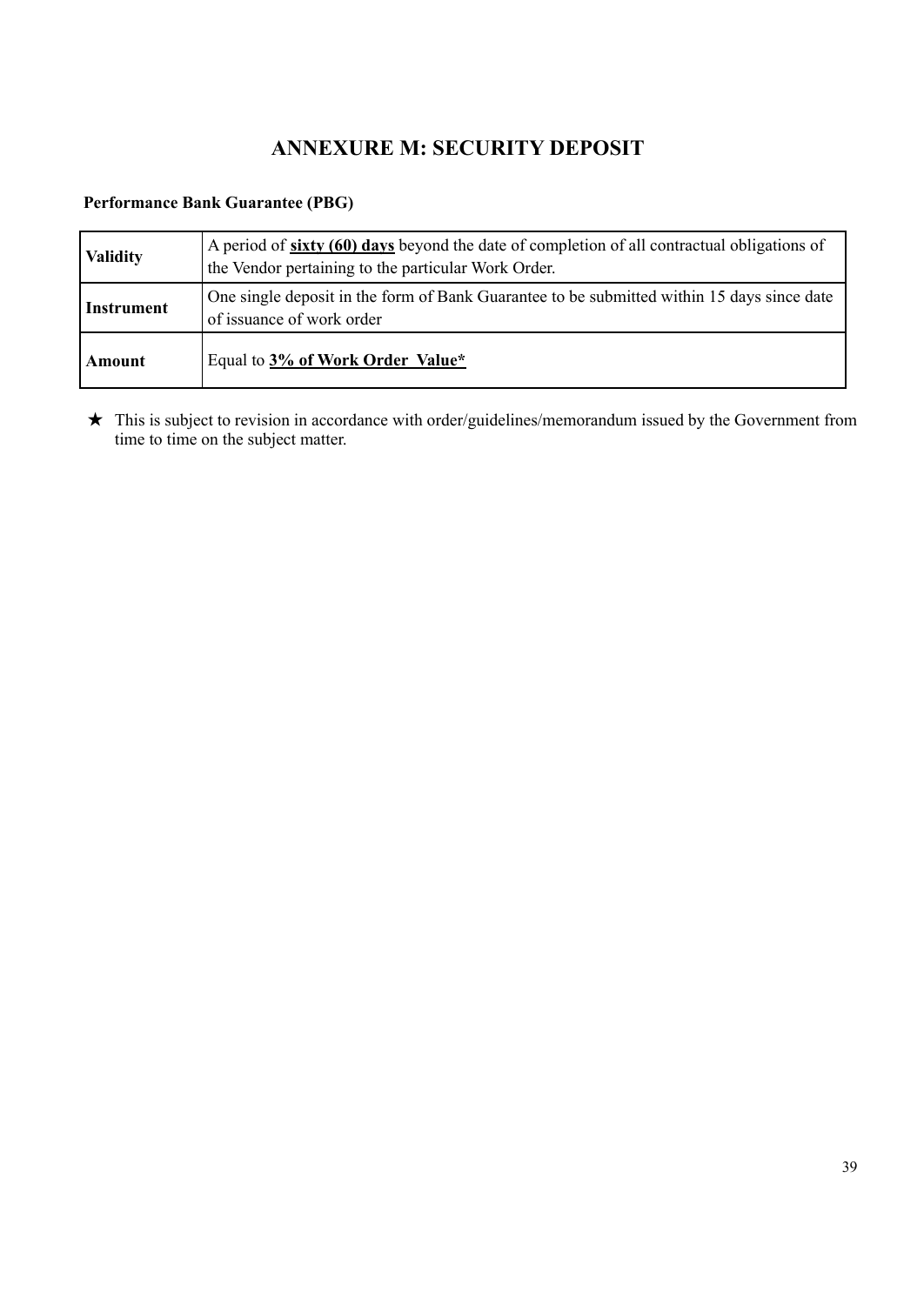## **ANNEXURE N: EMPLOYEE DETAILS**

*<On Company's Letter Head>*

- <span id="page-43-0"></span>**1. Tier Category: …………………………………………………………**
- **2. Name of the bidder: …………………………………………………………………………………**
- **3. Name of Profile (Management/Functional or Technology Profile):……………………………**
- **4. Resource Category(**Consultants (15yrs & above)/ (6yrs and < 10Yrs)/ (3yrs and < 6 Yrs) /(< 3 Yrs)**):………………**
- **5. No. of Resources in each Category:**

| S.no           | <b>Name of the Employee</b> | Educational<br>Qualifications | <b>Total</b><br><b>Experienc</b><br>e in years | <b>Numbers of</b><br>years with the<br>company | email Id of the<br>employee |
|----------------|-----------------------------|-------------------------------|------------------------------------------------|------------------------------------------------|-----------------------------|
| 1              |                             |                               |                                                |                                                |                             |
| $\mathbf{2}$   |                             |                               |                                                |                                                |                             |
|                |                             |                               |                                                |                                                |                             |
|                |                             |                               |                                                |                                                |                             |
| $\blacksquare$ |                             |                               |                                                |                                                |                             |
|                |                             |                               |                                                |                                                |                             |
| ٠              |                             |                               |                                                |                                                |                             |

Note: One sheet may be filled for each resource category against each profile.

*Signature of HR Representative:* **Name:** *Designation:* **Date and Company Seal:**

#### **Note:**

- 1) Bidders has to submit the list of the consultant/ employees for each profile and categories as per details given in Annexure-C: Educational Qualifications and Experience. DDCD may verify the genuineness on the sample basis up to the satisfaction, by asking the detailed CV and other details.
- 2) The bidder has to mention the details of employees as mentioned in the Annexure-C: Educational Qualifications and Experience for all the applicable categories.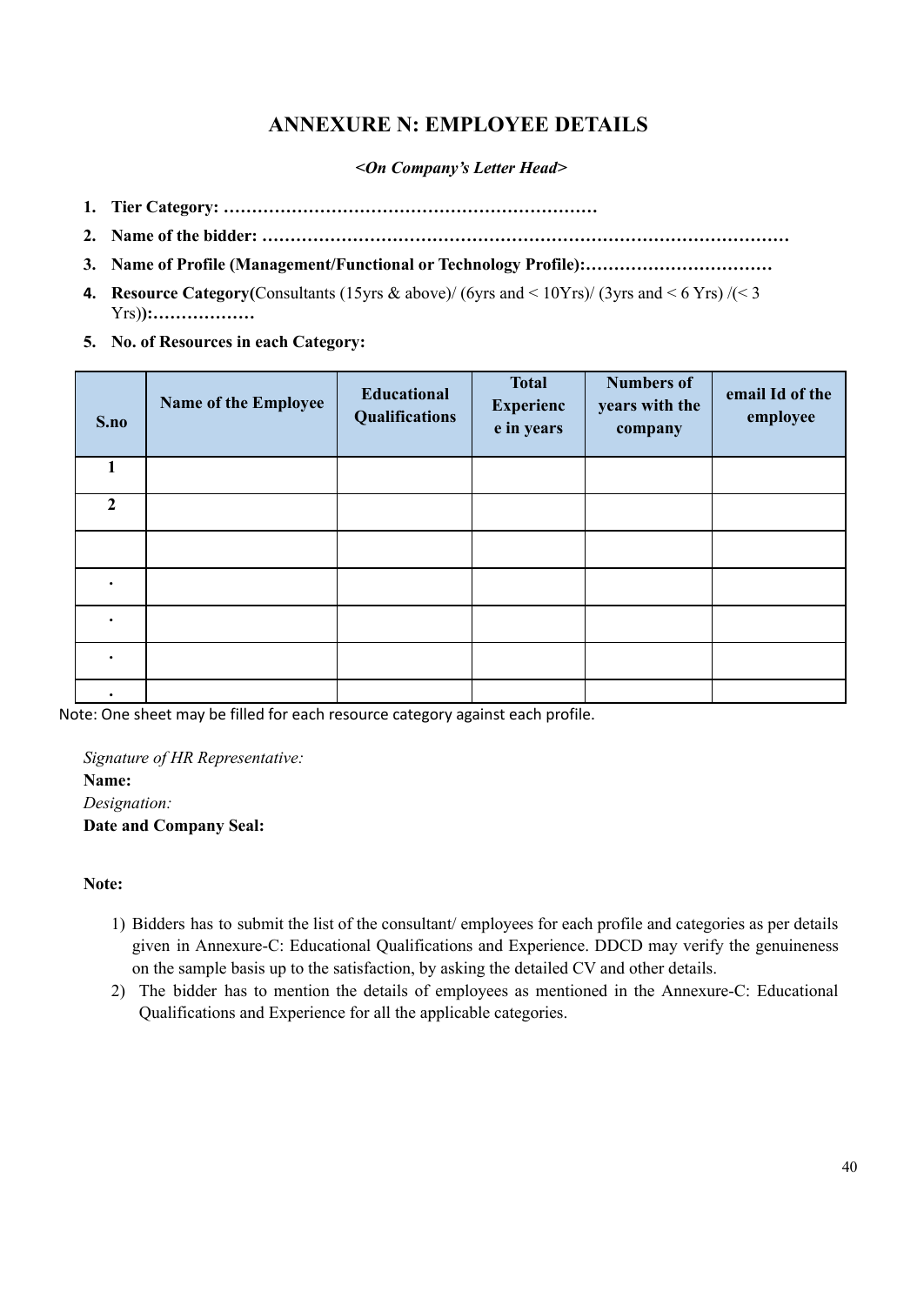# **ANNEXURE O: BIDDER'S SUMMARY**

## <span id="page-44-0"></span>**1.** Details of Bidder

| #              | <b>Particulars</b>          | <b>Details</b> |
|----------------|-----------------------------|----------------|
|                | Name                        |                |
| $\overline{2}$ | Category (Tier 1 or 2 or 3) |                |
| $\overline{3}$ | Address (Corporate          |                |
|                | Office)                     |                |
|                |                             |                |
| $\overline{4}$ | Name of Authorized          |                |
|                | Person                      |                |
| 5              | Telephone                   |                |
| 6              | Mobile No.                  |                |
| $\overline{7}$ | Fax / Email id              |                |
| $\,8\,$        | Website                     |                |

Date: Place

Company Seal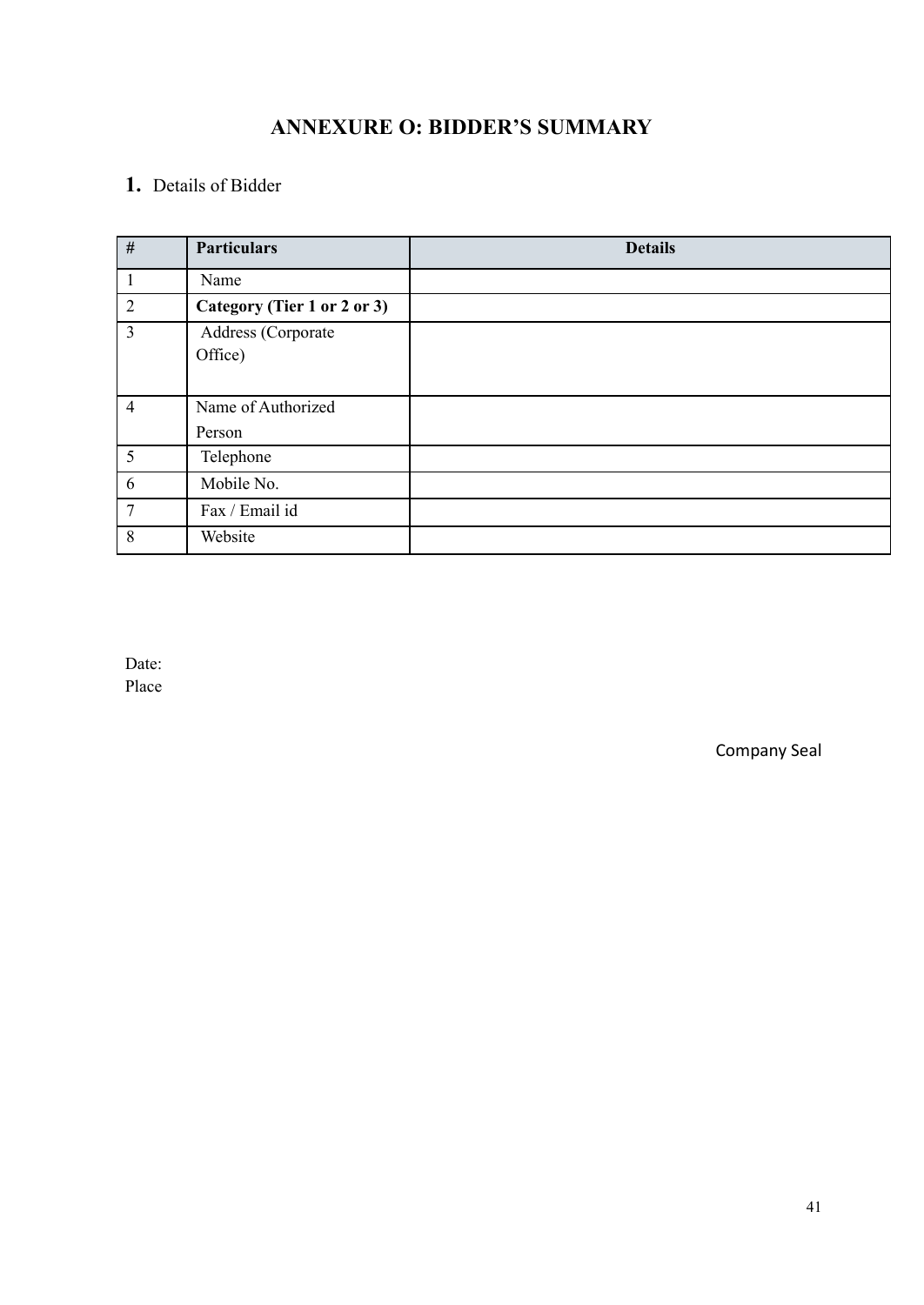# **ANNEXURE P: ELIGIBILITY CRITERIA SHEET**

<span id="page-45-0"></span>

| S.<br>No.      | <b>Eligibility Criteria</b>                                                                                                                                                                                                                                                                                                                  | <b>Proof / Documents to be</b><br>submitted                                                                                                                                                                                                                                                                                                  | Complian<br>ce (YES/<br>NO) | Reference/<br>page<br>enclosed in<br>the bid |
|----------------|----------------------------------------------------------------------------------------------------------------------------------------------------------------------------------------------------------------------------------------------------------------------------------------------------------------------------------------------|----------------------------------------------------------------------------------------------------------------------------------------------------------------------------------------------------------------------------------------------------------------------------------------------------------------------------------------------|-----------------------------|----------------------------------------------|
| 1.             | should be a Company<br>The<br>bidder<br>registered in India under the Companies<br>Act 1956 or a partnership registered under<br>the India Partnership Act 1932 or Limited<br>Liability Partnership Firm registered<br>under the Limited Liability Partnership<br>Act 2008 with their registered office in<br>India for the last Five years. | Certificate<br>of<br>Incorporation,<br>Articles<br>Copies<br>of<br>of<br>Association<br>(in<br>of<br>case<br>registered firms), By laws and<br>certificate of registration (in<br>case of registered co-operative<br>societies), Partnership deed (in<br>of partnership<br>firm)<br>case<br>/summary for partnership should<br>be submitted. |                             |                                              |
| 2.             | To confirm in Yes or No, whether it falls<br>under the Micro, Small and Medium<br>Enterprises Development Act, 2006.<br>Further, keep informed to DDCD<br>whether there is any change of the status<br>of the company.                                                                                                                       | If yes, a copy of the Registration<br>Certificate must be provided to<br><b>DDCD</b>                                                                                                                                                                                                                                                         |                             |                                              |
| 3 <sub>1</sub> | The bidder should be registered with the<br>GST department and carry a valid PAN.                                                                                                                                                                                                                                                            | Copy of PAN, GST<br>registration should be submitted.                                                                                                                                                                                                                                                                                        |                             |                                              |
| 4.             | An undertaking (self-certificate) that the An undertaking (self-certificate)<br>bidder hasn't been blacklisted by a central<br>state Government institution as per<br>Annexure R                                                                                                                                                             |                                                                                                                                                                                                                                                                                                                                              |                             |                                              |
| category       | <b>Additional Eligibility Criteria for Tier-1</b>                                                                                                                                                                                                                                                                                            |                                                                                                                                                                                                                                                                                                                                              |                             |                                              |
| 5.             | The bidder should be consulting firm Necessary<br>operating in India for the last five proofs substantiating such as CA<br>financial years                                                                                                                                                                                                   | documents<br>certificate<br>confirming<br>the<br>cumulative turnover of the<br>bidder from the given activities<br>for the stated financial years<br>must be submitted. The bidder<br>should<br>submit<br>also<br>the<br>documents such as work orders<br>etc. for confirmation of its<br>revenue from IT consultancy<br>Services.           |                             |                                              |
| 6.             | The bidder's average annual turnover<br>from consultancy services in India should<br>be Rs.1000 crores in the last three<br>financial years i.e. 2019-20, 2020-21 &<br>2021-22.                                                                                                                                                              | Audited<br><b>Balance</b><br>sheet<br>of<br>respective financial year is to be<br>enclosed along with turnover<br>certificate duly certified by<br>registered CA.                                                                                                                                                                            |                             |                                              |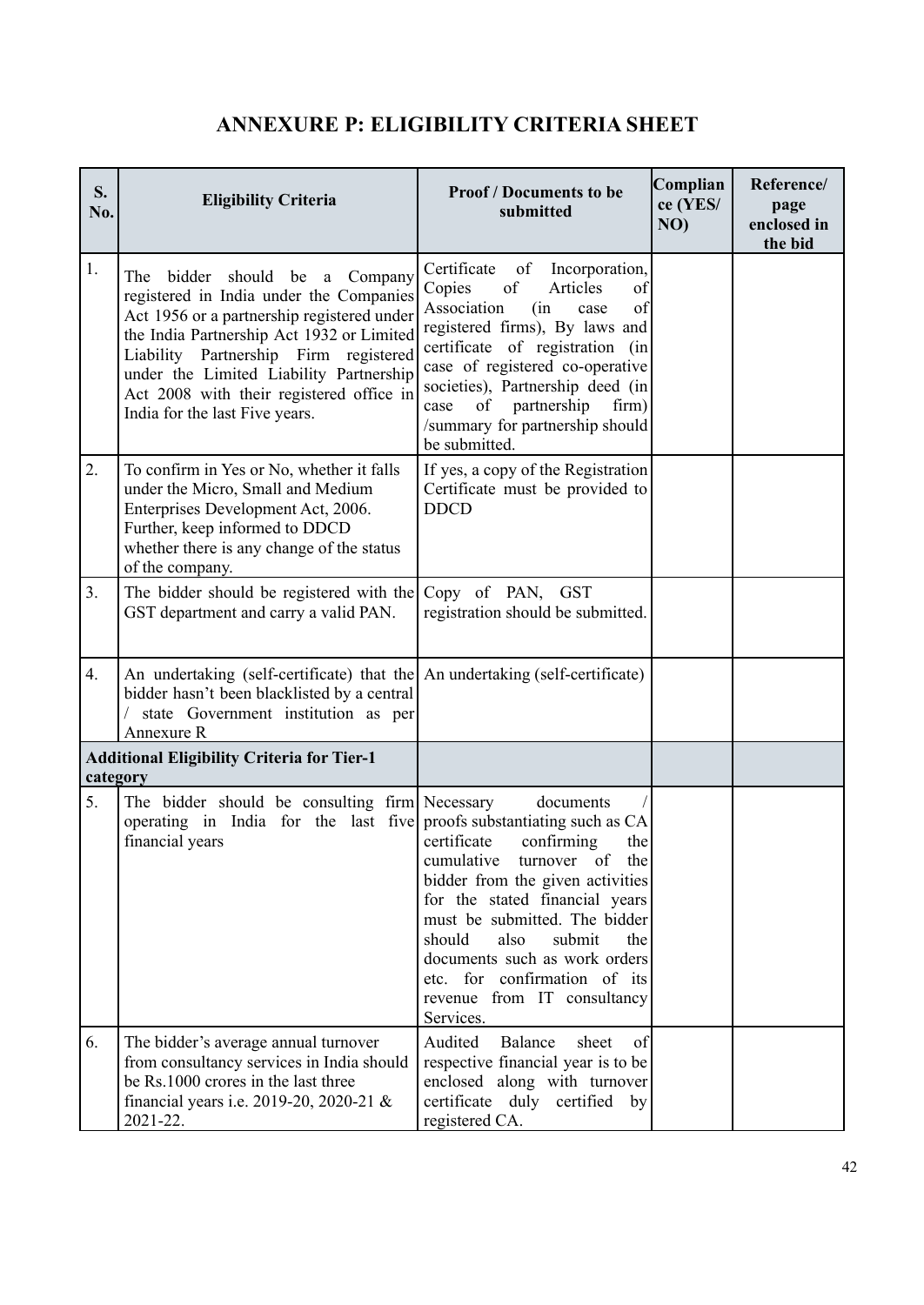|  | 7. The bidder's average annual turnover The turnover certificate duly<br>from Government consultancy in India certified by registered CA |                            |
|--|------------------------------------------------------------------------------------------------------------------------------------------|----------------------------|
|  | should be average Rs. 100 crores in the should be submitted in support                                                                   |                            |
|  | corresponding 3 years as above.                                                                                                          | of Government Consultancy. |

| S.<br>No. | <b>Eligibility Criteria</b>                                                                                                                                                                                                                                                                                                                                                                                                                                   | <b>Proof / Documents to be</b><br>submitted                                                                                                                                                                                                                                                                                     | Complian<br>ce (YES/<br>NO) | Reference/<br>page<br>enclosed in<br>the bid |
|-----------|---------------------------------------------------------------------------------------------------------------------------------------------------------------------------------------------------------------------------------------------------------------------------------------------------------------------------------------------------------------------------------------------------------------------------------------------------------------|---------------------------------------------------------------------------------------------------------------------------------------------------------------------------------------------------------------------------------------------------------------------------------------------------------------------------------|-----------------------------|----------------------------------------------|
| 8.        | The bidder should have completed at<br>least 5 Government consultancy jobs<br>each of value more than 5 Crore or must<br>have achieved project milestone value<br>more than 1 Crore in each of the 5 IT<br>Consultancy/e-Gov. project/BFSI in the<br>last three financial years <i>i.e.</i> 2019-20,<br>2020-21& 2021-22.                                                                                                                                     | Information on the work order<br>may be furnished<br>as<br>per<br>Annexure-G - "TEC Form-2<br>Technical Bid" along with<br>the<br>supporting<br>documents /proof of work<br>completion/payment received.                                                                                                                        |                             |                                              |
| 9.        | The bidder should have a minimum<br>number of resources on their roles as per<br>qualification $\&$ experience in the domain Annexure-C<br>area etc. as defined in Annexure-C  - "Educational Qualification &<br>"Educational<br>Qualification<br>Experience".                                                                                                                                                                                                | Information<br>and<br>supporting<br>document<br>defined<br>in<br>as<br>$\&$ Experience" and Annexure-N –<br>"Employee<br>details"<br>to<br>be<br>submitted.                                                                                                                                                                     |                             |                                              |
| category  | <b>Additional Eligibility Criteria for Tier-2</b>                                                                                                                                                                                                                                                                                                                                                                                                             |                                                                                                                                                                                                                                                                                                                                 |                             |                                              |
| 10.       | The bidder should be consulting firm Necessary<br>operating in India for the last Five / proofs substantiating such as<br>financial years                                                                                                                                                                                                                                                                                                                     | documents<br>CA certificate confirming the<br>cumulative turnover of the<br>bidder from the given activities<br>for the stated financial years<br>must be submitted. The bidder<br>should<br>the<br>also<br>submit<br>documents such as work orders<br>etc. for confirmation of its<br>revenue from IT consultancy<br>Services. |                             |                                              |
| 11.       | The bidder's average annual turnover Audited<br>from consultancy services in India should respective financial year is to be<br>be Rs. 500 crores or more in the last three enclosed along with turnover<br>financial years i.e. 2019-20, 2020-21& certificate duly certified by<br>2021-22 viz Audited Balance sheet of registered CA.<br>respective financial year is to be enclosed<br>along with turnover certificate duly<br>certified by registered CA. | of<br><b>Balance</b><br>sheet                                                                                                                                                                                                                                                                                                   |                             |                                              |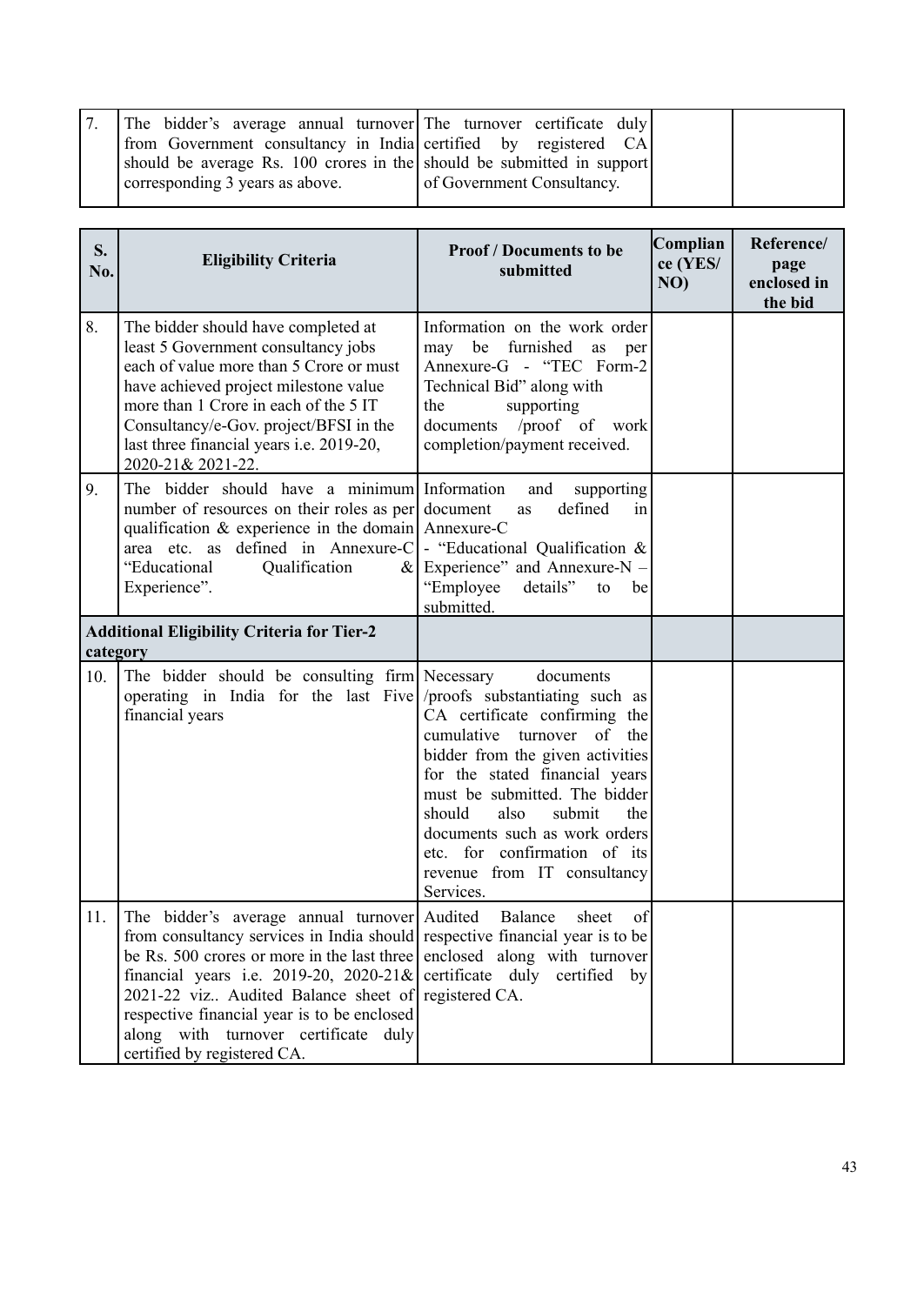| 12. | The bidder's average annual turnover The turnover certificate duly<br>from Government consultancy in India certified<br>should be average Rs. 50 crore in the should be submitted in support<br>corresponding 3 years as above. The of Government Consultancy.<br>turnover certificate duly certified by<br>registered CA should be submitted in<br>support of Government Consultancy.                                                                                   | by registered CA                                                                                                                                                                                                                                                                                                                |  |
|-----|--------------------------------------------------------------------------------------------------------------------------------------------------------------------------------------------------------------------------------------------------------------------------------------------------------------------------------------------------------------------------------------------------------------------------------------------------------------------------|---------------------------------------------------------------------------------------------------------------------------------------------------------------------------------------------------------------------------------------------------------------------------------------------------------------------------------|--|
| 13. | The bidder should have completed at least Information on the work order<br>5 Government consultancy jobs each of may be furnished<br>value more than 50 lacs or must have Annexure-G $-$ "TEC Form-2<br>achieved project milestone value more Technical Bid" along with the<br>than $50$ lacs in each of the $5$ IT supporting documents<br>Consultancy/e-Gov. project/BFSI in the<br>last 3 financial years.                                                            | as<br>per                                                                                                                                                                                                                                                                                                                       |  |
| 14. | The bidder should have a minimum Information<br>number of resources on their roles as per document<br>qualification $\&$ experience in the domain Annexure-C<br>area etc. as defined in Annexure-C Qualification & Experience"<br>"Educational<br>Qualification<br>Experience".                                                                                                                                                                                          | and<br>supporting<br>defined<br>in<br>as<br>"Educational<br>$\&$ and "Annexure-N Employee"<br>details" must be submitted                                                                                                                                                                                                        |  |
|     | <b>Additional Eligibility Criteria for Tier-3 category</b>                                                                                                                                                                                                                                                                                                                                                                                                               |                                                                                                                                                                                                                                                                                                                                 |  |
| 15  | The bidder should be consulting firm Necessary<br>operating in India for the last Five / proofs substantiating such as<br>financial years                                                                                                                                                                                                                                                                                                                                | documents<br>CA certificate confirming the<br>cumulative turnover of the<br>bidder from the given activities<br>for the stated financial years<br>must be submitted. The bidder<br>should<br>also<br>submit<br>the<br>documents such as work orders<br>etc. for confirmation of its<br>revenue from IT consultancy<br>Services. |  |
| 16  | The bidder's average annual turnover Audited Balance<br>from consultancy services in India should respective financial year is to be<br>be Rs. 50 crores or more in the last three enclosed along with turnover<br>financial years i.e. 2019-20, 2020-21 $\&$ certificate duly certified by<br>2021-22 viz Audited Balance sheet of registered CA.<br>respective financial year is to be enclosed<br>along with turnover certificate duly<br>certified by registered CA. | of<br>sheet                                                                                                                                                                                                                                                                                                                     |  |
| 17  | The bidder's average annual turnover The turnover certificate duly<br>from Government consultancy in India certified by registered CA<br>should be average Rs. 10 crore in the should be submitted in support<br>corresponding 3 years as above. The of Government Consultancy.<br>turnover certificate duly certified by<br>registered CA should be submitted in<br>support of Government Consultancy.                                                                  |                                                                                                                                                                                                                                                                                                                                 |  |
| 18  | The bidder should have completed at least Information on the work order<br>5 Government consultancy jobs each of may                                                                                                                                                                                                                                                                                                                                                     | furnished<br>be<br>as<br>per                                                                                                                                                                                                                                                                                                    |  |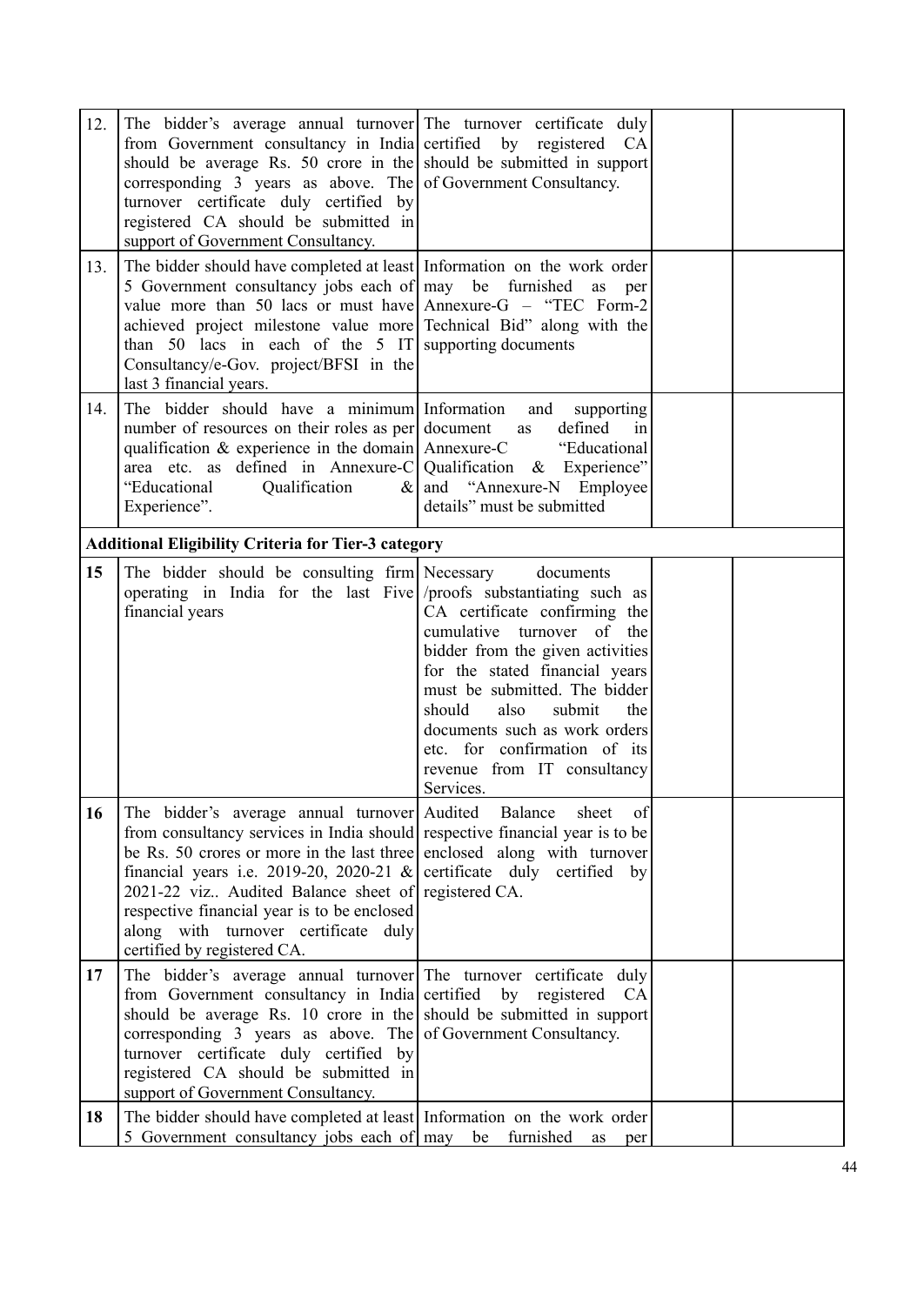| value more than 6 lacs or must have Annexure-G $-$ "TEC Form-2<br>achieved project milestone value more Technical Bid" along with the<br>than 10 lacs in each of the 5 IT supporting documents<br>Consultancy/e-Gov. project/BFSI in the<br>last 3 financial years.                                     |                                                                        |  |
|---------------------------------------------------------------------------------------------------------------------------------------------------------------------------------------------------------------------------------------------------------------------------------------------------------|------------------------------------------------------------------------|--|
| The bidder should have a minimum Information and supporting<br>number of resources on their roles as per document as defined in<br>qualification & experience in the domain Annexure-C "Educational<br>area etc. as defined in Annexure-C   Qualification & Experience"<br>"Educational<br>Experience". | Qualification & and "Annexure-N Employee<br>details" must be submitted |  |

- a) The bidder should be a consulting firm operating in India for the last five financial years.
- b) All bid documents must be clearly signed and stamped by the Authorized Signatory of the bidder.
- c) Only those bidders, who satisfy the eligibility requirements and accept the terms and conditions of this RFP document without any pre-condition shall be short-listed for further evaluation.

Date: Place

Name

Company Seal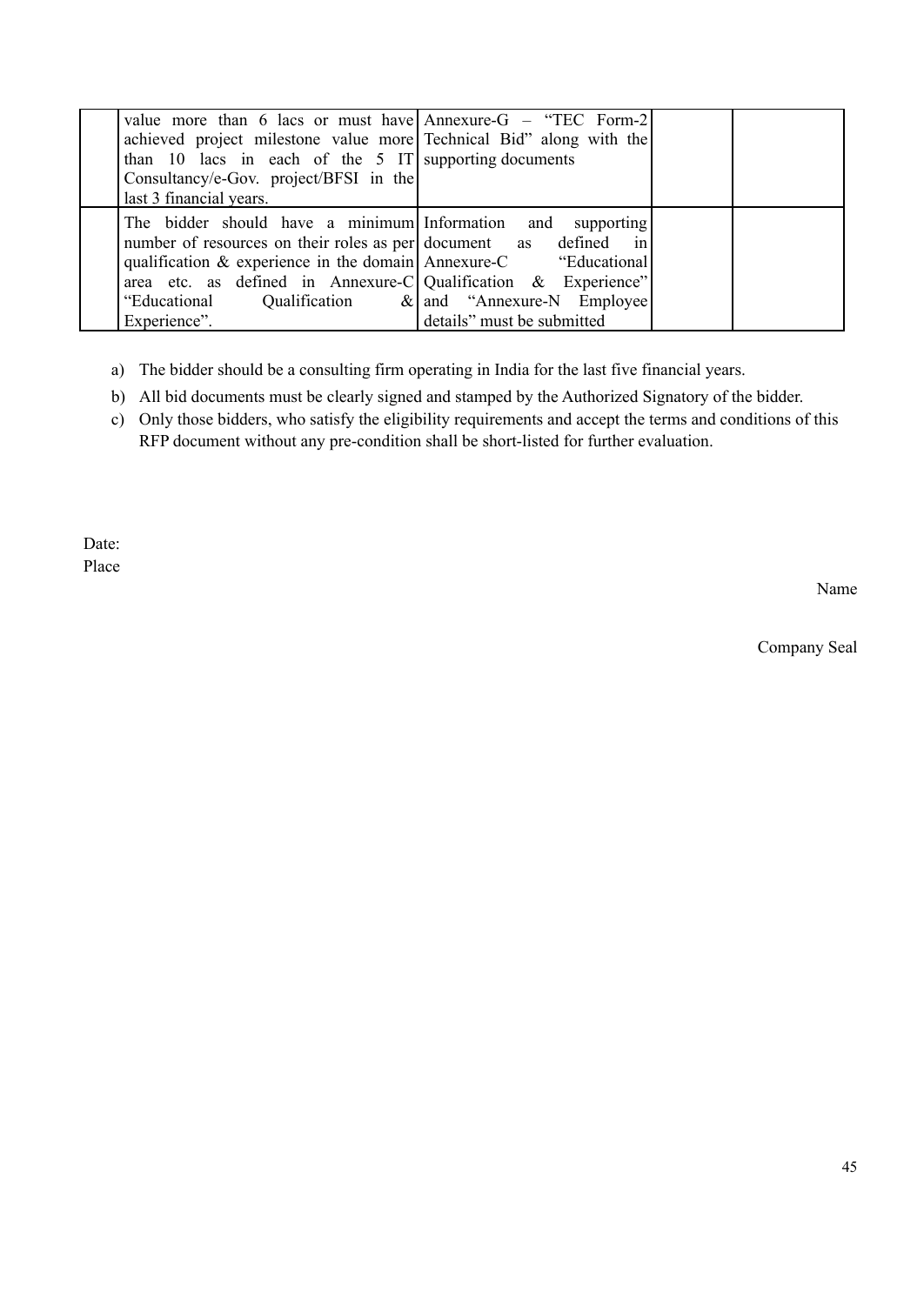### **ANNEXURE Q: BID FORM-2**

Form of Bid Security Declaration

<span id="page-49-0"></span>To,

The Vice Chairperson Dialogue & Development Commission of Delhi 33, Sham Nath Marg, New Delhi

Reference: Tender No/Bid No. …………………………………….. dated ……………..

I/We understand that, as per clause of tender/bid condition, bids must be supported by a Bid Security Declaration in-lieu of Earnest Money Deposit.

I/We hereby accept that I/We may be disqualified from bidding for any contract with you for a period of three (03) years from the date of disqualification as may be notified by you (without prejudice to Dialogue & Development Commission of Delhi rights to claim damages or any other legal recourse) if,

- 1) I am /We are in a breach of any of the obligations under the bid conditions,
- 2) I/We withdraw or unilaterally modify/amend/revise my/our Bid during the bid validity period specified in the form of Bid or extended period, if any.
- 3) On acceptance of our bid by the Dialogue & Development Commission of Delhi, I/we fail to deposit the prescribed Performance Security Deposit or fail to execute the agreement or fail to commence the execution of the work in accordance with the terms and conditions and within the specified time.

Dated on day of month, wear year

Name & signature of the authorized signatory with the seal.